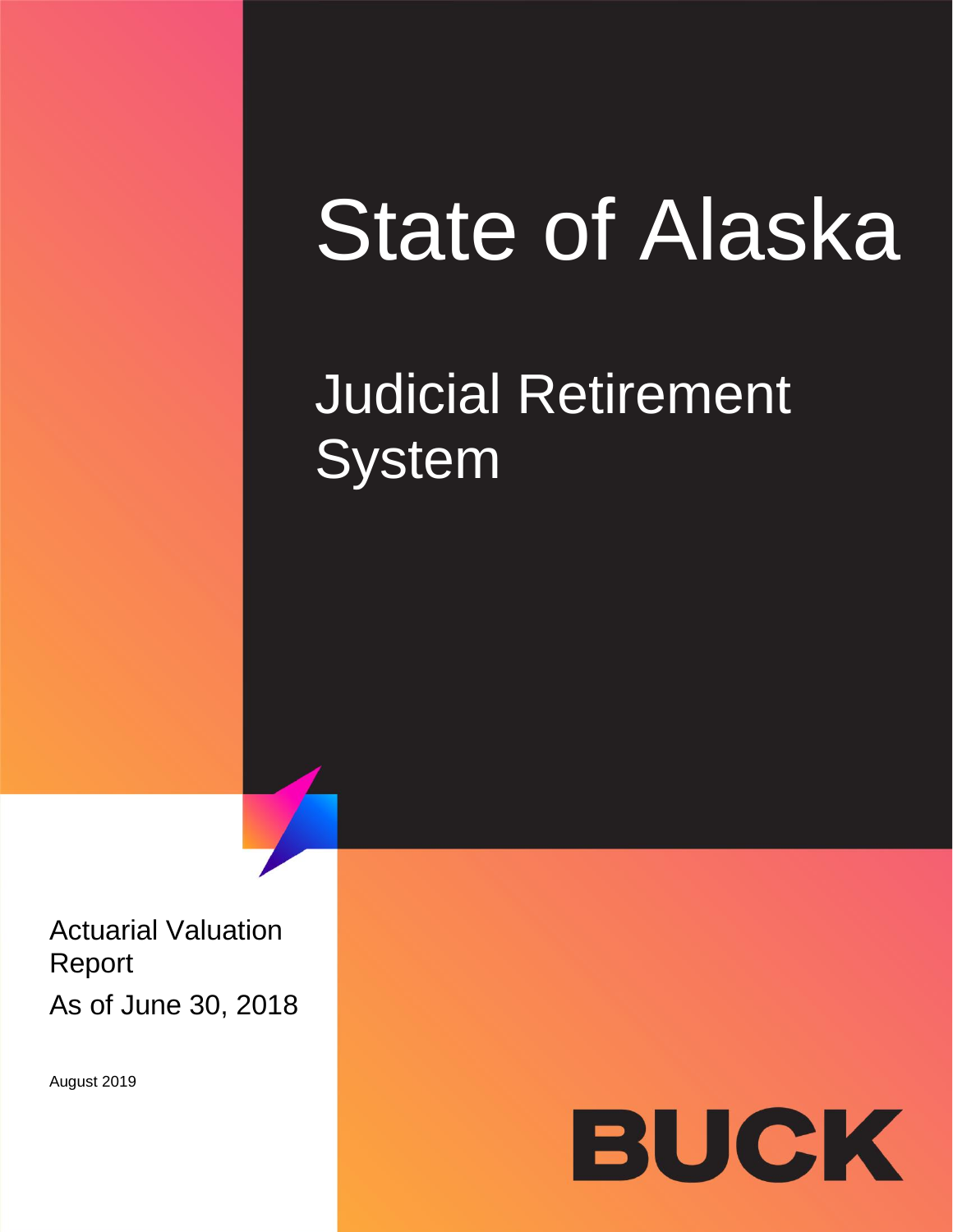

August 9, 2019

State of Alaska The Alaska Retirement Management Board The Department of Revenue, Treasury Division The Department of Administration, Division of Retirement and Benefits P.O. Box 110203 Juneau, AK 99811-0203

#### **Certification of Actuarial Valuation**

Dear Members of The Alaska Retirement Management Board, The Department of Revenue and The Department of Administration:

This report summarizes the actuarial valuation results of the State of Alaska Judicial Retirement System (JRS) as of June 30, 2018 performed by Buck Global, LLC (Buck).

The actuarial valuation is based on financial information provided in the financial statements audited by KPMG LLP, member data provided by the Division of Retirement and Benefits, and medical enrollment data provided by the healthcare claims administrator (Aetna), as summarized in this report. The benefits considered are those delineated in Alaska statutes effective June 30, 2018. The actuary did not verify the data submitted, but did perform tests for consistency and reasonableness.

All costs, liabilities and other factors under JRS were determined in accordance with generally accepted actuarial principles and procedures. An actuarial cost method is used to measure the actuarial liabilities which we believe is reasonable. Buck is solely responsible for the actuarial data and actuarial results presented in this report. This report fully and fairly discloses the actuarial position of JRS as of June 30, 2018.

JRS is funded by Employer, State, and Member Contributions in accordance with the funding policy adopted by the Alaska Retirement Management Board (Board). The funding objective for JRS is to pay required contributions that remain level as a percent of total JRS compensation. The Board has also established a funding policy objective that the required contributions be sufficient to pay the Normal Costs of active plan members, plan expenses, and amortize the annual changes in Unfunded Actuarial Accrued Liability as a level percentage of payroll over closed 25-year periods. The compensation used to determine required contributions is the total compensation of all active members in JRS. This objective is currently being met and is projected to continue to be met. Absent future gains/losses, actuarially determined contributions are expected to remain level as a percent of pay and the overall funded status is expected to increase to 100% after 25 years.

The Board and staff of the State of Alaska may use this report for the review of the operations of JRS. Use of this report, for any other purpose or by anyone other than the Board or staff of the State of Alaska may not be appropriate and may result in mistaken conclusions because of failure to understand applicable assumptions, methods or inapplicability of the report for that purpose. Because of the risk of misinterpretation of actuarial results, you should ask Buck to review any statement you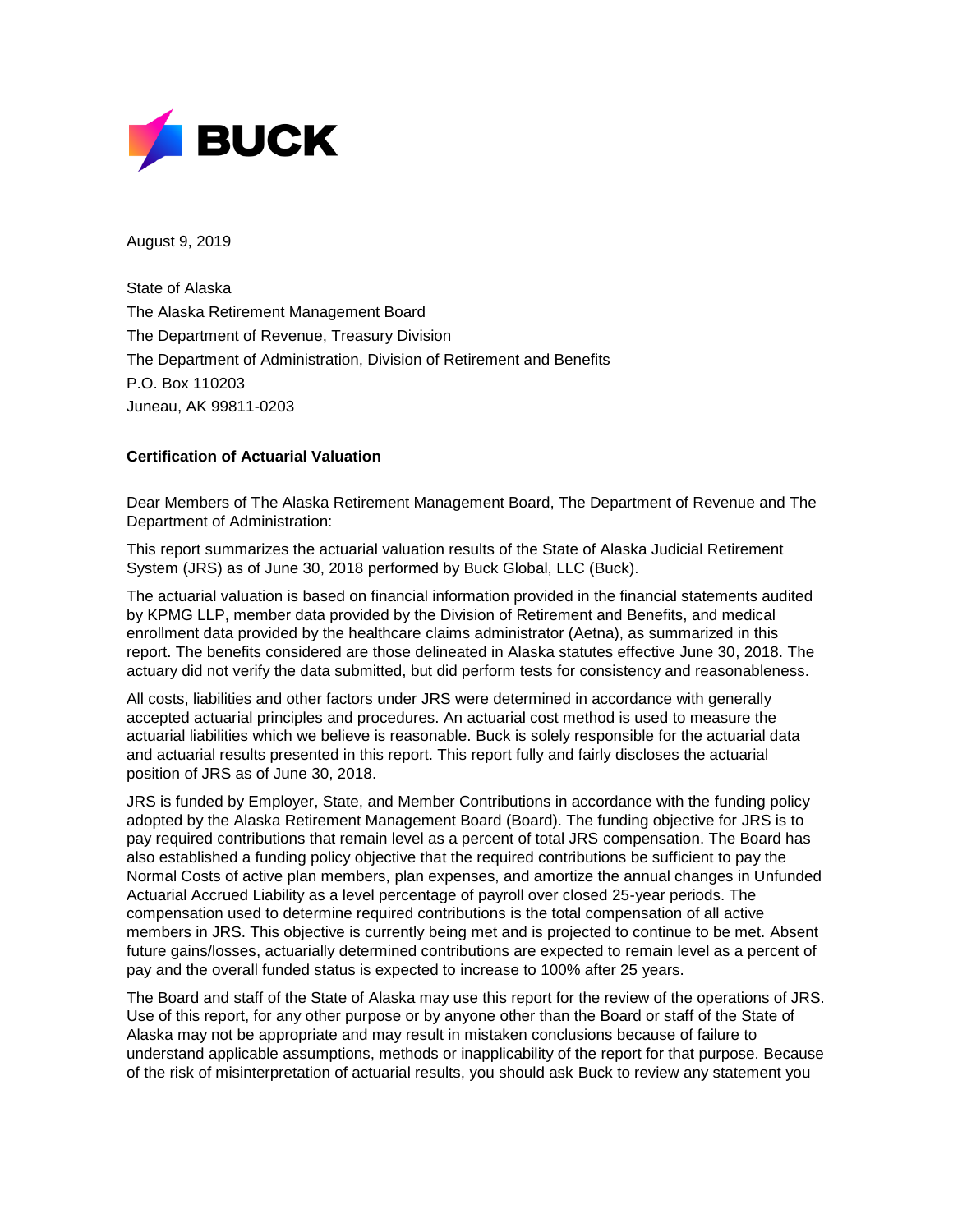wish to make on the results contained in this report. Buck will not accept any liability for any such statement made without the review by Buck.

Future actuarial measurements may differ significantly from current measurements due to plan experience differing from that anticipated by the economic and demographic assumptions, increases or decreases expected as part of the natural operation of the methodology used for these measurements, and changes in plan provisions or applicable law. In particular, retiree group benefits models necessarily rely on the use of approximations and estimates and are sensitive to changes in these approximations and estimates. Small variations in these approximations and estimates may lead to significant changes in actuarial measurements. An analysis of the potential range of such future differences is beyond the scope of this valuation.

In our opinion, the actuarial assumptions used are reasonable, taking into account the experience of the plan and reasonable long-term expectations, and represent our best estimate of the anticipated long-term experience under the plan. The actuary performs an analysis of plan experience periodically and recommends changes if, in the opinion of the actuary, assumption changes are needed to more accurately reflect expected future experience. The last full experience analysis was performed for the period July 1, 2013 to June 30, 2017. Based on that experience study, the Board adopted new assumptions effective beginning with the June 30, 2018 valuation to better reflect expected future experience. Based on our annual analysis of recent claims experience, changes were made to the per capita claim cost rates effective June 30, 2018 to better reflect expected future healthcare experience. Based on recent experience, the healthcare cost trend assumptions were also updated. A summary of the actuarial assumptions and methods used in this actuarial valuation is shown in Section 5.

Governmental Accounting Standards Board (GASB) Statement No. 67 (GASB 67) was effective for JRS beginning with fiscal year ending June 30, 2014, and Statement No. 74 (GASB 74) was effective for JRS beginning with the fiscal year ending June 30, 2017. Separate GASB 67 and GASB 74 reports as of June 30, 2018 have been prepared. Section 3 of this report contains accounting information previously disclosed under GASB 25 for fiscal years 1998 through 2013 and accounting information previously disclosed under GASB 43 for fiscal years 2006 through 2016. We have also prepared the member data tables shown in Section 4 of this report for the Statistical Section of the CAFR, and the summary of actuarial assumptions and analysis of financial experience for the Actuarial Section of the CAFR. Please see our separate GASB 67 and GASB 74 reports for other information needed for the CAFR.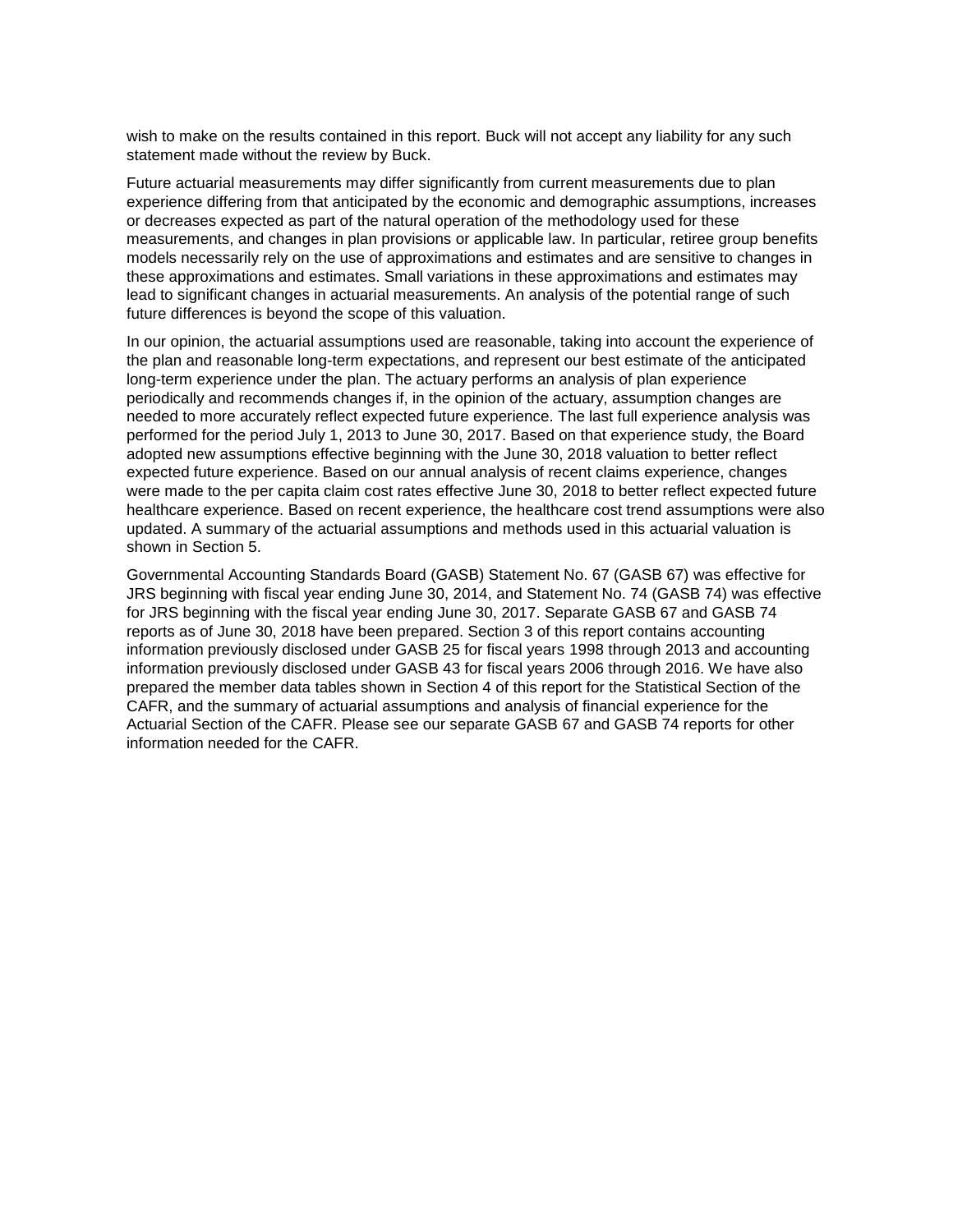This report was prepared under my supervision and in accordance with all applicable Actuarial Standards of Practice. I am a Fellow of the Society of Actuaries, an Enrolled Actuary, a Fellow of the Conference of Consulting Actuaries and a Member of the American Academy of Actuaries. I meet the Qualification Standards of the American Academy of Actuaries to render the actuarial opinions contained herein.

I am available to discuss this report with you at your convenience. I can be reached at 602-803-6174.

Respectfully submitted,

QCKR.

David J. Kershner, FSA, EA, MAAA, FCA Principal **Buck** 

The undersigned actuary is responsible for all assumptions related to the average annual per capita health claims cost and the health care cost trend rates, and hereby affirms his qualification to render opinions in such matters in accordance with the Qualification Standards of the American Academy of Actuaries.

Scott Young

Scott Young, FSA, EA, MAAA **Director Buck**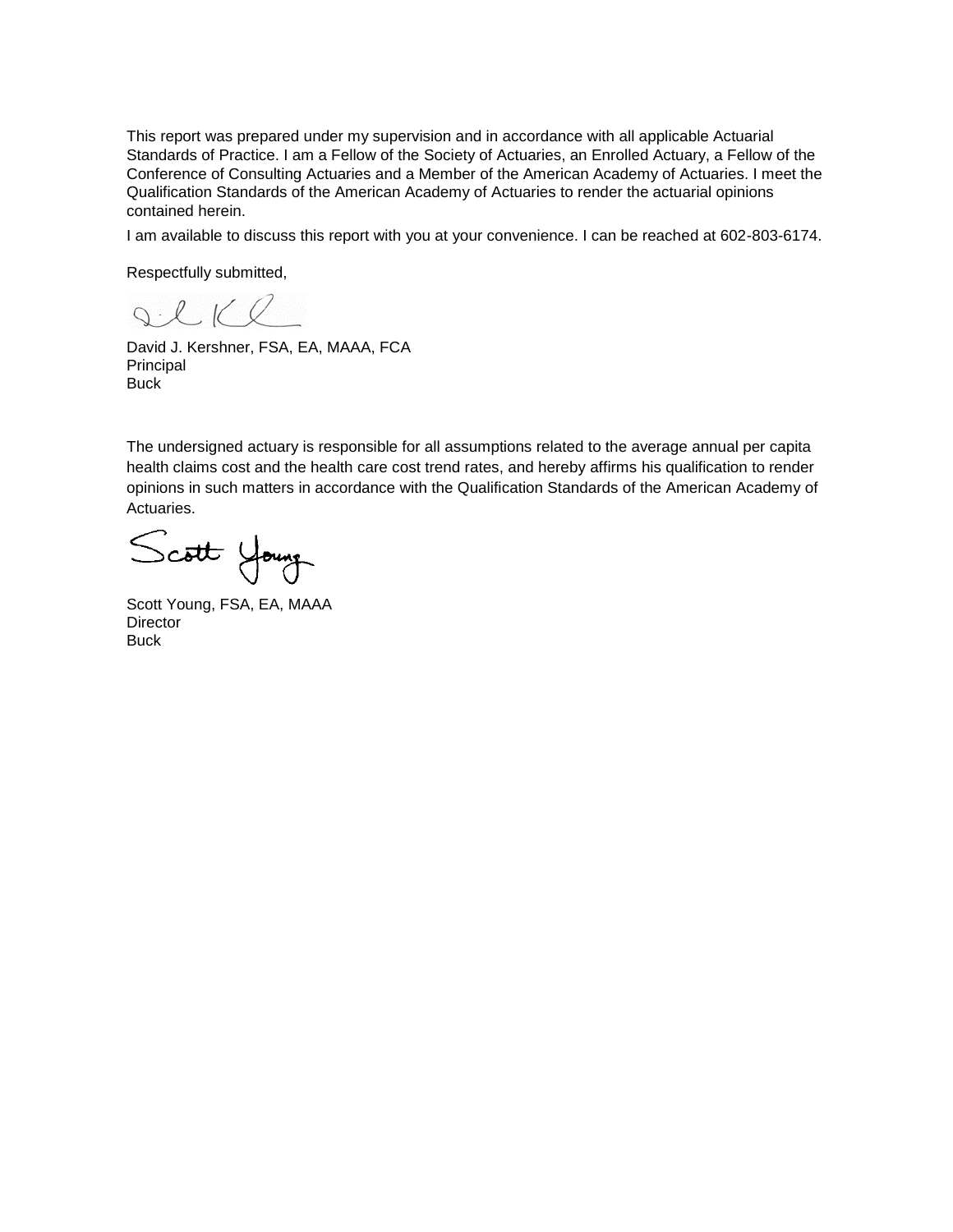## **Contents**

| Section 1.4: Development of Change in Unfunded Liability during FY1814    |  |
|---------------------------------------------------------------------------|--|
|                                                                           |  |
|                                                                           |  |
|                                                                           |  |
|                                                                           |  |
|                                                                           |  |
|                                                                           |  |
|                                                                           |  |
|                                                                           |  |
|                                                                           |  |
|                                                                           |  |
|                                                                           |  |
|                                                                           |  |
|                                                                           |  |
|                                                                           |  |
|                                                                           |  |
|                                                                           |  |
| Section 5.2: Descriptions of Actuarial Methods and Valuation Procedures29 |  |
|                                                                           |  |
|                                                                           |  |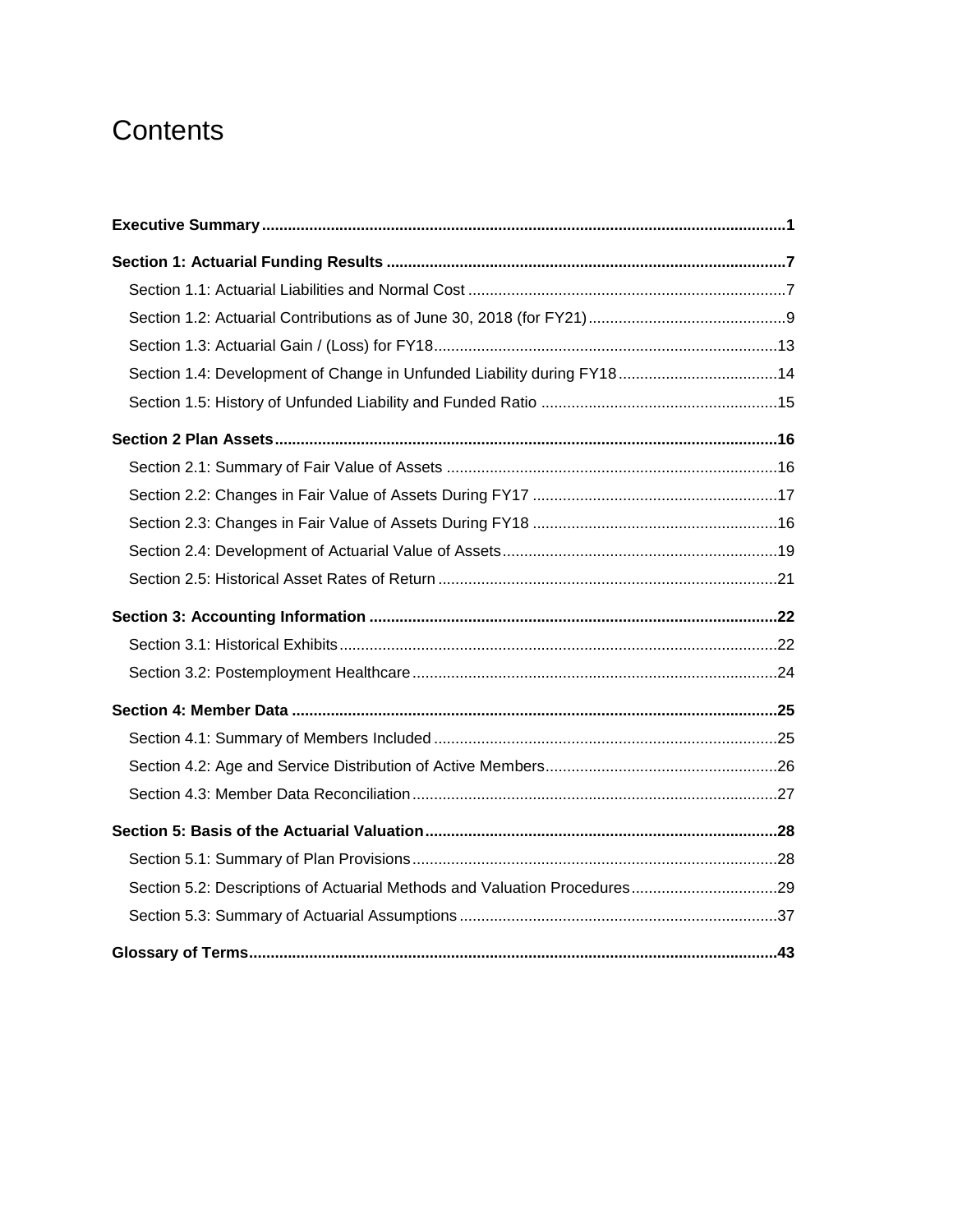## <span id="page-5-0"></span>**Executive Summary**

#### **Overview**

The State of Alaska Judicial Retirement System (JRS) provides pension and postemployment healthcare benefits to judicial and other eligible members. The Commissioner of the Department of Administration is responsible for administering the plan. The Alaska Retirement Management Board has fiduciary responsibility over the assets of the plan. This report presents the results of the actuarial valuation of JRS as of the valuation date of June 30, 2018.

#### **Purpose**

An actuarial valuation is performed on the retirement plan once every two years as of the end of the fiscal year, and roll-forward valuations are performed every other year. The main purposes of the actuarial valuation detailed in this report are:

- 1. To determine the Employer/State contributions necessary to meet the Board's funding policy for the plan;
- 2. To disclose the funding assets and liability measures as of the valuation date;
- 3. To review the current funded status of the plan and assess the funded status as an appropriate measure for determining future actuarially determined contributions;
- 4. To compare actual and expected experience under the plan during the fiscal year; and
- 5. To report trends in contributions, assets, liabilities, and funded status over the last several years.

The actuarial valuation provides a "snapshot" of the funded position of JRS based on the plan provisions, membership data, assets, and actuarial methods and assumptions as of the valuation date.

Retiree group benefits models necessarily rely on the use of approximations and estimates and are sensitive to changes in these approximations and estimates. Small variations in these approximations and estimates may lead to significant changes in actuarial measurements.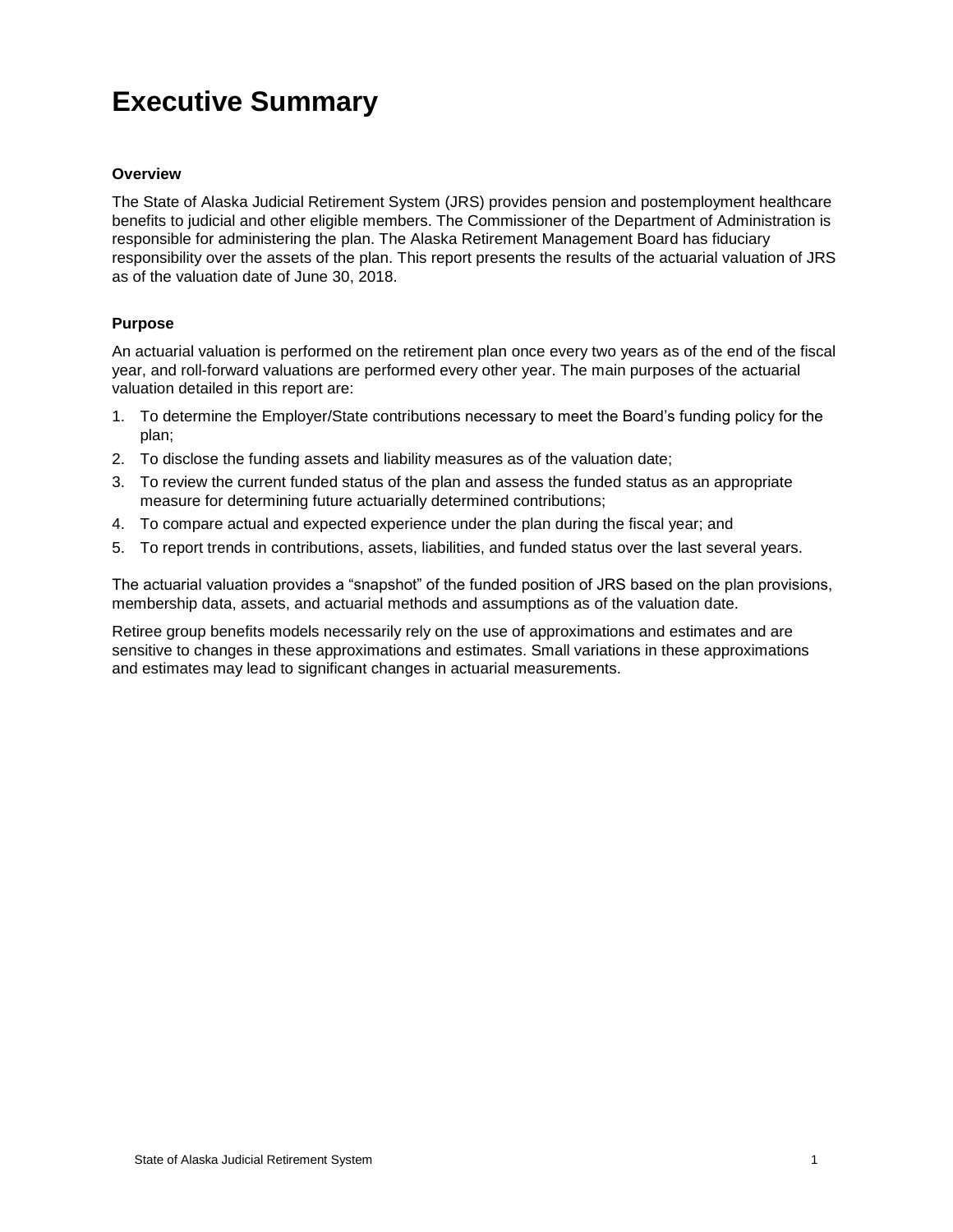#### **Funded Status**

Where presented, references to "funded ratio" and "unfunded actuarial accrued liability" typically are measured on an actuarial value of assets basis. It should be noted that the same measurements using market value of assets would result in different funded ratios and unfunded actuarial accrued liabilities. Moreover, the funded ratio presented is appropriate for evaluating the need and level of future contributions, but makes no assessment regarding the funded status of the plan if the plan were to settle (i.e. purchase annuities) for a portion or all of its liabilities.

| <b>Funded Status as of June 30</b> |                                                            | 2016                 | 2018               |
|------------------------------------|------------------------------------------------------------|----------------------|--------------------|
| <b>Pension</b>                     |                                                            |                      |                    |
| a.                                 | <b>Actuarial Accrued Liability</b>                         | \$<br>205,547,759    | \$<br>226,559,580  |
| b.                                 | <b>Valuation Assets</b>                                    | 152,888,596          | 178,489,284        |
| c.                                 | Unfunded Actuarial Accrued Liability, $(a) - (b)$          | \$<br>52,659,163     | \$<br>48,070,296   |
| d.                                 | Funded Ratio based on Valuation Assets, $(b) \div (a)$     | 74.4%                | 78.8%              |
| е.                                 | <b>Fair Value of Assets</b>                                | \$<br>144,818,899    | \$<br>176,794,969  |
| f.                                 | Funded Ratio based on Fair Value of Assets, (e) $\div$ (a) | 70.5%                | 78.0%              |
|                                    | <b>Healthcare</b>                                          |                      |                    |
| a.                                 | <b>Actuarial Accrued Liability</b>                         | \$<br>15,731,490     | \$<br>16,846,959   |
| b.                                 | <b>Valuation Assets</b>                                    | 28,454,747           | 31,868,079         |
| c.                                 | Unfunded Actuarial Accrued Liability, $(a) - (b)$          | \$<br>(12, 723, 257) | \$<br>(15,021,120) |
| d.                                 | Funded Ratio based on Valuation Assets, $(b) \div (a)$     | 180.9%               | 189.2%             |
| е.                                 | Fair Value of Assets                                       | \$<br>26,847,885     | \$<br>31,497,603   |
| f.                                 | Funded Ratio based on Fair Value of Assets, (e) $\div$ (a) | 170.7%               | 187.0%             |
| <b>Total</b>                       |                                                            |                      |                    |
| a.                                 | <b>Actuarial Accrued Liability</b>                         | \$<br>221,279,249    | \$<br>243,406,539  |
| b.                                 | <b>Valuation Assets</b>                                    | 181, 343, 343        | 210,357,363        |
| c.                                 | Unfunded Actuarial Accrued Liability, $(a) - (b)$          | \$<br>39,935,906     | \$<br>33,049,176   |
| d.                                 | Funded Ratio based on Valuation Assets, (b) $\div$ (a)     | 82.0%                | 86.4%              |
| е.                                 | <b>Fair Value of Assets</b>                                | \$<br>171,666,784    | \$<br>208,292,572  |
| f.                                 | Funded Ratio based on Fair Value of Assets, (e) $\div$ (a) | 77.6%                | 85.6%              |

The funded status of the plan (on an Actuarial Value of Assets basis) increased from 82.0% to 86.4%. from June 30, 2016 to June 30, 2018. This increase was the net impact of various items, as described in more detail on the following pages.

The funded status for healthcare benefits is not necessarily an appropriate measure to confirm that assets are sufficient to settle health plan obligations because there are no available financial instruments for purchase. Future experience is likely to vary from assumptions so there is a potential for future healthcare actuarial gains or losses.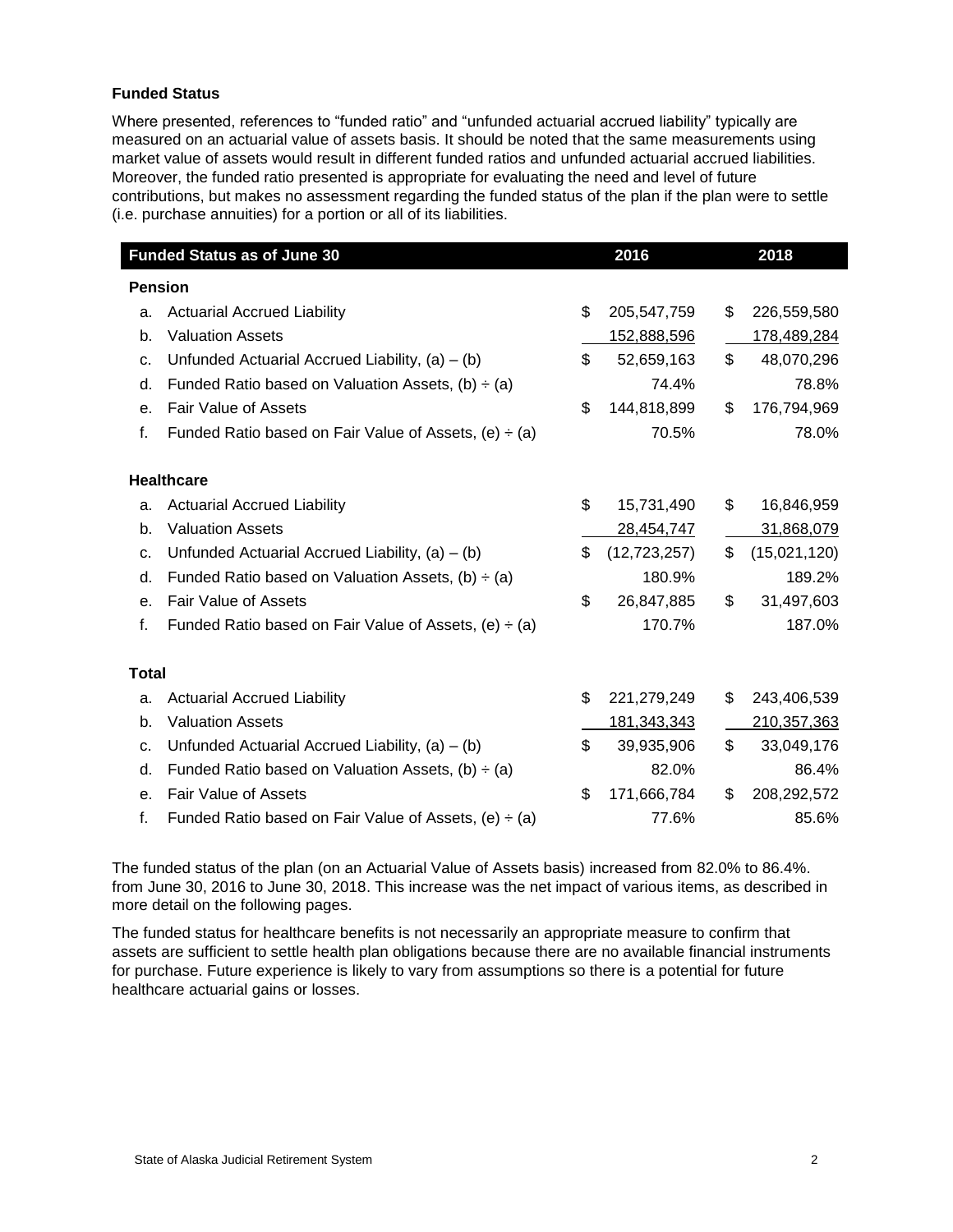#### **1. Investment Experience**

The approximate investment returns based on fair value of assets were 13.0% for FY17 and 8.3% for FY18, compared to the expected investment return of 8.00%. This resulted in gains of approximately \$8.5 million for FY17 and \$0.4 million for FY18 from investment experience. Due to the asset valuation method that recognizes investment gains and losses over a 5-year period, the approximate rates of return based on actuarial value of assets were 8.2% for FY17 and 8.1% for FY18.

#### **2. Salary Increases**

Salaries for active judges remained constant between June 30, 2016 and June 30, 2018 (excluding those who are pro tem), which resulted in an actuarial gain of approximately \$4.6 million. The following table presents the annual base salaries for the different court appointments:

|                         | June 30, 2016 | June 30, 2018 |
|-------------------------|---------------|---------------|
| District Court          | 166,668<br>S. | 166,668<br>S. |
| <b>Superior Court</b>   | 196,584       | 196,584       |
| <b>Appellate Court</b>  | 200,856       | 200,856       |
| Supreme Court           | 212,604       | 212,604       |
| Administrative Director | 196,584       | 196,584       |
| <b>Chief Justice</b>    | 213,228       | 213,228       |
| Pro Tem                 | 67,975        | 166,680       |

#### **3. Pension Demographic Experience**

The number of active members decreased from 76 as of June 30, 2016 to 71 as of June 30, 2018, and there were 12 new entrants. The average age of active members decreased from 58.80 to 57.53, their average service increased from 9.39 to 9.45, and their average entry age decreased from 49.41 to 48.08. The number of benefit recipients increased from 109 to 125. The membership statistics are found in Section 4 of this report. The overall demographic experience produced an actuarial gain of approximately \$0.4 million.

#### **4. Medical Claims Experience and Assumptions**

As described in Section 5.2, recent medical claims experience and changes in healthcare enrollment data provided to us for the June 30, 2018 valuation generated an actuarial gain of approximately \$1.8 million. The assumption regarding which participants will be eligible for Medicare Part B only was updated, which generated an actuarial loss of approximately \$41,000.

#### **5. Changes in Methods Since the Prior Valuation**

As part of the experience study (see item #6), the actuarial cost method for the retiree healthcare plan was changed from the Entry Age Level Dollar method to the Entry Age Level Percent of Pay method. There were no other changes in actuarial methods since the prior valuation.

#### **6. Changes in Assumptions Since the Prior Valuation**

Effective for the June 30, 2018 valuation, the Board adopted changes to the demographic and economic assumptions recommended by the actuary, based on the results of an experience analysis performed on the population experience from July 1, 2013 to June 30, 2017. The changes in assumptions/methods were adopted by the Board during the January 2019 Board meeting. The new assumptions/methods increased the Actuarial Accrued Liability as of June 30, 2018 by approximately \$13.1 million. Healthcare claim costs are updated annually as described in Section 5.2.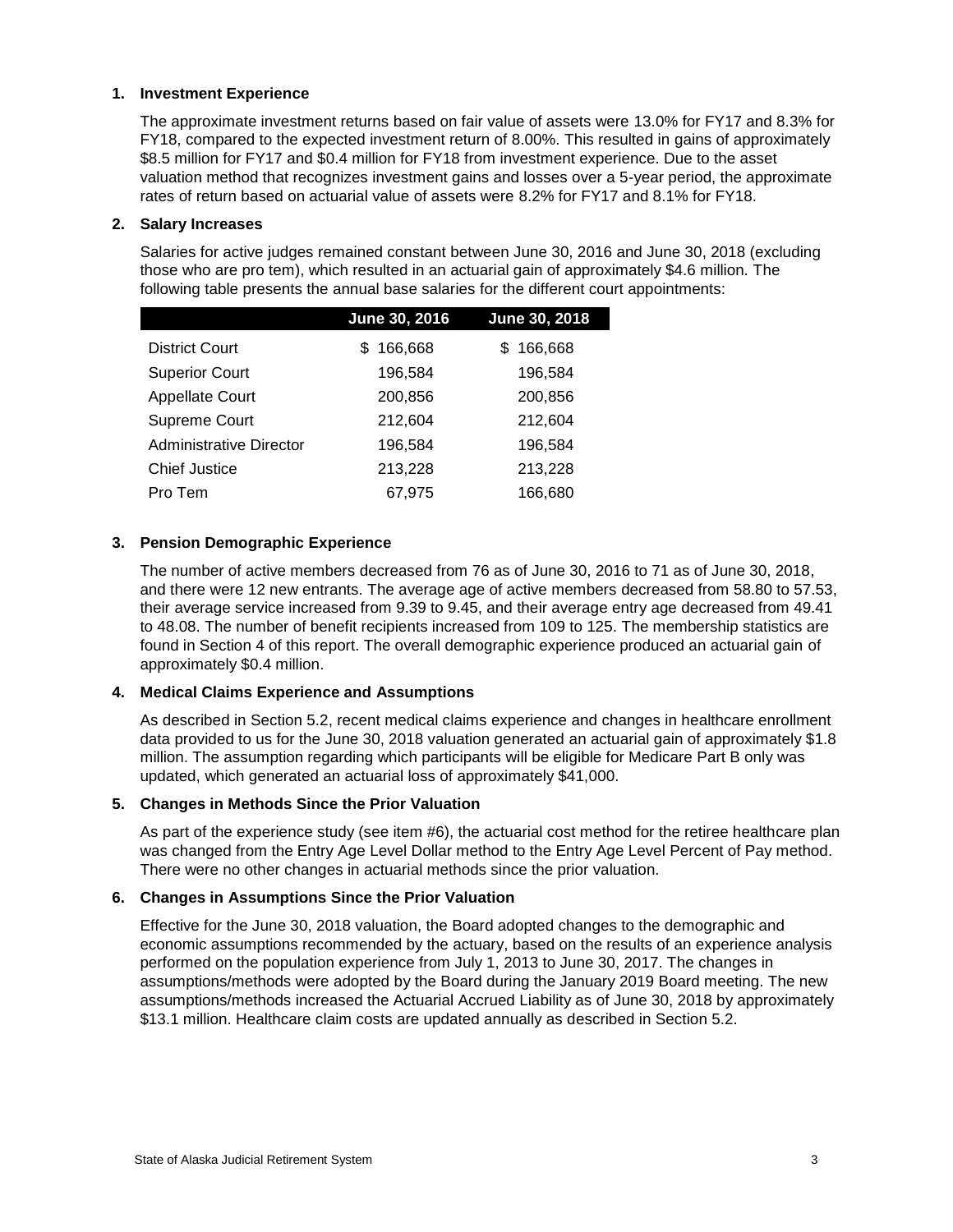#### **7. Changes in Benefit Provisions Since the Prior Valuation**

There have been no changes in the JRS benefit provisions since the prior valuation. However, an Employer Group Waiver Plan (EGWP) became effective as of January 1, 2019. This arrangement replaced the Retiree Drug Subsidy under Medicare Part D and resulted in larger projected subsidies to offset the cost of prescription drug coverage. This change, which is further described in Section 5.1, decreased the Actuarial Accrued Liability as of June 30, 2018 by approximately \$1.7 million.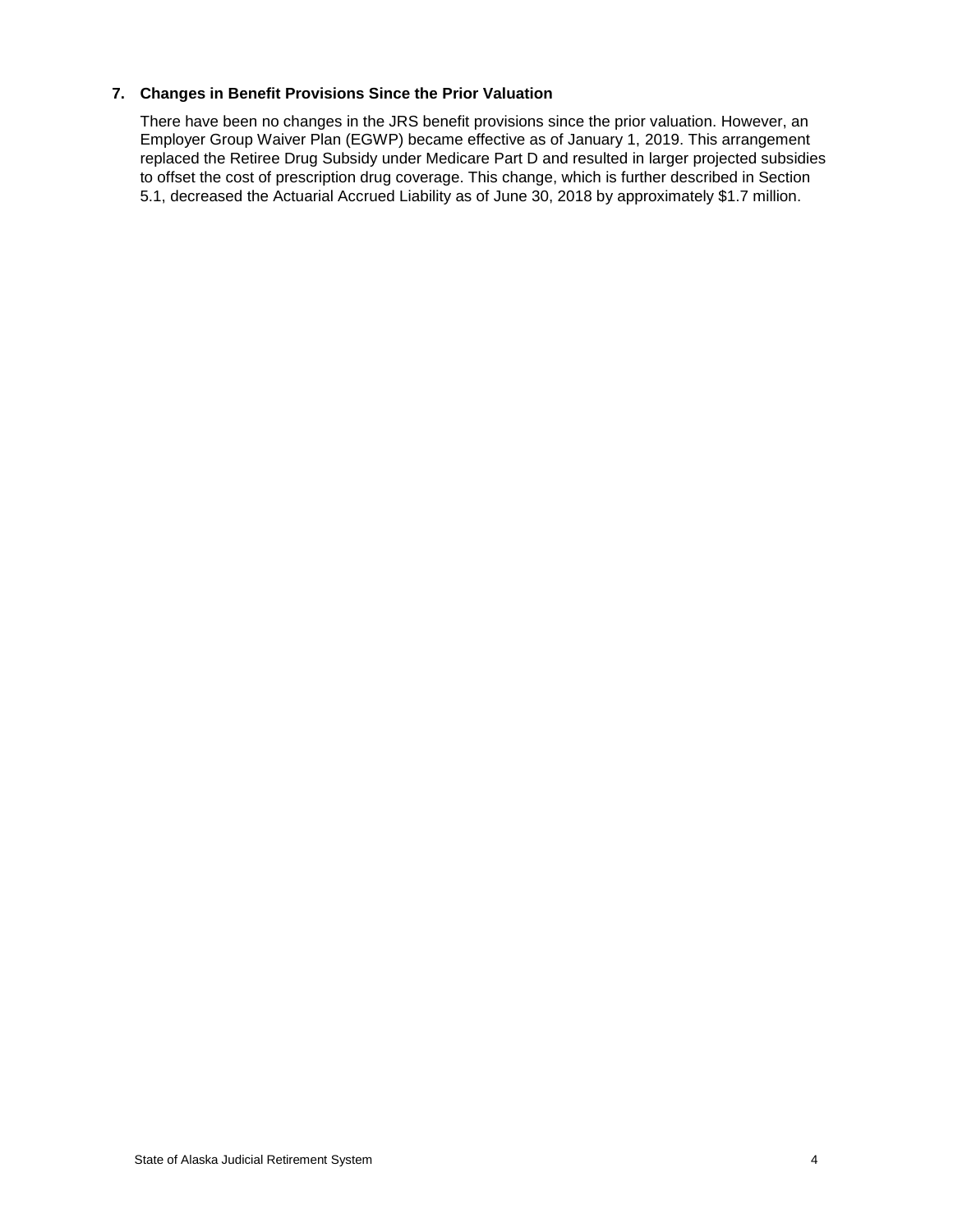#### **Comparative Summary of Key Actuarial Valuation Results**

|                                                                                | <b>Recommended Employer/State Contribution Rates for</b> |               |             |  |  |  |  |  |
|--------------------------------------------------------------------------------|----------------------------------------------------------|---------------|-------------|--|--|--|--|--|
|                                                                                | <b>Pension for Fiscal Year</b>                           | <b>FY19</b>   | <b>FY21</b> |  |  |  |  |  |
| a.                                                                             | <b>Employer Normal Cost Rate</b>                         | 38.14%        | 42.04%      |  |  |  |  |  |
| b.                                                                             | Past Service Cost Rate                                   | 32.45%        | 35.78%      |  |  |  |  |  |
| C.                                                                             | Total Employer/State Contribution Rate, $(a) + (b)$      | 70.59%        | 77.82%      |  |  |  |  |  |
|                                                                                | <b>Recommended Employer/State Contribution Rates for</b> |               |             |  |  |  |  |  |
| <b>Postemployment Healthcare for Fiscal Year</b><br><b>FY19</b><br><b>FY21</b> |                                                          |               |             |  |  |  |  |  |
| a.                                                                             | <b>Employer Normal Cost Rate</b>                         | 4.47%         | 6.12%       |  |  |  |  |  |
| b.                                                                             | Past Service Cost Rate                                   | $(4.82)\%$    | $(6.45)\%$  |  |  |  |  |  |
| $C_{r}$                                                                        | Total Employer/State Contribution Rate, (a) + (b), not   | 4.47%         | 6.12%       |  |  |  |  |  |
|                                                                                | less than (a)                                            |               |             |  |  |  |  |  |
|                                                                                | <b>Recommended Total Employer/State Contribution</b>     |               |             |  |  |  |  |  |
|                                                                                | <b>Rates for Fiscal Year</b>                             | <b>FY19</b>   | <b>FY21</b> |  |  |  |  |  |
| a.                                                                             | <b>Employer Normal Cost Rate</b>                         | 42.61%        | 48.16%      |  |  |  |  |  |
| b.                                                                             | <b>Past Service Cost Rate</b>                            | <u>32.45%</u> | 35.78%      |  |  |  |  |  |
| c.                                                                             | Total Employer/State Contribution Rate, $(a) + (b)$      | 75.06%        | 83.94%      |  |  |  |  |  |

The recommended contribution rates for FY20 based on a roll-forward valuation as of June 30, 2017 were 70.10% (pension), 4.32% (healthcare), 74.42% (total).

The following table summarizes the sources of change in the total Employer/State contribution rates since the last valuation.

|    |                                                                                     | <b>Pension</b> | <b>Healthcare</b> | Total      |
|----|-------------------------------------------------------------------------------------|----------------|-------------------|------------|
| 1. | Total Employer/State contribution rate from June 30,                                |                |                   |            |
|    | 2016 valuation                                                                      | 70.59%         | 4.47%             | 75.06%     |
| 2. | Change during FY17                                                                  | (0.49)%        | $(0.15)$ %        | $(0.64)$ % |
| 3. | Total Employer/State contribution rate from June 30,<br>2017 roll forward valuation | 70.10%         | 4.32%             | 74.42%     |
| 4. | Change due to:                                                                      |                |                   |            |
|    | Effect of two-year delay in the contribution rate<br>a.                             | 0.01%          | $(0.37)\%$        | $(0.36)\%$ |
|    | Change in assumptions/methods<br>b.                                                 | 10.83%         | 1.41%             | 12.24%     |
|    | Investment experience<br>c.                                                         | $0.00\%$       | 0.02%             | 0.02%      |
|    | State of Alaska appropriation<br>d.                                                 | (2.53)%        | $0.00\%$          | (2.53)%    |
|    | Demographic experience, medical experience<br>e.                                    |                |                   |            |
|    | and new entrants <sup>1</sup>                                                       | (0.59)%        | 0.74%             | 0.15%      |
|    | Total change, $(a) + (b) + (c) + (d) + (e)$<br>f.                                   | 7.72%          | 1.80%             | 9.52%      |
| 5. | Total Employer/State contribution rate as of June 30,<br>$2018, (3) + (4)(f)$       | 77.82%         | 6.12%             | 83.94%     |

<sup>1</sup> Includes changes in future healthcare claims costs.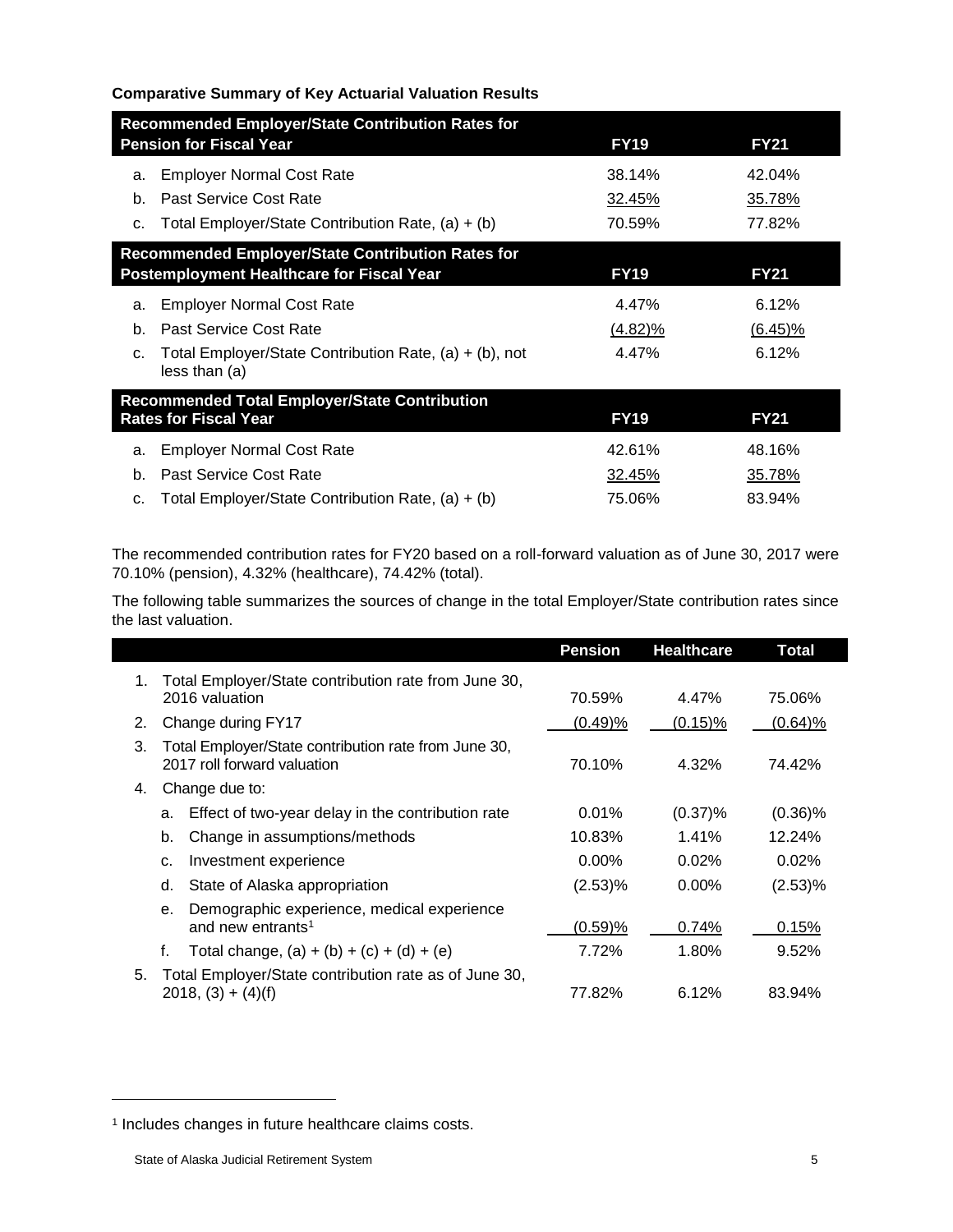<span id="page-10-0"></span>The following table shows the gain/(loss) on actuarial accrued liability as of June 30, 2018:

|                                      | <b>Pension</b> |               | <b>Healthcare</b> |    | <b>Total</b> |
|--------------------------------------|----------------|---------------|-------------------|----|--------------|
| <b>Retirement Experience</b>         | \$             | 1,238,652     | \$<br>(187, 549)  | \$ | 1,051,103    |
| <b>Termination Experience</b>        |                | (790,009)     | (2,013)           |    | (792, 022)   |
| <b>Active Mortality Experience</b>   |                | 608,165       | 3,429             |    | 611,594      |
| <b>Inactive Mortality Experience</b> |                | (1, 497, 284) | 24,062            |    | (1,473,222)  |
| <b>Disability Experience</b>         |                | 7,156         | 6,895             |    | 14,051       |
| New Entrants and Rehires             |                | (998, 243)    | (317, 784)        |    | (1,316,027)  |
| Salary Increases                     |                | 4,581,429     | N/A               |    | 4,581,429    |
| Inactive Benefit Increases           |                | 8,482,265     | N/A               |    | 8,482,265    |
| <b>Medical Claims Experience</b>     |                | N/A           | 1,843,422         |    | 1,843,422    |
| Cadillac Tax                         |                | N/A           | (233, 344)        |    | (233, 344)   |
| Modified Part B Only Assumption      |                | N/A           | (41, 102)         |    | (41, 102)    |
| Miscellaneous <sup>1</sup>           |                | 485,573       | 318,731           |    | 804,304      |
| Total                                | \$             | 12,117,704    | \$<br>1,414,747   | \$ | 13,532,451   |

Other items that increased/(decreased) the actuarial accrued liability as of June 30, 2018 are shown below:

|                                             | Healthcare<br>Pension |    | Total                  |    |             |
|---------------------------------------------|-----------------------|----|------------------------|----|-------------|
| <b>EGWP</b> Implementation                  | N/A                   |    | (1,697,012)            | S. | (1,697,012) |
| <b>Experience Study Assumptions/Methods</b> | 10,343,783            |    | 2.706.972 <sup>2</sup> |    | 13,050,755  |
| Total                                       | 10,343,783            | \$ | 1.009.960              | S. | 11.353.743  |

<sup>&</sup>lt;sup>1</sup> Includes the effects of various data changes that are typical when new census data is received for the valuation, the effects of the differences between expected and actual benefit payments, and other items that do not fit neatly into any of the other categories.

<sup>2</sup> Includes increase of \$965,789 for new demographic/economic assumptions, increase of \$2,490,499 for updated trend rates, and decrease of \$749,316 for change in method from level dollar to level percent of pay.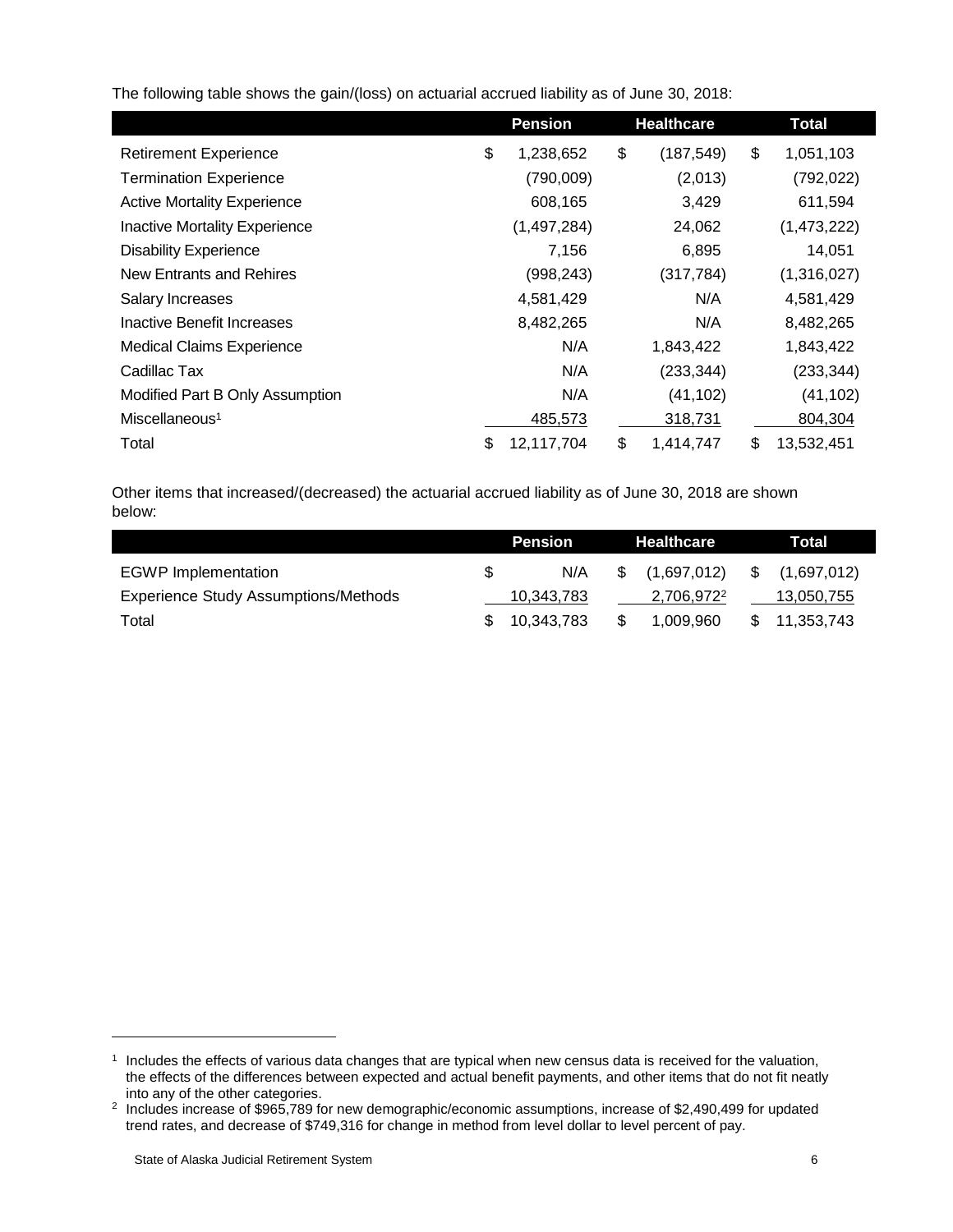## **Section 1: Actuarial Funding Results**

<span id="page-11-0"></span>

|                                                | <b>Present Value of</b><br>Projected<br><b>Benefits</b> |             |    | <b>Actuarial</b>         |
|------------------------------------------------|---------------------------------------------------------|-------------|----|--------------------------|
| At June 30, 2018<br><b>Active Members</b>      |                                                         |             |    | <b>Accrued Liability</b> |
| <b>Retirement Benefits</b>                     | \$                                                      | 100,433,454 | \$ | 65,255,495               |
| <b>Disability Benefits</b>                     |                                                         | 120,250     |    | (14, 375)                |
| <b>Death Benefits</b>                          |                                                         | 1,230,605   |    | 544,581                  |
| Termination Benefits <sup>1</sup>              |                                                         | 2,250,445   |    | (511, 819)               |
| Medical and Prescription Drug Benefits         |                                                         | 13,041,116  |    | 6,749,278                |
|                                                |                                                         |             |    |                          |
| Medicare Part D Subsidy                        |                                                         | (1,769,722) |    | (984, 566)               |
| Subtotal                                       | \$                                                      | 115,306,148 | \$ | 71,038,594               |
| <b>Benefit Recipients</b>                      |                                                         |             |    |                          |
| <b>Retiree Benefits</b>                        | \$                                                      | 142,247,124 | \$ | 142,247,124              |
| <b>Survivor Benefits</b>                       |                                                         | 14,375,560  |    | 14,375,560               |
| <b>Disability Benefits</b>                     |                                                         | 0           |    | 0                        |
| <b>Medical and Prescription Drug Benefits</b>  |                                                         | 12,230,958  |    | 12,230,958               |
| Medicare Part D Subsidy                        |                                                         | (1,873,359) |    | (1,873,359)              |
| Subtotal                                       | \$                                                      | 166,980,283 | \$ | 166,980,283              |
|                                                |                                                         |             |    |                          |
| <b>Vested Terminations</b>                     |                                                         |             |    |                          |
| <b>Deferred Retirement Benefits</b>            | \$                                                      | 4,663,014   | \$ | 4,663,014                |
| Medical and Prescription Drug Benefits         |                                                         | 831,313     |    | 831,313                  |
| Medicare Part D Subsidy                        |                                                         | (106, 665)  |    | (106, 665)               |
| Subtotal                                       | \$                                                      | 5,387,662   | \$ | 5,387,662                |
| <b>Non-Vested Terminations</b>                 | \$                                                      | $\mathbf 0$ | \$ | 0                        |
| <b>Total</b>                                   | \$                                                      | 287,674,093 | \$ | 243,406,539              |
| <b>Total Pension</b>                           | \$                                                      | 265,320,452 | \$ | 226,559,580              |
| <b>Total Healthcare, Net of Part D Subsidy</b> | \$                                                      | 22,353,641  | \$ | 16,846,959               |

<sup>1</sup> Includes return of contributions.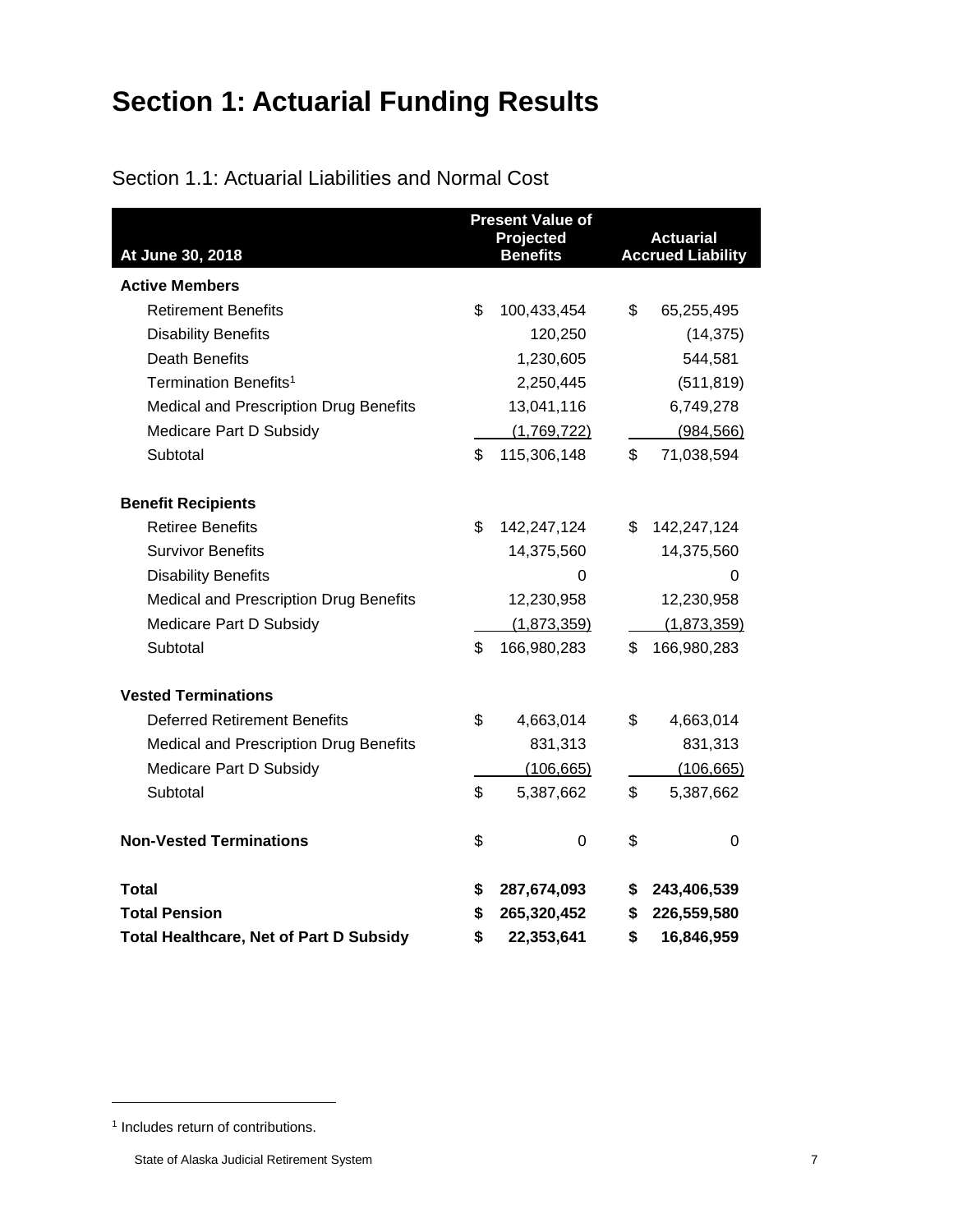| At June 30, 2018                         |    | <b>Normal Cost</b> |
|------------------------------------------|----|--------------------|
| <b>Active Members</b>                    |    |                    |
| <b>Retirement Benefits</b>               | \$ | 5,835,115          |
| <b>Disability Benefits</b>               |    | 18,462             |
| Death Benefits                           |    | 122,623            |
| Termination Benefits <sup>1</sup>        |    | 374,450            |
| Medical and Prescription Drug Benefits   |    | 915,848            |
| Medicare Part D Subsidy                  |    | (115, 335)         |
| <b>Administrative Expenses - Pension</b> |    | 71,050             |
| Administrative Expenses - Healthcare     |    | 19,250             |
| Subtotal                                 | \$ | 7,241,463          |
|                                          |    |                    |
| Total                                    | S  | 7,241,463          |

<span id="page-12-0"></span>**Total Pension \$ 6,421,700 Total Healthcare, Net of Part D Subsidy \$ 819,763**

<sup>1</sup> Includes return of contributions.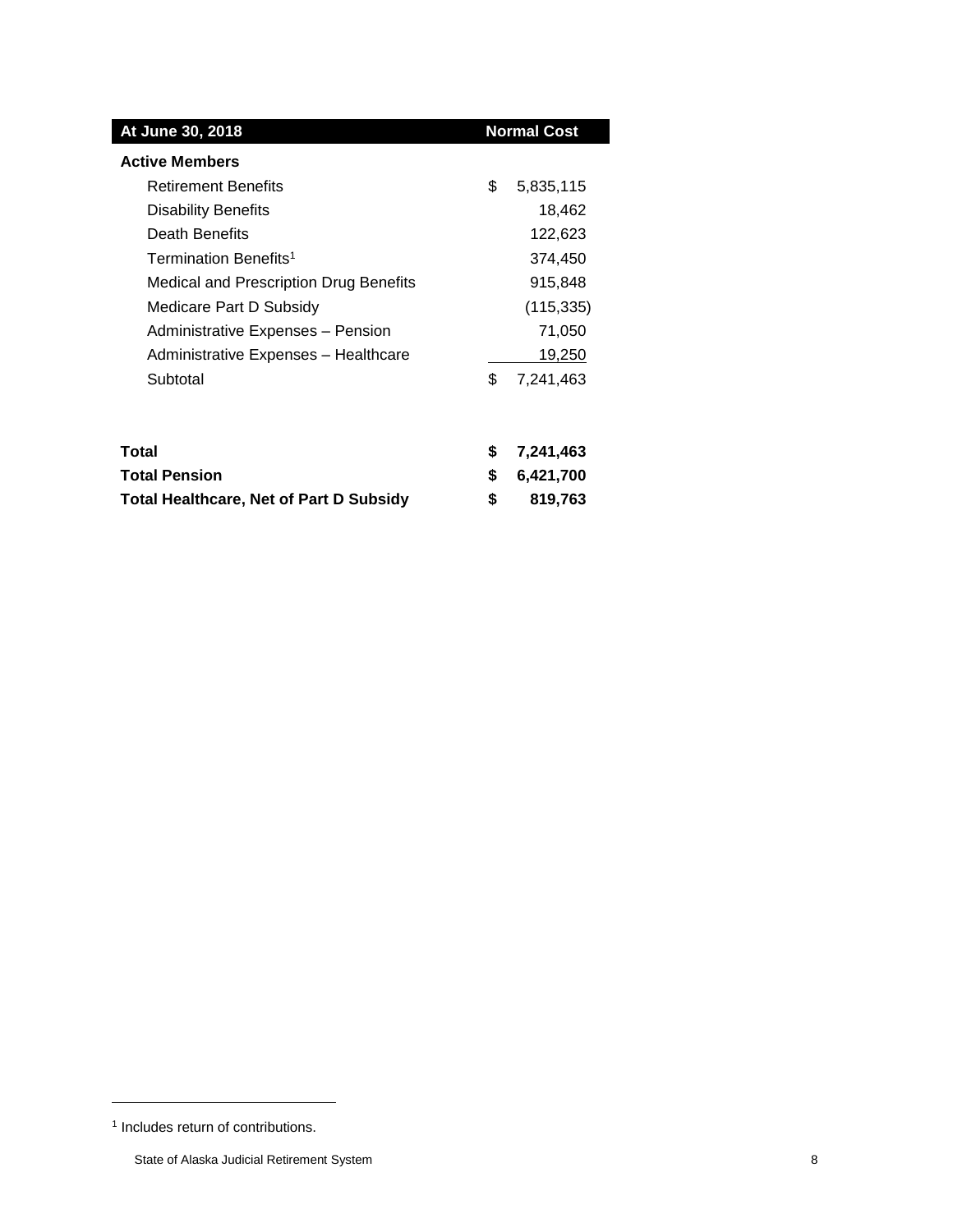Section 1.2: Actuarial Contributions as of June 30, 2018 (for FY21)

| <b>Normal Cost Rate</b>                                                           |     | <b>Pension</b> | <b>Healthcare</b> | Total            |
|-----------------------------------------------------------------------------------|-----|----------------|-------------------|------------------|
| 1. Normal Cost                                                                    | \$  | 6,421,700      | \$<br>819,763     | \$<br>7,241,463  |
| 2. Base Salaries for Upcoming Fiscal Year                                         | \$  | 13,392,864     | \$<br>13,392,864  | \$<br>13,392,864 |
| 3. Normal Cost Rate, $(1) \div (2)$                                               |     | 47.95%         | 6.12%             | 54.07%           |
| 4. Average Member Contribution Rate                                               |     | 5.91%          | 0.00%             | 5.91%            |
| 5. Employer Normal Cost Rate, $(3) - (4)$                                         |     | 42.04%         | 6.12%             | 48.16%           |
| <b>Past Service Rate</b>                                                          |     | <b>Pension</b> | <b>Healthcare</b> | <b>Total</b>     |
| 1. Actuarial Accrued Liability                                                    |     | \$226,559,580  | \$<br>16,846,959  | \$243,406,539    |
| 2. Valuation Assets                                                               |     | 178,489,284    | 31,868,079        | 210,357,363      |
| 3. Unfunded Actuarial Accrued Liability, $(1) - (2)$                              | \$. | 48,070,296     | \$(15,021,120)    | \$<br>33,049,176 |
| 4. Funded Ratio, $(2) \div (1)$                                                   |     | 78.8%          | 189.2%            | 86.4%            |
| 5. Past Service Cost Amortization Payment                                         | \$  | 4,791,481      | \$<br>(863, 435)  | \$<br>3,928,046  |
| 6. Total Base Salaries for Upcoming Fiscal Year                                   | \$  | 13,392,864     | \$<br>13,392,864  | \$<br>13,392,864 |
| 7. Past Service Cost Rate, $(5) \div (6)$                                         |     | 35.78%         | $(6.45)\%$        | 29.33%           |
| <b>Total Employer Contribution Rate, not less than</b><br><b>Normal Cost Rate</b> |     | 77.82%         | 6.12%             | 83.94%           |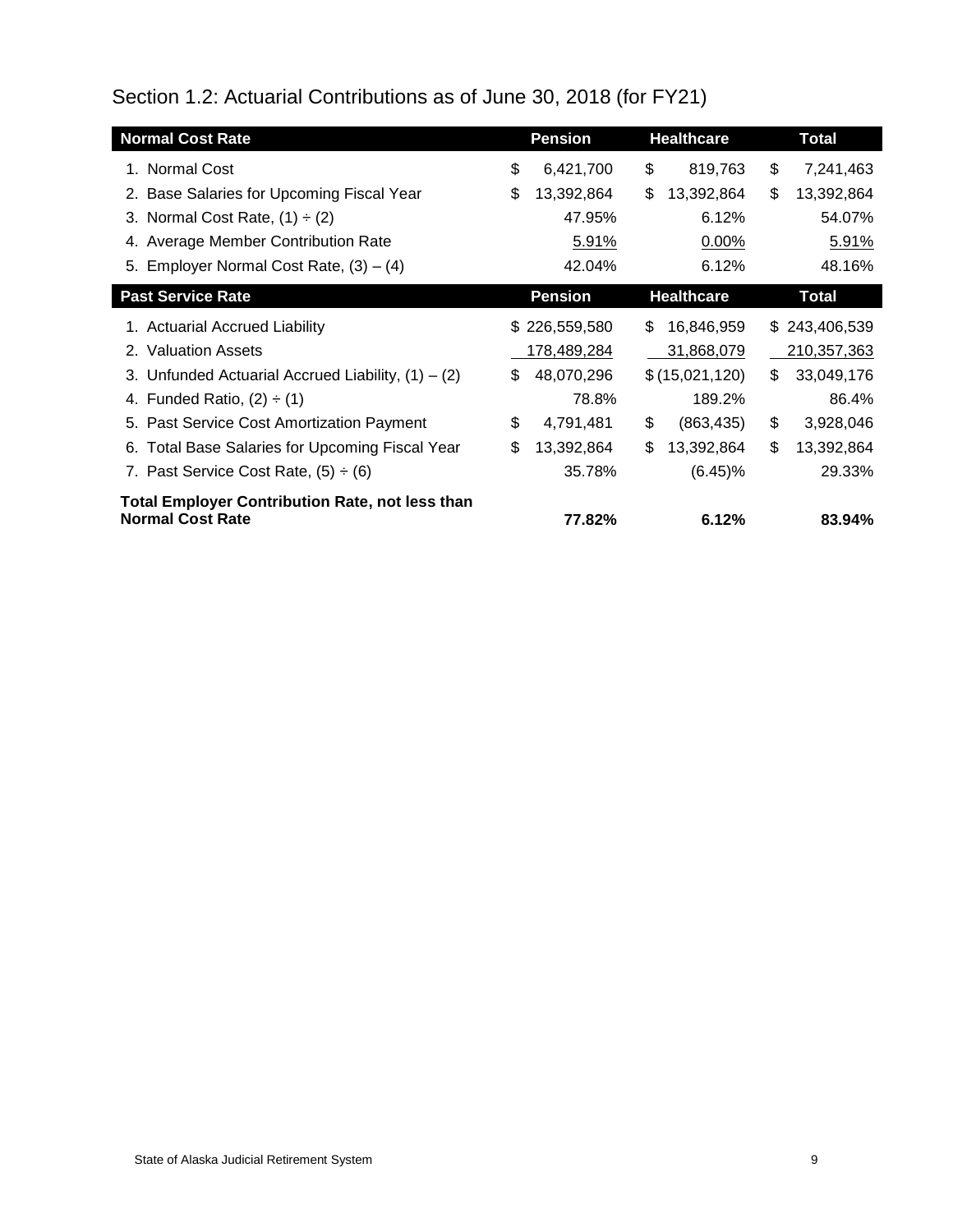| <b>Pension</b>                                              |                               |               |    |                |                 |                    |    |                                            |  |
|-------------------------------------------------------------|-------------------------------|---------------|----|----------------|-----------------|--------------------|----|--------------------------------------------|--|
|                                                             | <b>Amortization Period</b>    |               |    |                | <b>Balances</b> |                    |    |                                            |  |
| <b>Charge</b>                                               | <b>Date</b><br><b>Created</b> | Years<br>Left |    | <b>Initial</b> |                 | <b>Outstanding</b> |    | <b>Beginning-of-Year</b><br><b>Payment</b> |  |
| Initial Unfunded Liability <sup>1</sup>                     | 06/30/2002                    | 9             | \$ | 5,864,449      | \$              | 5,122,133          | \$ | 674,475                                    |  |
| FY03/FY04 Loss <sup>1</sup>                                 | 06/30/2004                    | 11            |    | 855,068        |                 | 811,931            |    | 91,122                                     |  |
| Loss due to revaluation of<br>plan liabilities <sup>1</sup> | 06/30/2005                    | 12            |    | 9,115,451      |                 | 8,907,221          |    | 935,028                                    |  |
| FY05/FY06 Loss <sup>1</sup>                                 | 06/30/2006                    | 13            |    | 18,186,558     |                 | 18,163,031         |    | 1,795,581                                  |  |
| FY07 Loss                                                   | 06/30/2007                    | 14            |    | 1,364,721      |                 | 1,385,710          |    | 129,757                                    |  |
| FY08 Gain                                                   | 06/30/2008                    | 15            |    | (29,014,739)   |                 | (29, 835, 239)     |    | (2,659,400)                                |  |
| FY09 Loss                                                   | 06/30/2009                    | 16            |    | 21,273,454     |                 | 22,057,575         |    | 1,879,631                                  |  |
| Change in Assumptions                                       | 06/30/2010                    | 17            |    | 13,976,981     |                 | 14,558,064         |    | 1,190,448                                  |  |
| FY10 Loss                                                   | 06/30/2010                    | 17            |    | 6,474,780      |                 | 6,743,963          |    | 551,470                                    |  |
| FY11 Loss                                                   | 06/30/2011                    | 18            |    | 7,397,917      |                 | 7,731,535          |    | 608,697                                    |  |
| FY12 Loss                                                   | 06/30/2012                    | 19            |    | 11,916,371     |                 | 12,459,031         |    | 947,160                                    |  |
| FY13 Loss                                                   | 06/30/2013                    | 20            |    | 7,033,497      |                 | 7,090,330          |    | 521,850                                    |  |
| Change in Assumptions                                       | 06/30/2014                    | 21            |    | 4,219,851      |                 | 4,382,167          |    | 312,988                                    |  |
| FY14 Gain                                                   | 06/30/2014                    | 21            |    | (14, 458, 986) |                 | (15, 015, 154)     |    | (1,072,428)                                |  |
| FY15 Gain                                                   | 06/30/2015                    | 22            |    | (3,325,706)    |                 | (3,430,536)        |    | (238, 275)                                 |  |
| FY16 Gain                                                   | 06/30/2016                    | 23            |    | (9,932,623)    |                 | (10, 157, 562)     |    | (687, 409)                                 |  |
| FY17 Gain                                                   | 06/30/2017                    | 24            |    | (1, 137, 538)  |                 | (1, 151, 268)      |    | (76, 044)                                  |  |
| Change in Assumptions                                       | 06/30/2018                    | 25            |    | 10,343,783     |                 | 10,343,783         |    | 667,915                                    |  |
| FY18 Gain                                                   | 06/30/2018                    | 25            |    | (12,096,419)   |                 | (12,096,419)       |    | (781, 085)                                 |  |

l

**Total \$ 48,070,296 \$ 4,791,481**

<sup>1</sup> The pension and healthcare split was done using a ratio of unfunded actuarial accrued liability as of June 30, 2006.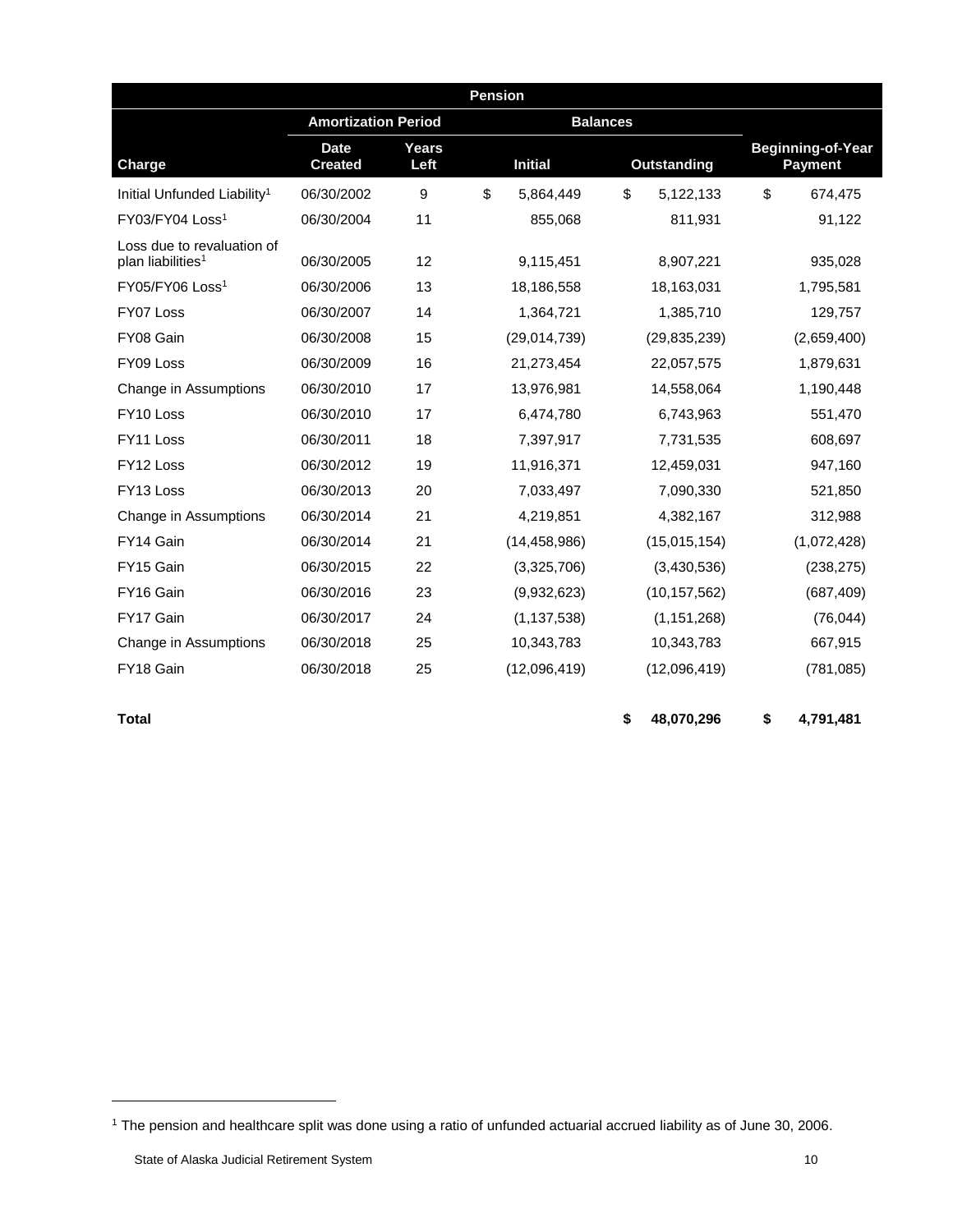|                                                |                               |                      | <b>Healthcare</b> |                 |                    |                                            |
|------------------------------------------------|-------------------------------|----------------------|-------------------|-----------------|--------------------|--------------------------------------------|
|                                                | <b>Amortization Period</b>    |                      |                   | <b>Balances</b> |                    |                                            |
| Charge                                         | <b>Date</b><br><b>Created</b> | <b>Years</b><br>Left |                   | <b>Initial</b>  | <b>Outstanding</b> | <b>Beginning-of-Year</b><br><b>Payment</b> |
| <b>Initial Unfunded Liability</b>              | 06/30/2002                    | 9                    | \$                | 2,295,257       | \$<br>2,004,727    | \$<br>263,980                              |
| FY03/FY04 Loss                                 | 06/30/2004                    | 11                   |                   | 334,660         | 317,777            | 35,664                                     |
| Loss due to revaluation of<br>plan liabilities | 06/30/2005                    | 12                   |                   | 3,567,649       | 3,486,150          | 365,956                                    |
| FY05/FY06 Loss                                 | 06/30/2006                    | 13                   |                   | 7,117,943       | 7,108,735          | 702,763                                    |
| FY07 Gain                                      | 06/30/2007                    | 14                   |                   | (810, 073)      | (822, 531)         | (77, 021)                                  |
| FY08 Change in<br>Assumptions                  | 06/30/2008                    | 15                   |                   | 789,072         | 811,387            | 72,324                                     |
| FY08 Gain                                      | 06/30/2008                    | 15                   |                   | (14,011,596)    | (14, 407, 829)     | (1,284,259)                                |
| FY09 Loss                                      | 06/30/2009                    | 16                   |                   | 901,355         | 934,580            | 79,640                                     |
| Change in Assumptions                          | 06/30/2010                    | 17                   |                   | 2,006,196       | 2,089,603          | 170,872                                    |
| FY10 Gain                                      | 06/30/2010                    | 17                   |                   | (1,930,656)     | (2,010,920)        | (164, 438)                                 |
| FY11 Loss                                      | 06/30/2011                    | 18                   |                   | 550,376         | 575,196            | 45,285                                     |
| Change in Assumptions                          | 06/30/2012                    | 19                   |                   | 353,605         | 369,707            | 28,106                                     |
| FY12 Gain                                      | 06/30/2012                    | 19                   |                   | (5,516,210)     | (5,767,414)        | (438, 450)                                 |
| FY13 Loss                                      | 06/30/2013                    | 20                   |                   | 226,259         | 236,042            | 17,373                                     |
| Change in Assumptions                          | 06/30/2014                    | 21                   |                   | 772,305         | 802,011            | 57,282                                     |
| FY14 Gain                                      | 06/30/2014                    | 21                   |                   | (3,342,464)     | (3,471,033)        | (247, 912)                                 |
| FY15 Gain                                      | 06/30/2015                    | 22                   |                   | (1,416,996)     | (1,461,662)        | (101, 523)                                 |
| Change in Method                               | 06/30/2016                    | 23                   |                   | (3, 567, 789)   | (3,648,588)        | (246, 917)                                 |
| FY16 Gain                                      | 06/30/2016                    | 23                   |                   | (425, 711)      | (435, 352)         | (29, 462)                                  |
| FY17 Gain                                      | 06/30/2017                    | 24                   |                   | (586, 113)      | (593, 188)         | (39, 182)                                  |
| Change in<br>Assumptions/EGWP                  | 06/30/2018                    | 25                   |                   | 1,009,960       | 1,009,960          | 65,215                                     |
| FY18 Gain                                      | 06/30/2018                    | 25                   |                   | (2, 148, 478)   | (2, 148, 478)      | (138, 731)                                 |
| Total                                          |                               |                      |                   |                 | \$<br>(15,021,120) | \$<br>(863, 435)                           |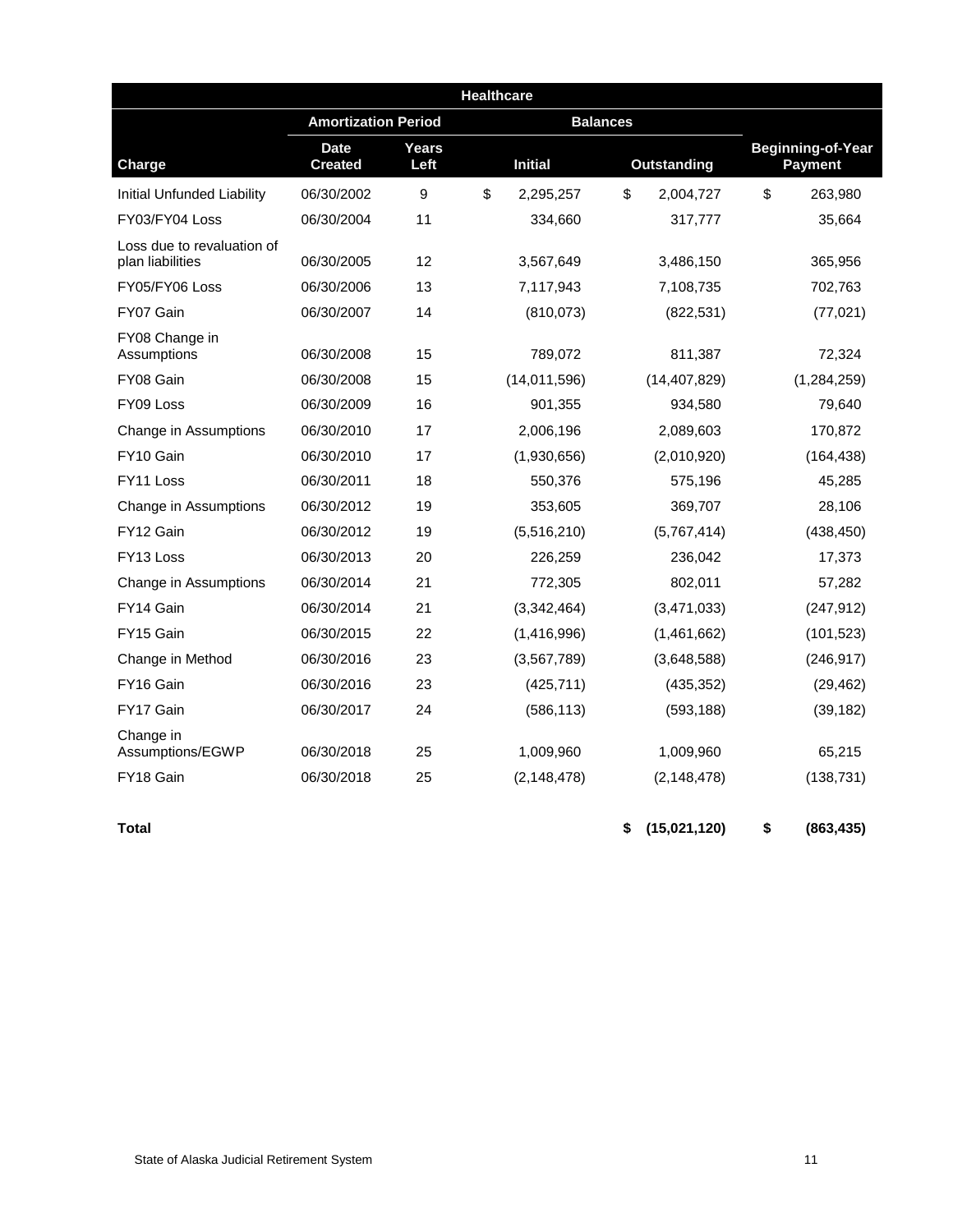|                                                | <b>Amortization Period</b>    |               |                 | <b>Balances</b> |                    |                                            |
|------------------------------------------------|-------------------------------|---------------|-----------------|-----------------|--------------------|--------------------------------------------|
| Charge                                         | <b>Date</b><br><b>Created</b> | Years<br>Left | <b>Initial</b>  |                 | <b>Outstanding</b> | <b>Beginning-of-Year</b><br><b>Payment</b> |
| <b>Initial Unfunded Liability</b>              | 06/30/2002                    | 9             | \$<br>8,159,706 | \$              | 7,126,860          | \$<br>938,455                              |
| FY03/FY04 Loss                                 | 06/30/2004                    | 11            | 1,189,728       |                 | 1,129,708          | 126,786                                    |
| Loss due to revaluation of<br>plan liabilities | 06/30/2005                    | 12            | 12,683,100      |                 | 12,393,371         | 1,300,984                                  |
| FY05/FY06 Loss                                 | 06/30/2006                    | 13            | 25,304,501      |                 | 25,271,766         | 2,498,344                                  |
| FY07 Loss                                      | 06/30/2007                    | 14            | 554,648         |                 | 563,179            | 52,736                                     |
| FY08 Change in<br>Assumptions                  | 06/30/2008                    | 15            | 789,072         |                 | 811,387            | 72,324                                     |
| FY08 Gain                                      | 06/30/2008                    | 15            | (43,026,335)    |                 | (44, 243, 068)     | (3,943,659)                                |
| FY09 Loss                                      | 06/30/2009                    | 16            | 22,174,809      |                 | 22,992,155         | 1,959,271                                  |
| Change in Assumptions                          | 06/30/2010                    | 17            | 15,983,177      |                 | 16,647,667         | 1,361,320                                  |
| FY <sub>10</sub> Loss                          | 06/30/2010                    | 17            | 4,544,124       |                 | 4,733,043          | 387,032                                    |
| FY11 Loss                                      | 06/30/2011                    | 18            | 7,948,293       |                 | 8,306,731          | 653,982                                    |
| Change in Assumptions                          | 06/30/2012                    | 19            | 353,605         |                 | 369,707            | 28,106                                     |
| FY12 Loss                                      | 06/30/2012                    | 19            | 6,400,161       |                 | 6,691,617          | 508,710                                    |
| FY13 Loss                                      | 06/30/2013                    | 20            | 7,259,756       |                 | 7,326,372          | 539,223                                    |
| Change in Assumptions                          | 06/30/2014                    | 21            | 4,992,156       |                 | 5,184,178          | 370,270                                    |
| FY14 Gain                                      | 06/30/2014                    | 21            | (17, 801, 450)  |                 | (18, 486, 187)     | (1,320,340)                                |
| FY15 Gain                                      | 06/30/2015                    | 22            | (4,742,702)     |                 | (4,892,198)        | (339, 798)                                 |
| Change in Method                               | 06/30/2016                    | 23            | (3, 567, 789)   |                 | (3,648,588)        | (246, 917)                                 |
| FY16 Gain                                      | 06/30/2016                    | 23            | (10, 358, 334)  |                 | (10, 592, 914)     | (716, 871)                                 |
| FY17 Gain                                      | 06/30/2017                    | 24            | (1,723,651)     |                 | (1,744,456)        | (115, 226)                                 |
| Change in<br>Assumptions/EGWP                  | 06/30/2018                    | 25            | 11,353,743      |                 | 11,353,743         | 733,130                                    |
| FY18 Gain                                      | 06/30/2018                    | 25            | (14, 244, 897)  |                 | (14, 244, 897)     | (919, 816)                                 |

**Total \$ 33,049,176 \$ 3,928,046**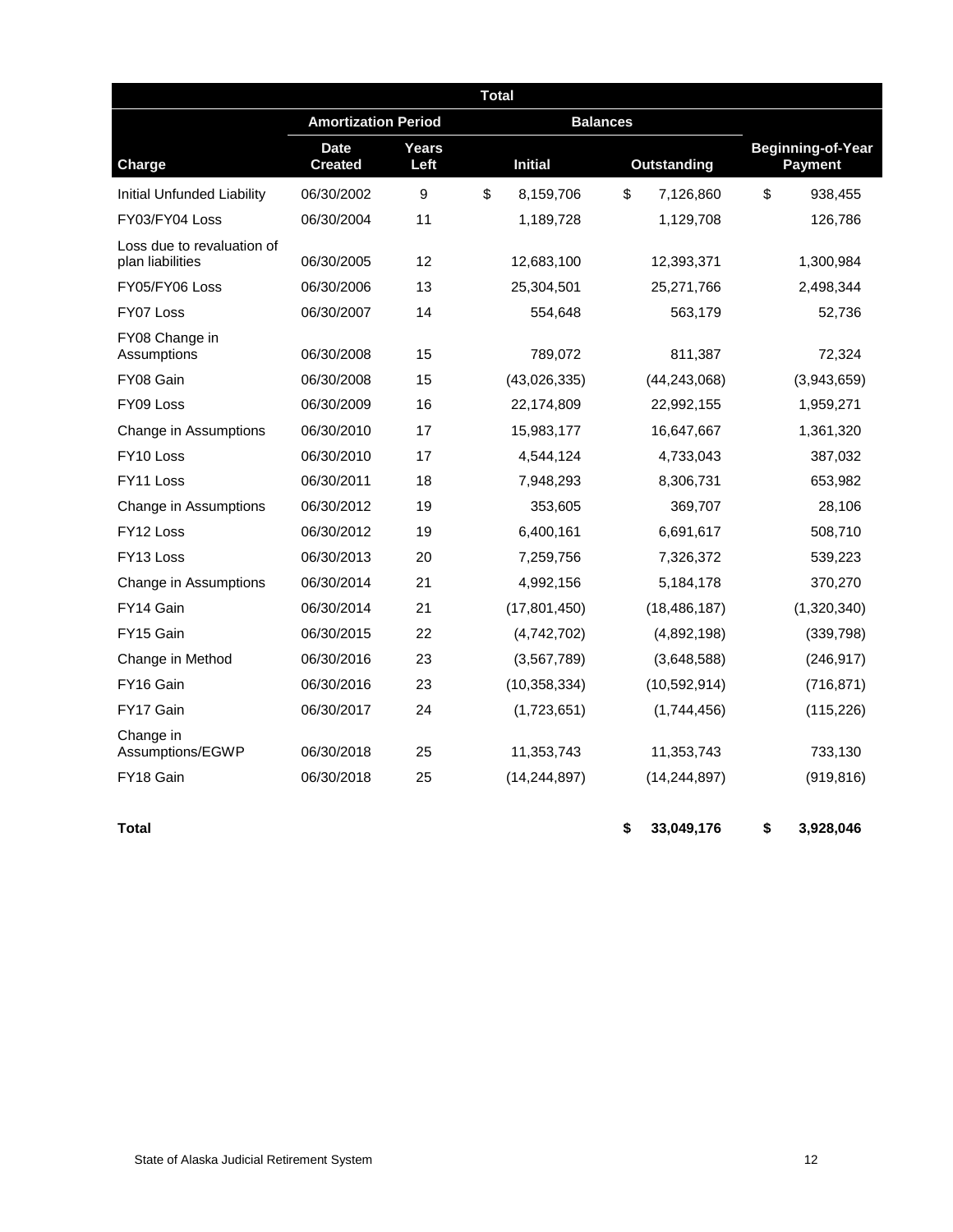## <span id="page-17-0"></span>Section 1.3: Actuarial Gain / (Loss) for FY18

|    |                                                                                                            |                                                                                                                    | <b>Pension</b>     |           | <b>Healthcare</b> |         | <b>Total</b>  |
|----|------------------------------------------------------------------------------------------------------------|--------------------------------------------------------------------------------------------------------------------|--------------------|-----------|-------------------|---------|---------------|
| 1. |                                                                                                            | <b>Expected Actuarial Accrued Liability</b>                                                                        |                    |           |                   |         |               |
|    | а.                                                                                                         | Actuarial Accrued Liability, June 30, 2017                                                                         | \$216,673,191      | S         | 16,874,200        | S.      | 233,547,391   |
|    | b.                                                                                                         | Normal Cost for FY18                                                                                               | 6,452,021          |           | 630,428           |         | 7,082,449     |
|    | c.                                                                                                         | Interest on (a) and (b) at $8.00\%$                                                                                | 17,850,017         | 1,400,370 |                   |         | 19,250,387    |
|    | d.                                                                                                         | Actual Benefit Payments for FY18                                                                                   | (12, 125, 563)     |           | (1,590,842)       |         | (13,716,405)  |
|    | е.                                                                                                         | Refund of Contributions for FY18                                                                                   | (0)                | (0)       |                   |         | (0)           |
|    | f.                                                                                                         | Interest on (d) and (e) at 8.00%, adjusted for timing                                                              | (516, 165)         |           | (62, 410)         |         | (578, 575)    |
|    | g.                                                                                                         | Change in Actuarial Assumptions/Methods and<br><b>EGWP</b>                                                         | 10,343,783         | 1,009,960 |                   |         | 11,353,743    |
|    | Expected Actuarial Accrued Liability as of June 30,<br>h.<br>2018, (a) + (b) + (c) + (d) + (e) + (f) + (g) |                                                                                                                    | \$238,677,284      | \$        | 18,261,706        |         | \$256,938,990 |
| 2. |                                                                                                            | Actual Actuarial Accrued Liability, June 30, 2018                                                                  | 226,559,580        |           | <u>16,846,959</u> |         | 243,406,539   |
| 3. |                                                                                                            | Liability Gain/(Loss), $(1)(h) - (2)$                                                                              | \$<br>12,117,704   | \$        | 1,414,747         | S       | 13,532,451    |
| 4. |                                                                                                            | <b>Expected Actuarial Asset Value</b>                                                                              |                    |           |                   |         |               |
|    | а.                                                                                                         | Actuarial Asset Value, June 30, 2017                                                                               | \$165,875,722      | \$        | 30,486,517        |         | \$196,344,239 |
|    | b.                                                                                                         | Interest on (a) at 8.00%                                                                                           | 13,270,058         |           | 2,437,481         |         | 15,707,539    |
|    | c.                                                                                                         | <b>Employee Contributions for FY18</b>                                                                             | 832,718            | 0         |                   | 832,718 |               |
|    | d.                                                                                                         | <b>Employer Contributions for FY18</b>                                                                             | 5,142,959          |           | 620,951           |         | 5,763,910     |
|    | е.                                                                                                         | State Appropriation for FY18                                                                                       | 5,385,000          |           | 0                 |         | 5,385,000     |
|    | f.                                                                                                         | Medicare Part D Subsidy                                                                                            | 0                  |           | 20,943            |         | 20,943        |
|    | g.                                                                                                         | Interest on $(c)$ , $(d)$ , $(e)$ and $(f)$ at 8.00%, adjusted<br>for timing                                       | 628,049            |           | 25,182            |         | 653,231       |
|    | h.                                                                                                         | Benefit Payments for FY18                                                                                          | (12, 125, 563)     |           | (1,590,842)       |         | (13,716,405)  |
|    | i.                                                                                                         | Refund of Contributions for FY18                                                                                   | (0)                |           | (0)               |         | (0)           |
|    | j.                                                                                                         | Interest on (h) and (i) at 8.00%, adjusted for timing                                                              | (516, 165)         |           | (62, 410)         |         | (578, 575)    |
|    | k.                                                                                                         | Expected Actuarial Asset Value as of June 30, 2018,<br>$(a) + (b) + (c) + (d) + (e) + (f) + (g) + (h) + (i) + (j)$ | \$178,492,778      |           | \$31,919,822      |         | \$210,412,600 |
| 5. |                                                                                                            | Actuarial Asset Value, June 30, 2018                                                                               | <u>178,489,284</u> |           | 31,868,079        |         | 210,357,363   |
| 6. |                                                                                                            | Actuarial Asset Gain/(Loss), (5) - (4)(k)                                                                          | \$<br>(3, 494)     | \$        | (51, 743)         | \$      | (55, 237)     |
| 7. |                                                                                                            | Actuarial Gain/(Loss), (3) + (6)                                                                                   | \$<br>12,114,210   | \$        | 1,363,004         | \$      | 13,477,214    |
| 8. | <b>Contribution Gain/(Loss)</b>                                                                            |                                                                                                                    | \$<br>(17, 791)    | \$        | 785,474           | \$      | 767,683       |
|    |                                                                                                            | 9. FY18 Gain/(Loss), (7) + (8)                                                                                     | \$12,096,419       | \$        | 2,148,478         | \$      | 14,244,897    |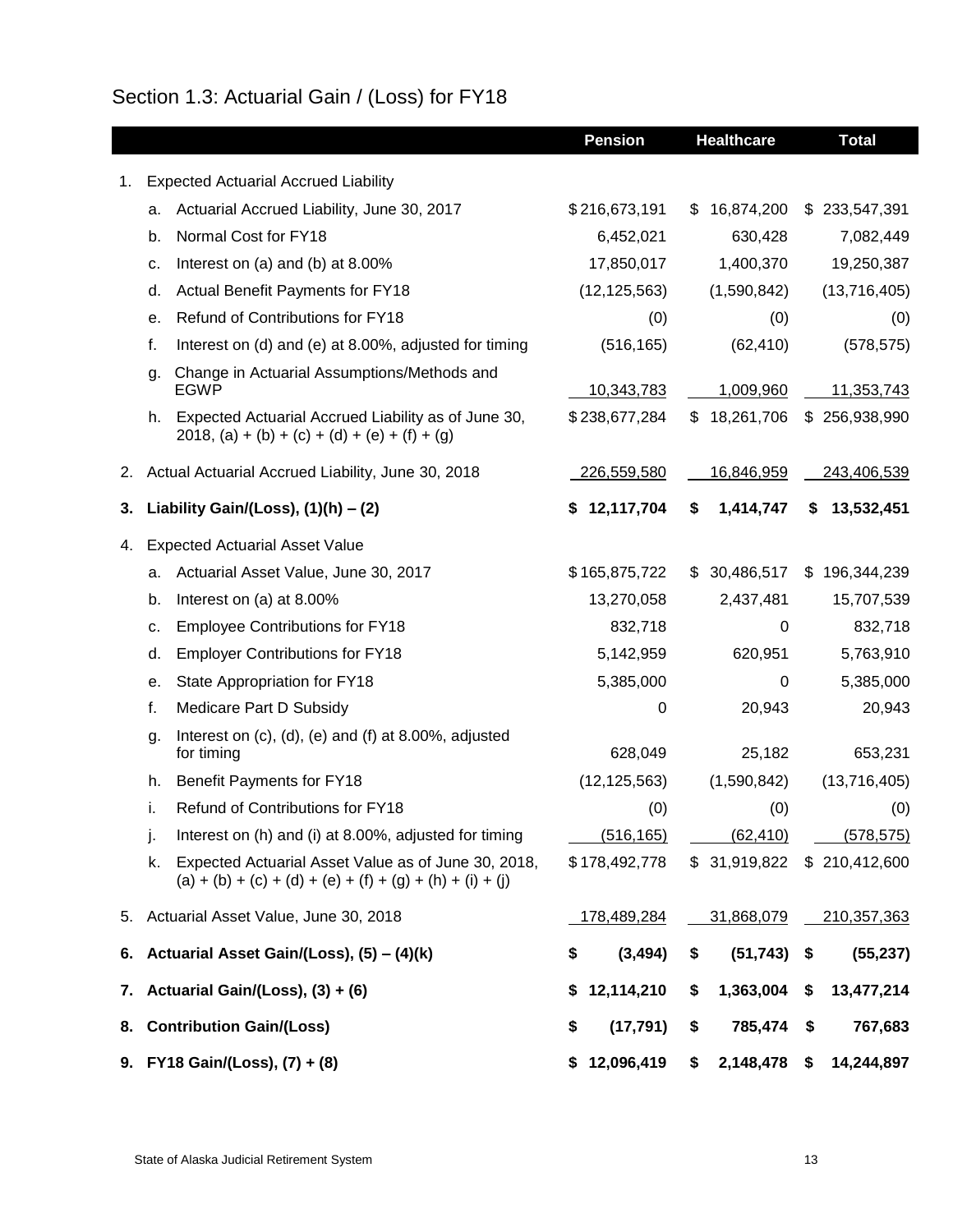## Section 1.4: Development of Change in Unfunded Liability during FY18

<span id="page-18-0"></span>

|    |    |                                                       |    | <b>Pension</b>    | <b>Healthcare</b> | <b>Total</b>      |
|----|----|-------------------------------------------------------|----|-------------------|-------------------|-------------------|
| 1. |    | 2017 Unfunded Liability                               | \$ | 50,797,469        | \$ (13,594,317)   | \$<br>37,203,152  |
|    | a. | Interest on Unfunded Liability                        | \$ | 4,063,797         | \$<br>(1,087,545) | \$<br>2,976,252   |
|    | b. | <b>Normal Cost</b>                                    |    | 6,452,021         | 630,428           | 7,082,449         |
|    | c. | <b>Employee Contributions</b>                         |    | (832, 718)        | 0                 | (832, 718)        |
|    | d. | <b>Employer Contributions</b>                         |    | (5, 142, 959)     | (620, 951)        | (5,763,910)       |
|    | е. | <b>State Appropriation</b>                            |    | (5,385,000)       | 0                 | (5,385,000)       |
|    | f. | Medicare Part D Subsidy                               |    | 0                 | (20, 943)         | (20, 943)         |
|    | g. | Interest on $(b)$ , $(c)$ , $(d)$ , $(e)$ , and $(f)$ |    | (111, 887)        | 25,252            | (86, 635)         |
|    | h. | Change in Actuarial Assumptions/Methods and EGWP      |    | 10,343,783        | 1,009,960         | 11,353,743        |
|    | İ. | Expected Change in Unfunded Liability during FY18     | \$ | 9,387,037         | \$<br>(63, 799)   | \$<br>9,323,238   |
| 2. |    | Expected 2018 Unfunded Liability                      | S  | 60,184,506        | \$ (13,658,116)   | \$<br>46,526,390  |
|    | a. | Liability (Gain)/Loss                                 |    | \$ (12, 117, 704) | \$<br>(1,414,747) | $$$ (13,532,451)  |
|    | b. | Asset (Gain)/Loss                                     |    | 3,494             | 51,743            | 55,237            |
|    | c. | Total (Gain)/Loss during FY18                         |    | \$(12, 114, 210)  | \$<br>(1,363,004) | \$ (13, 477, 214) |
| 3. |    | Actual 2018 Unfunded Liability, $(2) + (2)(c)$        | S  | 48,070,296        | \$ (15,021,120)   | \$ 33,049,176     |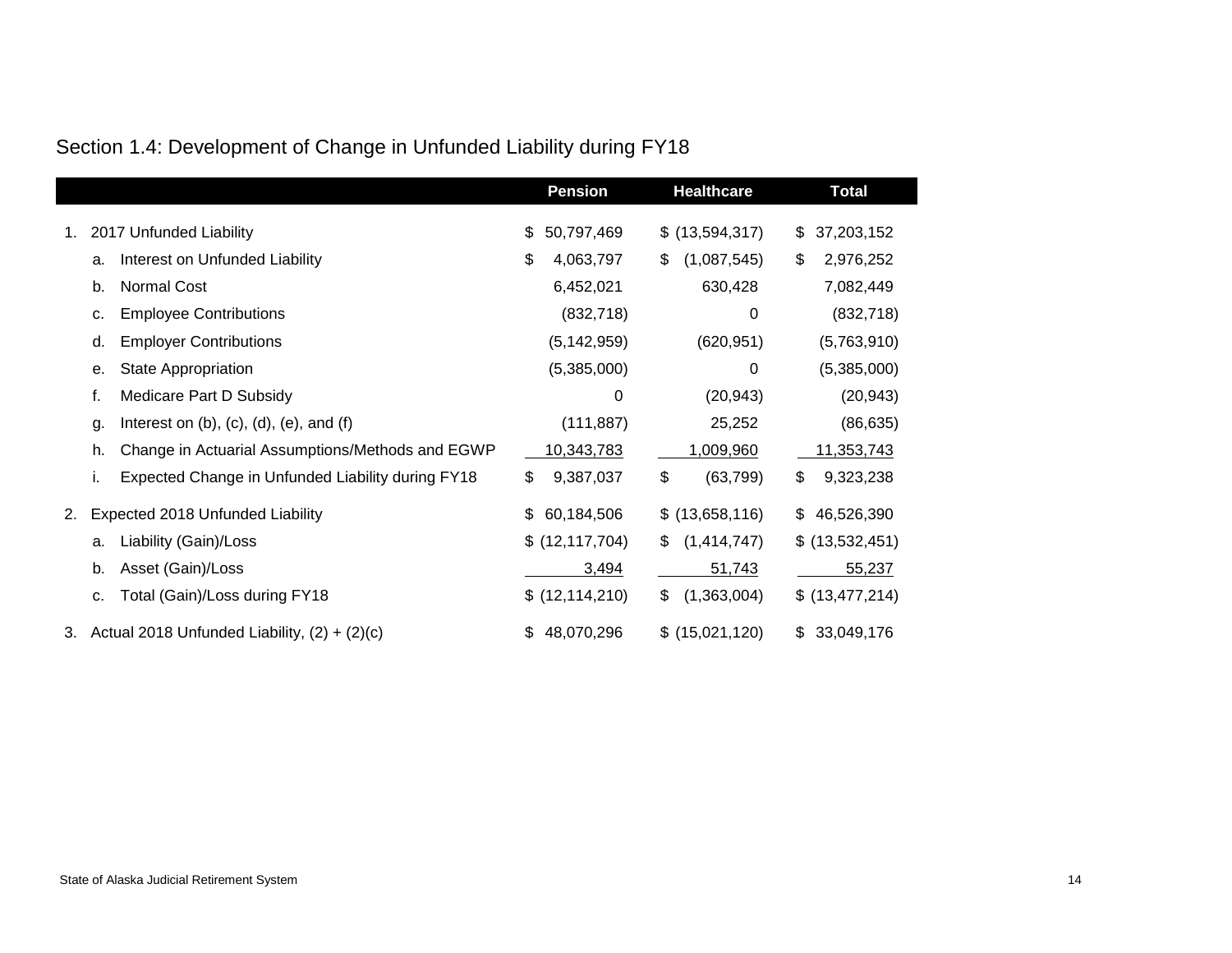| <b>Valuation Date</b> | <b>Actuarial</b><br><b>Accrued Liability</b> | <b>Valuation</b><br><b>Assets</b> | Assets as a Pct.<br>of Actuarial<br><b>Accrued Liability</b> | <b>Unfunded</b><br><b>Actuarial Accrued</b><br><b>Liability (UAAL)</b> |
|-----------------------|----------------------------------------------|-----------------------------------|--------------------------------------------------------------|------------------------------------------------------------------------|
| June 30, 2000         | \$<br>73,483,475                             | \$<br>72,660,197                  | 98.9%                                                        | \$<br>823,278                                                          |
| June 30, 2002         | 71,843,615                                   | 63,683,909                        | 88.6%                                                        | 8,159,706                                                              |
| June 30, 2004         | 80,052,559                                   | 70,455,634                        | 88.0%                                                        | 9,596,925                                                              |
| June 30, 2006         | 127,725,758                                  | 79,710,103                        | 62.4%                                                        | 48,015,655                                                             |
| June 30, 2007         | 133,988,906                                  | 84,773,226                        | 63.3%                                                        | 49,215,680                                                             |
| June 30, 2008         | 148,737,880                                  | 141,235,655                       | 95.0%                                                        | 7,502,225                                                              |
| June 30, 2009         | 156,679,506                                  | 127,173,616                       | 81.2%                                                        | 29,505,890                                                             |
| June 30, 2010         | 184,828,106                                  | 134,694,195                       | 72.9%                                                        | 50,133,911                                                             |
| June 30, 2011         | 194,831,317                                  | 136,546,204                       | 70.1%                                                        | 58,285,113                                                             |
| June 30, 2012         | 198,922,147                                  | 133,706,032                       | 67.2%                                                        | 65,216,115                                                             |
| June 30, 2013         | 209,088,146                                  | 136,738,696                       | 65.4%                                                        | 72,349,350                                                             |
| June 30, 2014         | 211,638,218                                  | 152,078,765                       | 71.9%                                                        | 59,559,453                                                             |
| June 30, 2015         | 223,465,344                                  | 168,991,184                       | 75.6%                                                        | 54,474,160                                                             |
| June 30, 2016         | 221,279,249                                  | 181,343,343                       | 82.0%                                                        | 39,935,906                                                             |
| June 30, 2017         | 233,547,391                                  | 196,344,239                       | 84.1%                                                        | 37,203,152                                                             |
| June 30, 2018         | 243,406,539                                  | 210,357,363                       | 86.4%                                                        | 33,049,176                                                             |

## <span id="page-19-0"></span>Section 1.5: History of Unfunded Liability and Funded Ratio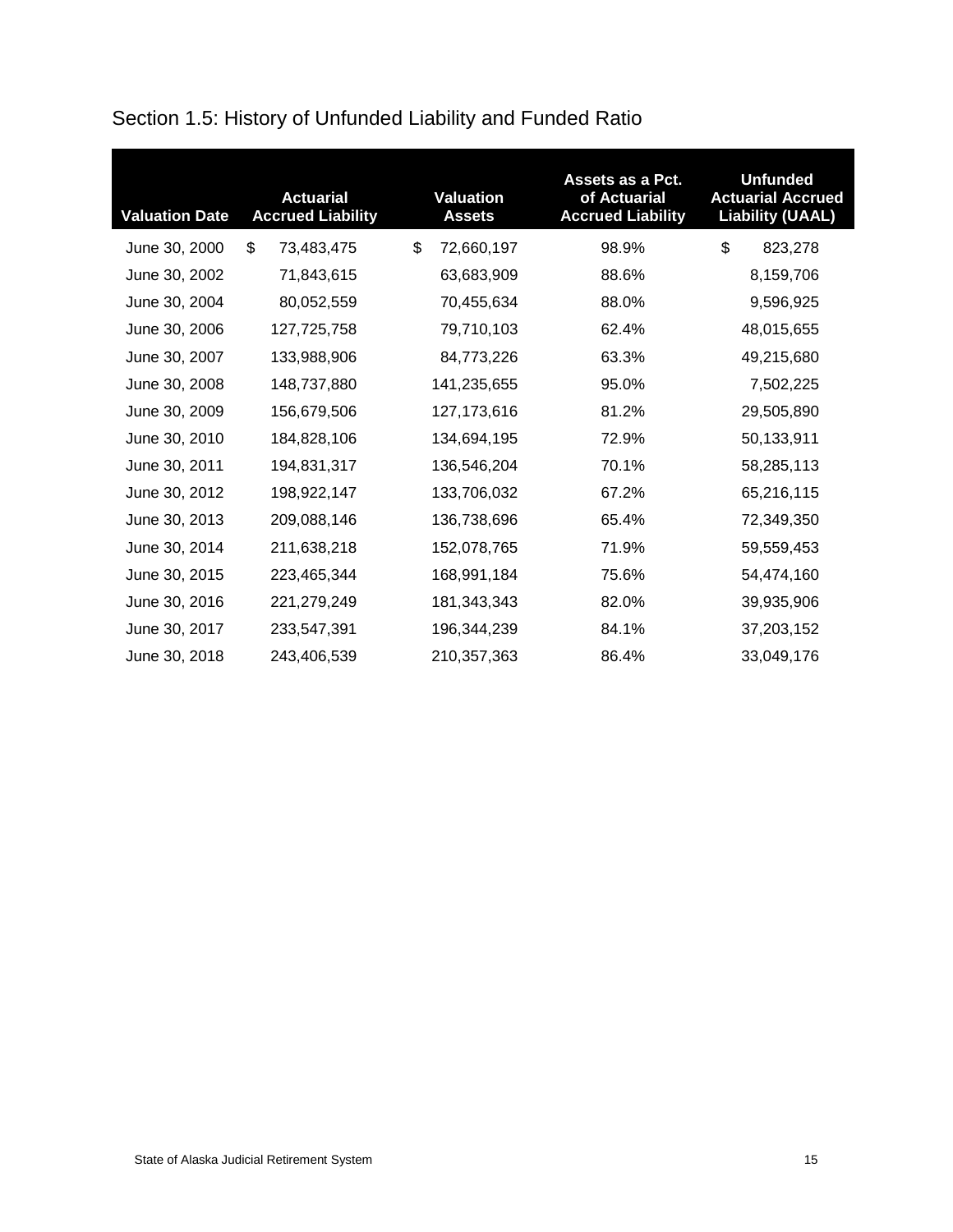## <span id="page-20-0"></span>**Section 2: Plan Assets**

## <span id="page-20-1"></span>Section 2.1: Summary of Fair Value of Assets

| As of June 30, 2018                       | <b>Pension</b>    |               | <b>Healthcare</b> |               | <b>Total</b>  | <b>Allocation</b><br><b>Percent</b> |
|-------------------------------------------|-------------------|---------------|-------------------|---------------|---------------|-------------------------------------|
| Cash and Short-Term Investments           |                   |               |                   |               |               |                                     |
| - Cash and Cash Equivalents               | \$<br>1,916,214   | $\frac{1}{2}$ | 310,986           | $\frac{2}{3}$ | 2,227,200     | 1.0%                                |
| - Subtotal                                | \$<br>1,916,214   | \$            | 310,986           | \$            | 2,227,200     | 1.0%                                |
| <b>Fixed Income Investments</b>           |                   |               |                   |               |               |                                     |
| - Domestic Fixed Income Pool              | \$<br>15,972,902  | \$            | 2,866,952         | \$            | 18,839,854    | 9.0%                                |
| <b>Tactical Fixed Income Pool</b>         | 2,272,484         |               | 407,885           |               | 2,680,369     | 1.3%                                |
| International Fixed Income Pool           | 0                 |               | 0                 |               | 0             | 0.0%                                |
| - High Yield Pool                         | 2,067             |               | 371               |               | 2,438         | 0.0%                                |
| <b>Treasury Inflation Protection Pool</b> | 380,926           |               | 68,372            |               | 449,298       | 0.2%                                |
| <b>Taxable Municipal Bond</b>             | 5,919,892         |               | 1,062,552         |               | 6,982,444     | 3.4%                                |
| - Infrastructure Public Pool              | 1,727,041         |               | 309,984           |               | 2,037,025     | 1.0%                                |
| - Infrastructure Private Pool             | 3,442,284         |               | 617,850           |               | 4,060,134     | 1.9%                                |
| <b>Emerging Debt Pool</b>                 | 0                 |               | $\overline{0}$    |               | $\pmb{0}$     | 0.0%                                |
| Subtotal                                  | \$<br>29,717,596  | \$            | 5,333,966         | \$            | 35,051,562    | 16.8%                               |
| <b>Equity Investments</b>                 |                   |               |                   |               |               |                                     |
| - Domestic Equity Pool                    | \$<br>41,230,354  | \$            | 7,400,373         | \$            | 48,630,727    | 23.3%                               |
| <b>Alternative Equity Pool</b>            | 8,916,806         |               | 1,600,464         |               | 10,517,270    | 5.0%                                |
| - International Equity Pool               | 32,691,234        |               | 5,867,700         |               | 38,558,934    | 18.5%                               |
| - Private Equity Pool                     | 16,266,086        |               | 2,919,575         |               | 19,185,661    | 9.2%                                |
| <b>Emerging Markets Equity Pool</b>       | 5,106,957         |               | 916,640           |               | 6,023,597     | 2.9%                                |
| Subtotal                                  | \$104,211,437     | \$            | 18,704,752        |               | \$122,916,189 | 58.9%                               |
| Other Investments                         |                   |               |                   |               |               |                                     |
| - Real Estate Pool                        | \$<br>12,480,659  | \$            | 2,240,310         | \$            | 14,720,969    | 7.1%                                |
| <b>Other Investments Pool</b>             | 15,604,980        |               | 2,800,914         |               | 18,405,894    | 8.8%                                |
| - Absolute Return Pool                    | 13,060,603        |               | 2,344,227         |               | 15,404,830    | 7.4%                                |
| - Other Assets                            | 0                 |               | 3,076             |               | 3,076         | 0.0%                                |
| - Subtotal                                | \$<br>41,146,242  | $\frac{1}{2}$ | 7,388,527         | \$            | 48,534,769    | 23.3%                               |
| <b>Total Cash and Investments</b>         | \$<br>176,991,489 | \$            | 31,738,231        |               | \$208,729,720 | 100.0%                              |
| <b>Net Accrued Receivables</b>            | (196, 520)        |               | (240, 628)        |               | (437, 148)    |                                     |
| <b>Net Assets</b>                         | \$176,794,969     | \$            | 31,497,603        |               | \$208,292,572 |                                     |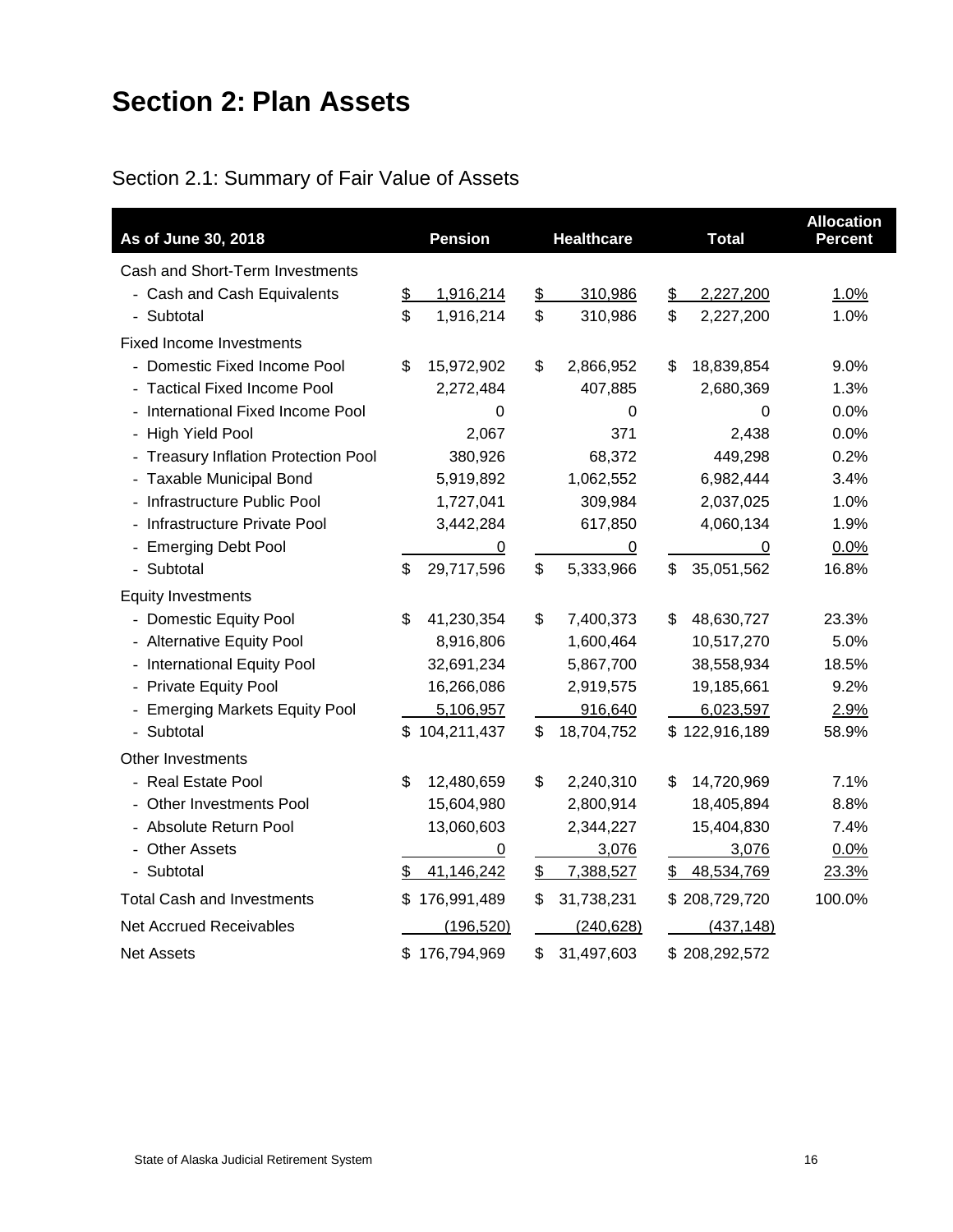## <span id="page-21-0"></span>Section 2.2: Changes in Fair Value of Assets During FY17

|                                                                                  |    | <b>Fiscal Year 2017</b>                | <b>Pension</b>   | <b>Healthcare</b> | <b>Total</b> |               |
|----------------------------------------------------------------------------------|----|----------------------------------------|------------------|-------------------|--------------|---------------|
|                                                                                  |    |                                        |                  |                   |              |               |
|                                                                                  |    | 1. Fair Value of Assets, June 30, 2016 | \$144,818,899    | \$<br>26,847,885  |              | \$171,666,784 |
|                                                                                  |    |                                        |                  |                   |              |               |
| 2.                                                                               |    | Additions:                             |                  |                   |              |               |
|                                                                                  | a. | <b>Employee Contributions</b>          | \$<br>886,162    | \$<br>0           | \$           | 886,162       |
|                                                                                  | b. | <b>Employer Contributions</b>          | 5,673,683        | 627,649           |              | 6,301,332     |
|                                                                                  | c. | <b>State Appropriation</b>             | 5,412,366        | 0                 |              | 5,412,366     |
|                                                                                  | d. | Interest and Dividend Income           | 2,683,039        | 492,849           |              | 3,175,888     |
|                                                                                  | е. | Net Appreciation/(Depreciation) in     |                  |                   |              |               |
|                                                                                  |    | Fair Value of Investments              | 16,306,198       | 2,991,923         |              | 19,298,121    |
|                                                                                  | f. | Medicare Part D Subsidy                | 0                | 127,457           |              | 127,457       |
|                                                                                  | g. | Other                                  | 0                | 0                 |              | 0             |
|                                                                                  | h. | <b>Total Additions</b>                 | \$30,961,448     | \$<br>4,239,878   | \$           | 35,201,326    |
| 3.                                                                               |    | Deductions:                            |                  |                   |              |               |
|                                                                                  | a. | <b>Medical Benefits</b>                | \$<br>$\Omega$   | \$<br>1,031,148   | \$           | 1,031,148     |
|                                                                                  | b. | <b>Retirement Benefits</b>             | 11,588,512       | $\Omega$          |              | 11,588,512    |
|                                                                                  | c. | <b>Investment Expenses</b>             | 79,857           | 14,567            |              | 94,424        |
|                                                                                  | d. | <b>Administrative Expenses</b>         | 79,218           | 50,762            |              | 129,980       |
|                                                                                  | е. | <b>Refunds of Contributions</b>        | 0                | 0                 |              | 0             |
|                                                                                  | f. | <b>Total Deductions</b>                | \$<br>11,747,587 | \$<br>1,096,477   | \$           | 12,844,064    |
| 4.                                                                               |    | Fair Value of Assets, June 30, 2017    | \$164,032,760    | \$<br>29,991,286  |              | \$194,024,046 |
| Approximate Fair Value Investment Return<br>Rate During FY17 Net of All Expenses |    | 12.99%                                 | 13.05%           |                   | 13.00%       |               |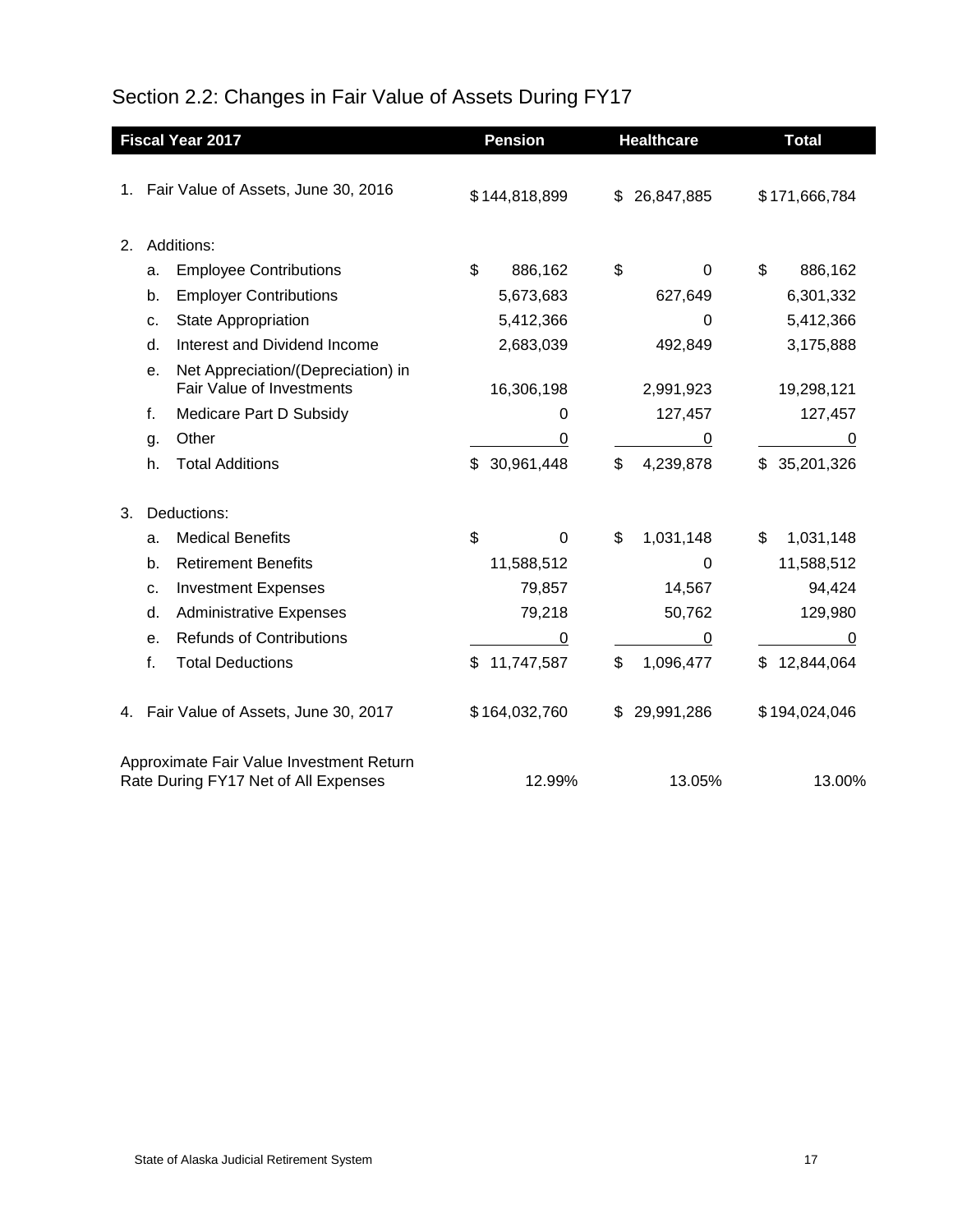## Section 2.3: Changes in Fair Value of Assets During FY18

|    |    | <b>Fiscal Year 2018</b>                                                          | <b>Pension</b>   | <b>Healthcare</b> | <b>Total</b> |               |
|----|----|----------------------------------------------------------------------------------|------------------|-------------------|--------------|---------------|
|    |    |                                                                                  |                  |                   |              |               |
| 1. |    | Fair Value of Assets, June 30, 2017                                              | \$164,032,760    | \$<br>29,991,286  |              | \$194,024,046 |
|    |    |                                                                                  |                  |                   |              |               |
| 2. |    | Additions:                                                                       |                  |                   |              |               |
|    | a. | <b>Employee Contributions</b>                                                    | \$<br>832,718    | \$<br>$\Omega$    | \$           | 832,718       |
|    | b. | <b>Employer Contributions</b>                                                    | 5,142,959        | 620,951           |              | 5,763,910     |
|    | c. | State Appropriation                                                              | 5,385,000        | 0                 |              | 5,385,000     |
|    | d. | Interest and Dividend Income                                                     | 2,940,676        | 529,747           |              | 3,470,423     |
|    | е. | Net Appreciation/(Depreciation) in                                               |                  |                   |              |               |
|    |    | Fair Value of Investments                                                        | 10,735,884       | 1,941,615         |              | 12,677,499    |
|    | f. | Medicare Part D Subsidy                                                          | 0                | 20,943            |              | 20,943        |
|    | g. | Other                                                                            | 0                | 43,821            |              | 43,821        |
|    | h. | <b>Total Additions</b>                                                           | \$25,037,237     | \$<br>3,157,077   | \$           | 28,194,314    |
| 3. |    | Deductions:                                                                      |                  |                   |              |               |
|    | a. | <b>Medical Benefits</b>                                                          | \$<br>0          | \$<br>1,590,842   | \$           | 1,590,842     |
|    | b. | <b>Retirement Benefits</b>                                                       | 12,125,563       | $\overline{0}$    |              | 12,125,563    |
|    | c. | <b>Investment Expenses</b>                                                       | 86,532           | 16,180            |              | 102,712       |
|    | d. | <b>Administrative Expenses</b>                                                   | 62,933           | 43,738            |              | 106,671       |
|    | е. | <b>Refunds of Contributions</b>                                                  | 0                | 0                 |              | 0             |
|    | f. | <b>Total Deductions</b>                                                          | \$<br>12,275,028 | \$<br>1,650,760   | \$           | 13,925,788    |
| 4. |    | Fair Value of Assets, June 30, 2018                                              | \$176,794,969    | \$<br>31,497,603  |              | \$208,292,572 |
|    |    | Approximate Fair Value Investment Return<br>Rate During FY18 Net of All Expenses | 8.27%            | 8.27%             |              | 8.27%         |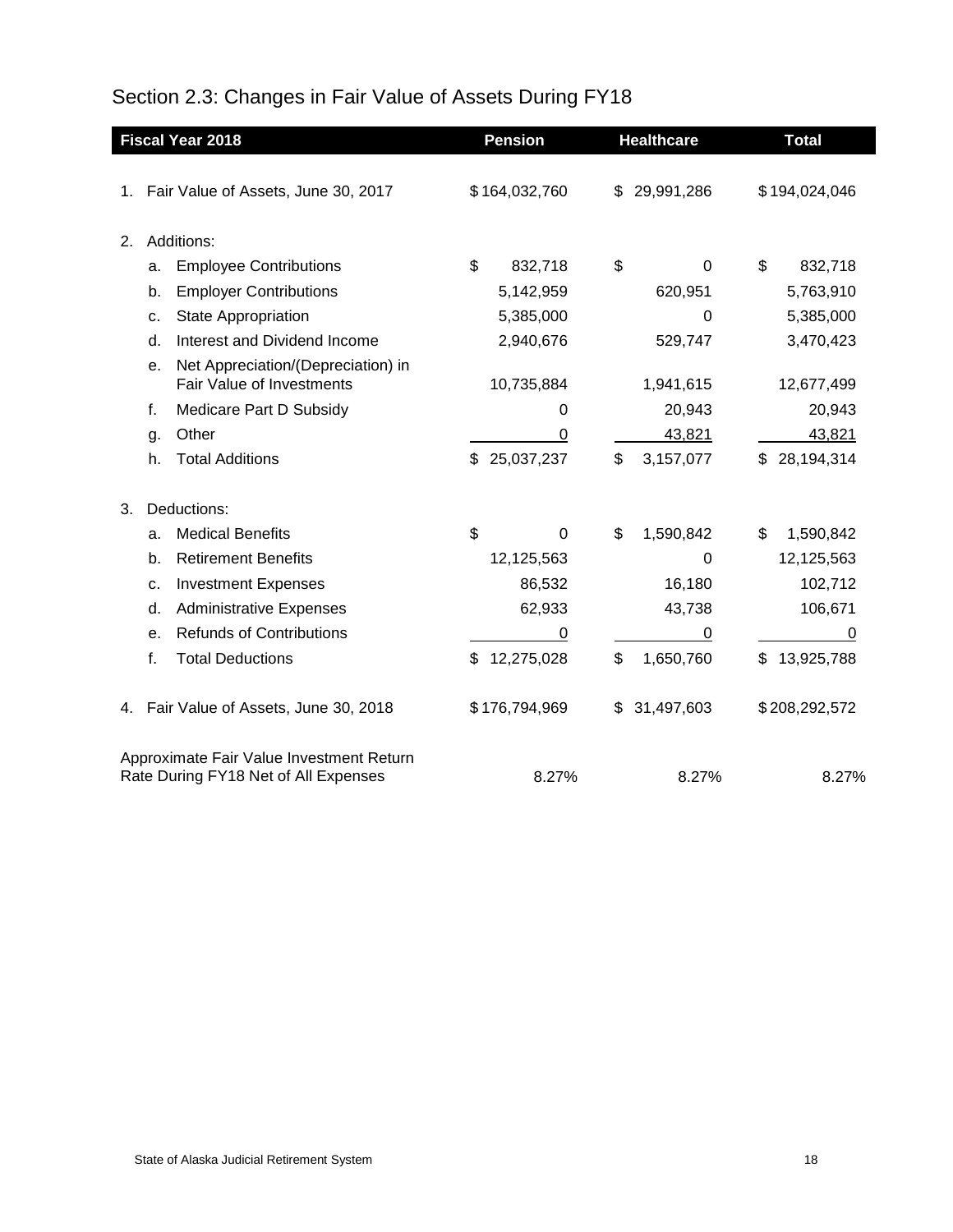### <span id="page-23-0"></span>Section 2.4: Development of Actuarial Value of Assets

Future investment gains and losses will be recognized 20% per year over 5 years. In no event may valuation assets be less than 80% or more than 120% of fair value as of the valuation date.

|    |    |                                                                                       | <b>Pension</b> | <b>Healthcare</b> | <b>Total</b>  |
|----|----|---------------------------------------------------------------------------------------|----------------|-------------------|---------------|
|    |    |                                                                                       |                |                   |               |
| 1. |    | Investment Gain/(Loss) for FY18                                                       |                |                   |               |
|    | a. | Fair Value, June 30, 2017                                                             | \$164,032,760  | 29,991,286<br>\$  | \$194,024,046 |
|    | b. | Contributions for FY18                                                                | 11,360,677     | 620,951           | 11,981,628    |
|    | c. | Medicare Part D Subsidy                                                               | 0              | 20,943            | 20,943        |
|    | d. | Benefit Payments for FY18                                                             | 12,125,563     | 1,590,842         | 13,716,405    |
|    | е. | Actual Investment Return (net of expenses)                                            | 13,527,095     | 2,455,265         | 15,982,360    |
|    | f. | Expected Return Rate (net of expenses)                                                | 8.00%          | 8.00%             | 8.00%         |
|    | g. | Expected Return - Weighted for Timing                                                 | 13,234,505     | 2,356,765         | 15,591,270    |
|    | h. | Investment Gain/(Loss) for the Year, $(e) - (g)$                                      | 292,590        | 98,500            | 391,090       |
| 2. |    | Actuarial Value, June 30, 2018                                                        |                |                   |               |
|    | a. | Fair Value, June 30, 2018                                                             | \$176,794,969  | 31,497,603<br>\$  | \$208,292,572 |
|    | b. | Deferred Investment Gain/(Loss)                                                       | (1,694,315)    | (370, 476)        | (2,064,791)   |
|    | c. | Preliminary Actuarial Value, June 30, 2018, (a) $-$ (b)                               | 178,489,284    | 31,868,079        | 210,357,363   |
|    | d. | Upper Limit: 120% of Fair Value, June 30, 2018                                        | 212, 153, 963  | 37,797,123        | 249,951,086   |
|    | е. | Lower Limit: 80% of Fair Value, June 30, 2018                                         | 141,435,975    | 25,198,083        | 166,634,058   |
|    | f. | Actuarial Value, June 30, 2018,                                                       |                |                   |               |
|    |    | $[(c)$ limited by $(d)$ and $(e)]$                                                    | \$178,489,284  | 31,868,079<br>\$. | \$210,357,363 |
|    | g. | Ratio of Actuarial Value of Assets to Fair<br>Value of Assets                         | 101.0%         | 101.2%            | 101.0%        |
|    | h. | Approximate Actuarial Value Investment Return<br>Rate During FY18 Net of All Expenses | 8.08%          | 8.05%             | 8.08%         |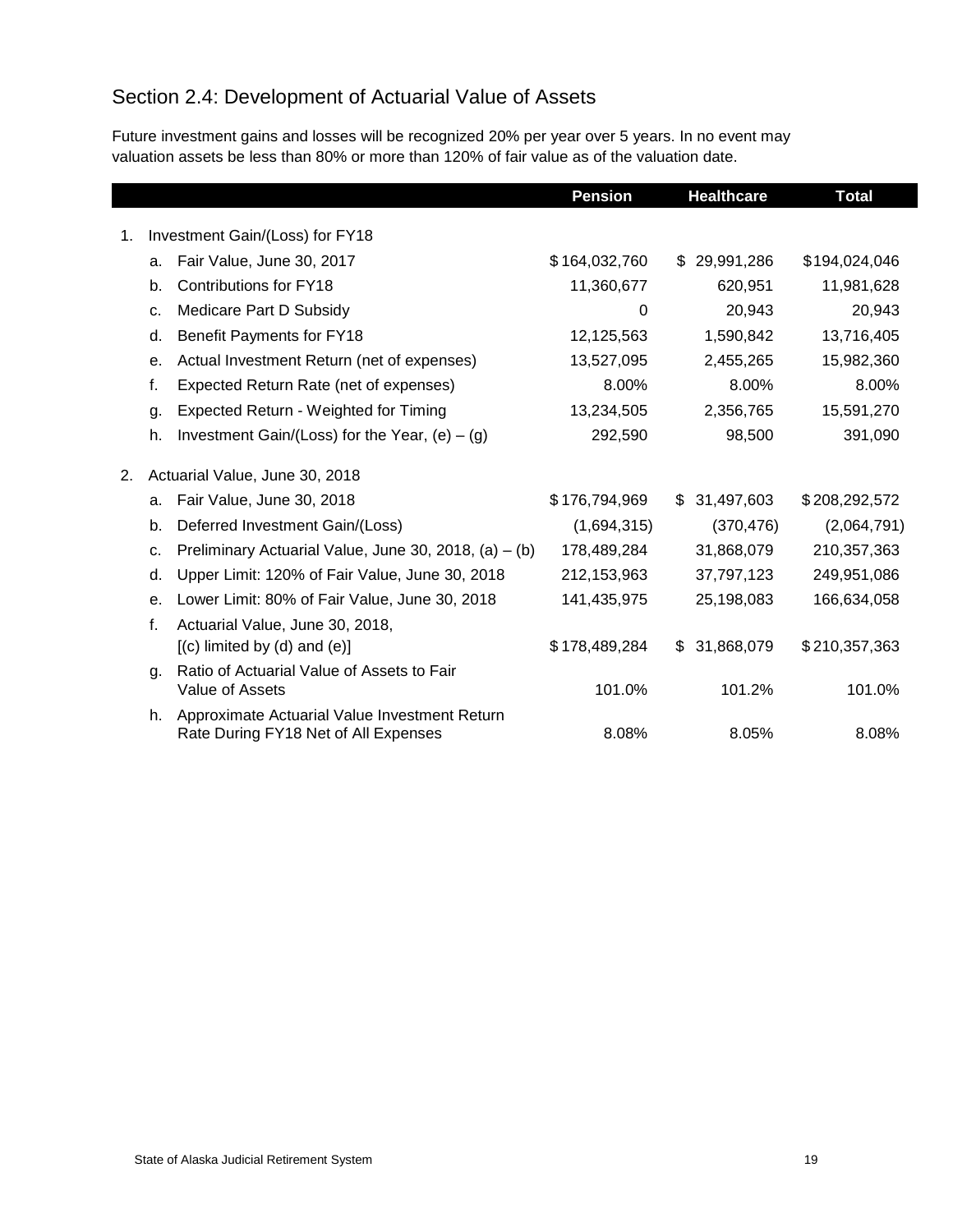The tables below show the development of gain/(loss) to be recognized in the current year.

|                                  |                          | <b>Pension</b>                              |                                                      |                                                   |
|----------------------------------|--------------------------|---------------------------------------------|------------------------------------------------------|---------------------------------------------------|
| <b>Plan Year</b><br><b>Ended</b> | <b>Asset Gain/(Loss)</b> | Gain/(Loss)<br>Recognized<br>in Prior Years | Gain/(Loss)<br><b>Recognized</b><br><b>This Year</b> | Gain/(Loss)<br>Deferred to<br><b>Future Years</b> |
| 6/30/2014                        | \$<br>12,319,988         | \$<br>9,855,990                             | \$<br>2.463.998                                      | \$<br>0                                           |
| 6/30/2015                        | (6,914,160)              | (4,148,496)                                 | (1,382,832)                                          | (1,382,832)                                       |
| 6/30/2016                        | (12, 208, 288)           | (4,883,316)                                 | (2,441,658)                                          | (4,883,314)                                       |
| 6/30/2017                        | 7,229,597                | 1,445,919                                   | 1,445,919                                            | 4,337,759                                         |
| 6/30/2018                        | 292.590                  | 0                                           | 58.518                                               | 234.072                                           |
| <b>Total</b>                     | \$<br>719.727            | \$<br>2.270.097                             | \$<br>143,945                                        | (1,694,315)<br>S                                  |

|                                  |                          | <b>Healthcare</b>                           |                                        |                                                   |
|----------------------------------|--------------------------|---------------------------------------------|----------------------------------------|---------------------------------------------------|
| <b>Plan Year</b><br><b>Ended</b> | <b>Asset Gain/(Loss)</b> | Gain/(Loss)<br>Recognized<br>in Prior Years | Gain/(Loss)<br>Recognized<br>This Year | Gain/(Loss)<br>Deferred to<br><b>Future Years</b> |
| 6/30/2014                        | \$<br>2.312.384          | \$<br>1.849.907                             | \$<br>462.477                          | \$<br>$\Omega$                                    |
| 6/30/2015                        | (1,375,481)              | (825, 288)                                  | (275,096)                              | (275,097)                                         |
| 6/30/2016                        | (2,359,113)              | (943,646)                                   | (471,823)                              | (943,644)                                         |
| 6/30/2017                        | 1.282.441                | 256.488                                     | 256.488                                | 769.465                                           |
| 6/30/2018                        | 98,500                   | 0                                           | 19.700                                 | 78,800                                            |
| Total                            | \$<br>(41,269)           | \$<br>337.461                               | \$<br>(8, 254)                         | \$<br>(370,476)                                   |

|                                  |                          | <b>Total</b>                                |                                               |                                                   |
|----------------------------------|--------------------------|---------------------------------------------|-----------------------------------------------|---------------------------------------------------|
| <b>Plan Year</b><br><b>Ended</b> | <b>Asset Gain/(Loss)</b> | Gain/(Loss)<br>Recognized<br>in Prior Years | Gain/(Loss)<br>Recognized<br><b>This Year</b> | Gain/(Loss)<br>Deferred to<br><b>Future Years</b> |
| 6/30/2014                        | 14,632,372<br>S          | \$<br>11.705.897                            | \$<br>2.926.475                               | \$<br>0                                           |
| 6/30/2015                        | (8, 289, 641)            | (4,973,784)                                 | (1,657,928)                                   | (1,657,929)                                       |
| 6/30/2016                        | (14, 567, 401)           | (5,826,962)                                 | (2,913,481)                                   | (5,826,958)                                       |
| 6/30/2017                        | 8,512,038                | 1,702,407                                   | 1,702,407                                     | 5.107.224                                         |
| 6/30/2018                        | 391.090                  | 0                                           | 78.218                                        | 312.872                                           |
| <b>Total</b>                     | \$<br>678.458            | \$<br>2.607.558                             | \$<br>135.691                                 | \$<br>(2,064,791)                                 |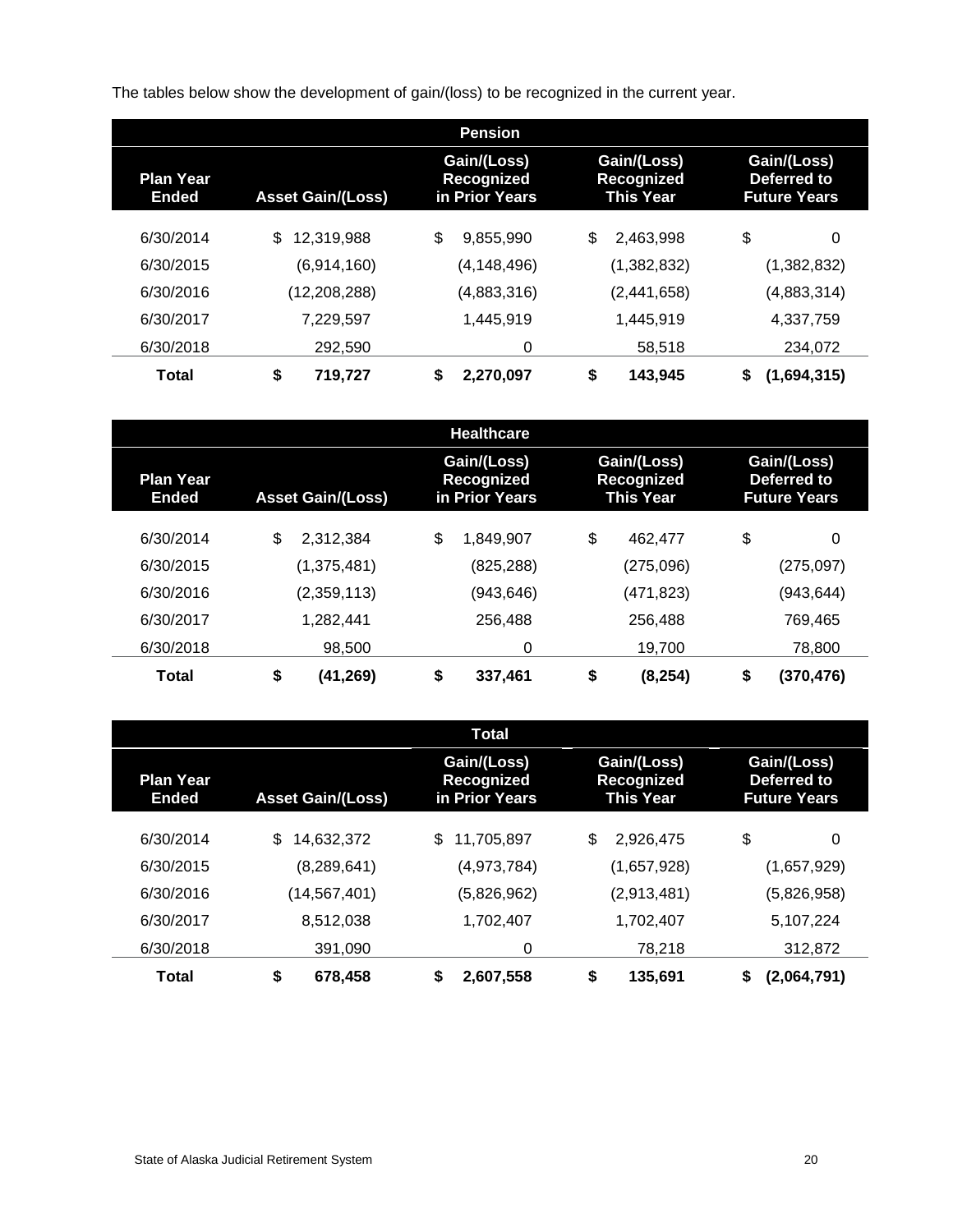|                    |               | <b>Actuarial Value</b> |               | <b>Fair Value</b> |
|--------------------|---------------|------------------------|---------------|-------------------|
| <b>Year Ending</b> | <b>Annual</b> | Cumulative*            | <b>Annual</b> | Cumulative*       |
| June 30, 2005      | 8.0%          | 8.0%                   | 8.0%          | 8.0%              |
| June 30, 2006      | 11.0%         | 9.5%                   | 11.0%         | 9.5%              |
| June 30, 2007      | 10.2%         | 9.7%                   | 18.1%         | 12.3%             |
| June 30, 2008      | 7.4%          | 9.1%                   | (4.8)%        | 7.7%              |
| June 30, 2009      | (9.7)%        | 5.1%                   | $(20.6)\%$    | 1.4%              |
| June 30, 2010      | 8.7%          | 5.7%                   | 10.6%         | 2.8%              |
| June 30, 2011      | 5.0%          | 5.6%                   | 20.8%         | 5.2%              |
| June 30, 2012      | 0.7%          | 5.0%                   | 0.1%          | 4.6%              |
| June 30, 2013      | 3.6%          | 4.8%                   | 12.3%         | 5.4%              |
| June 30, 2014      | 12.2%         | 5.5%                   | 18.3%         | 6.6%              |
| June 30, 2015      | 10.8%         | 6.0%                   | 3.0%          | 6.3%              |
| June 30, 2016      | 6.6%          | 6.0%                   | (0.5)%        | 5.7%              |
| June 30, 2017      | 8.3%          | 6.2%                   | 13.0%         | 6.3%              |
| June 30, 2018      | 8.1%          | 6.3%                   | 8.3%          | 6.4%              |

#### <span id="page-25-0"></span>Section 2.5: Historical Asset Rates of Return

\* Cumulative since FYE June 30, 2005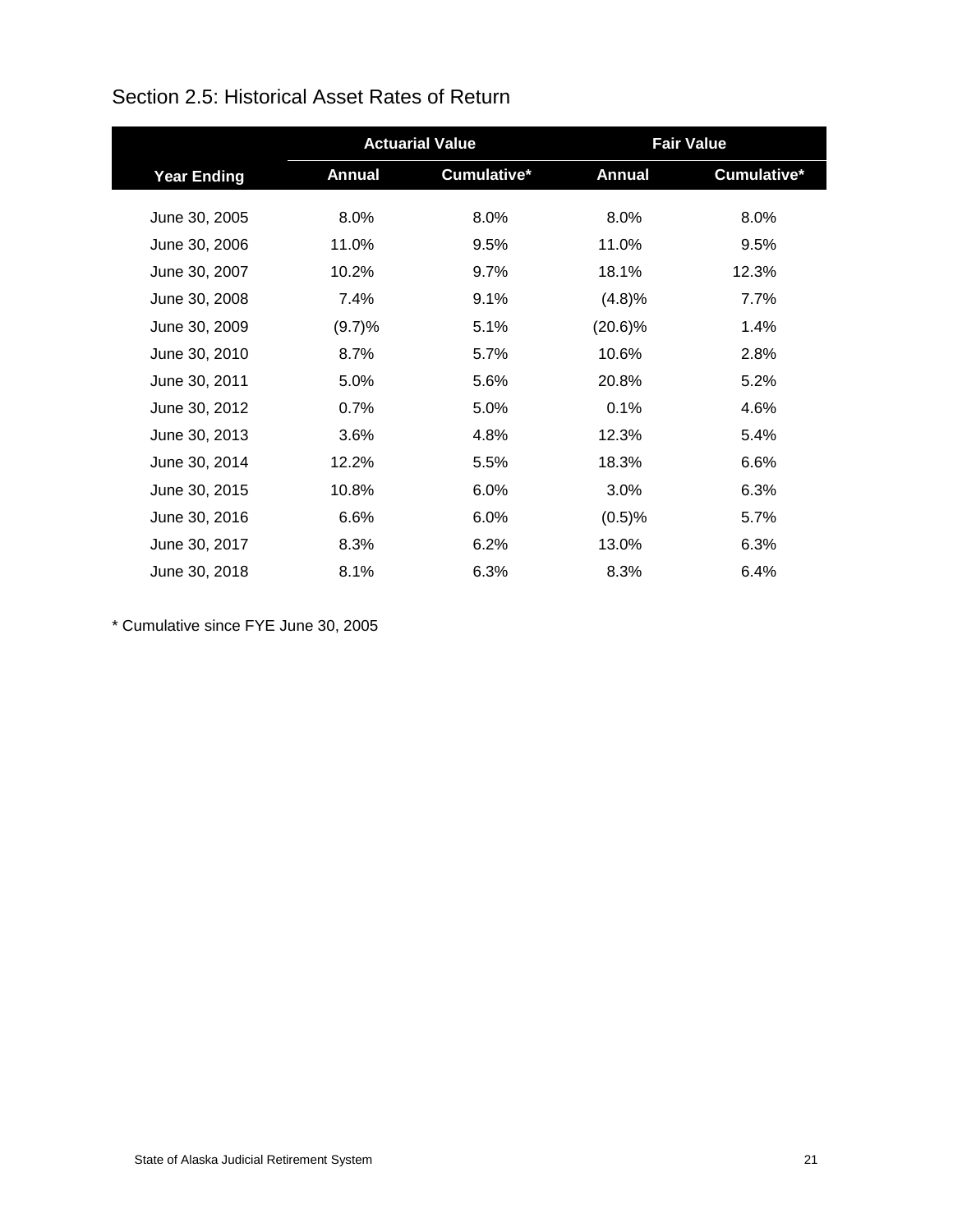## <span id="page-26-0"></span>**Section 3: Accounting Information\***

#### <span id="page-26-1"></span>Section 3.1: Historical Exhibits

#### **Schedule of Employer Contributions**

Prior to adoption of GASB Statement No. 25 and 26 in 1997, an ARC was not determined pursuant to the parameters of the statements. Therefore, history prior to 1997 has not been shown. The exhibit below shows the combined annual required contribution for fiscal years ending in 2004 and before.

| <b>Fiscal Year Ending</b> | Total Annual<br><b>Required Contribution</b> | Percentage<br><b>Contributed</b> |
|---------------------------|----------------------------------------------|----------------------------------|
| June 30, 1998             | 2,204,026                                    | 100.0%                           |
| June 30, 2000             | 1,510,516                                    | 100.0%                           |
| June 30, 2002             | 1.005.968                                    | 100.0%                           |
| June 30, 2004             | 1,786,835                                    | 100.0%                           |

The following shows pension disclosure under GASB No. 25 for fiscal year ending in 2006 through 2013.

| <b>Fiscal Year Ending</b> | Total Annual<br><b>Required Contribution</b> | Percentage<br><b>Contributed</b> |
|---------------------------|----------------------------------------------|----------------------------------|
| June 30, 2006             | 2,133,876<br>\$.                             | 115.6%                           |
| June 30, 2007             | 3,168,943                                    | 100.0%                           |
| June 30, 2008             | 3,898,001                                    | 1,045.0%                         |
| June 30, 2009             | 4.937.406                                    | 100.0%                           |
| June 30, 2010             | 5,236,646                                    | 69.8%                            |
| June 30, 2011             | 3,895,881                                    | 98.5%                            |
| June 30, 2012             | 5,051,754                                    | 107.3%                           |
| June 30, 2013             | 8,366,815                                    | 96.7%                            |

\* Pension accounting figures for fiscal years after 2013 are contained in separate GASB 67 reports.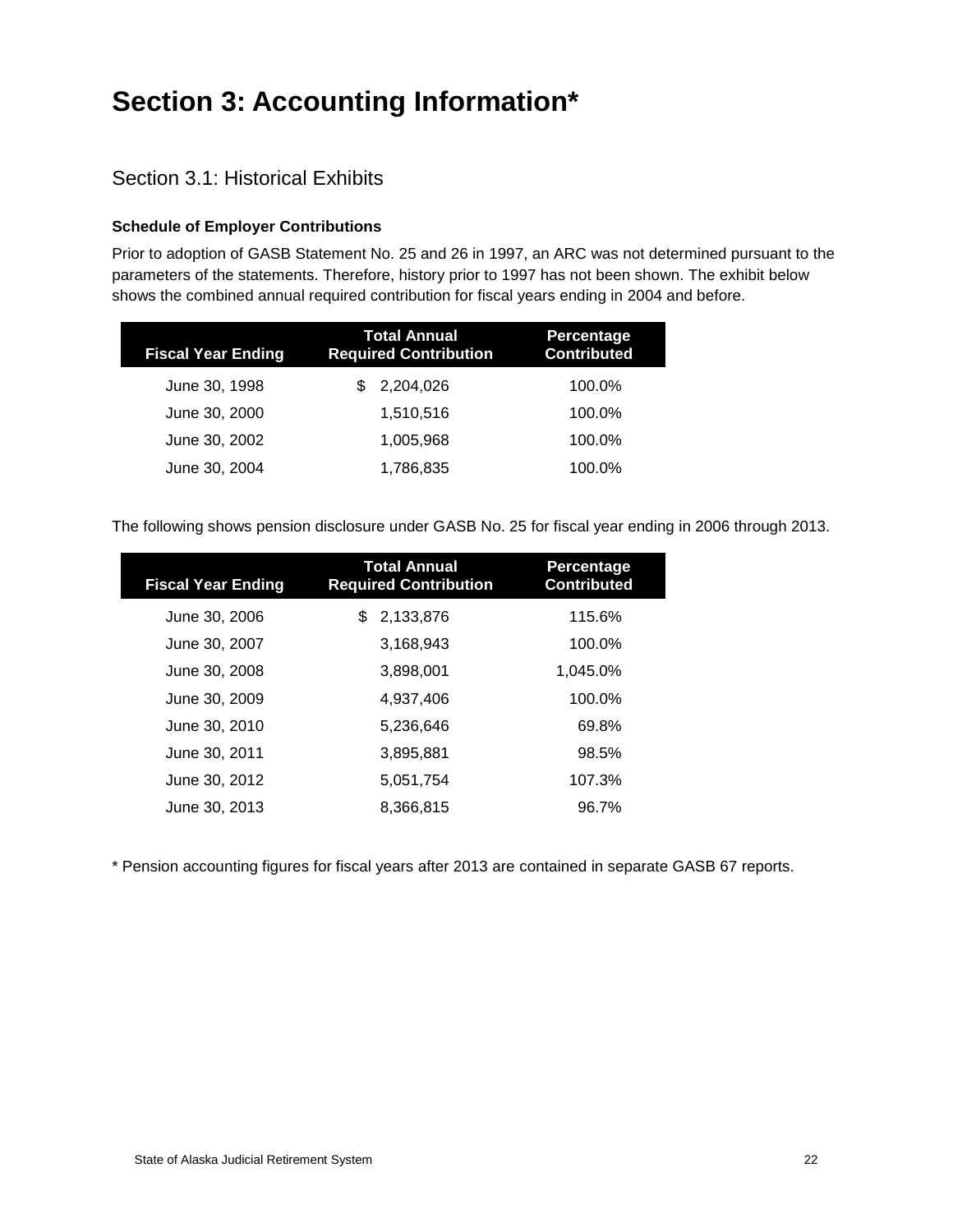#### **Schedule of Funding Progress**

Note: Prior to adoption of GASB Statements No. 25 and 26 in 1997, information which does not meet the parameters of GASB 25 was used to determine funding requirements. Therefore, the history prior to 1997 has not been shown.

| <b>Valuation Date</b> |   | <b>Actuarial Accrued</b><br><b>Liability (AAL)</b> | Valuation<br>Assets | Assets as a<br>Pct. of AAL | <b>Unfunded AAL</b><br>(UAAL) | <b>Annual Active</b><br><b>Member Payroll</b> | <b>UAAL as a Pct. of</b><br><b>Annual Active</b><br><b>Member Payroll</b> |
|-----------------------|---|----------------------------------------------------|---------------------|----------------------------|-------------------------------|-----------------------------------------------|---------------------------------------------------------------------------|
| June 30, 1998         | S | 61.483.386                                         | 64,689,972          | 105.2%                     | \$<br>N/A                     | \$<br>5.716.092                               | N/A                                                                       |
| June 30, 2000         |   | 73.483.475                                         | 72.660.197          | 98.9%                      | 823.278                       | 5.701.980                                     | 14.4%                                                                     |
| June 30, 2002         |   | 71.843.615                                         | 63.683.909          | 88.6%                      | 8.159.706                     | 5.941.860                                     | 137.3%                                                                    |
| June 30, 2004         |   | 80.052.559                                         | 70,455,634          | 88.0%                      | 9,596,925                     | 6,529,608                                     | 147.0%                                                                    |

The exhibit below shows the pension disclosure under GASB No. 25 through June 30, 2013.

| Valuation Date | <b>Actuarial Accrued</b><br>Liability (AAL) | Valuation<br>Assets | Assets as a<br>Pct. of AAL | Unfunded AAL<br>(UAAL) | <b>Annual Active</b><br><b>Member Payroll</b> | UAAL as a Pct. of<br><b>Annual Active</b><br><b>Member Payroll</b> |
|----------------|---------------------------------------------|---------------------|----------------------------|------------------------|-----------------------------------------------|--------------------------------------------------------------------|
| June 30, 2006  | \$<br>111.819.972                           | 77.310.716          | 69.1%                      | 34,509,256             | \$<br>7,130,592                               | 484.0%                                                             |
| June 30, 2008  | 130.596.048                                 | 122.882.726         | 94.1%                      | 7,713,322              | 10,462,322                                    | 73.7%                                                              |
| June 30, 2010  | 164.523.775                                 | 115,000,226         | 69.9%                      | 49,523,594             | 11.845.548                                    | 418.1%                                                             |
| June 30, 2012  | 182,267,524                                 | 112,870,360         | 61.9%                      | 69,397,164             | 11,803,164                                    | 588.0%                                                             |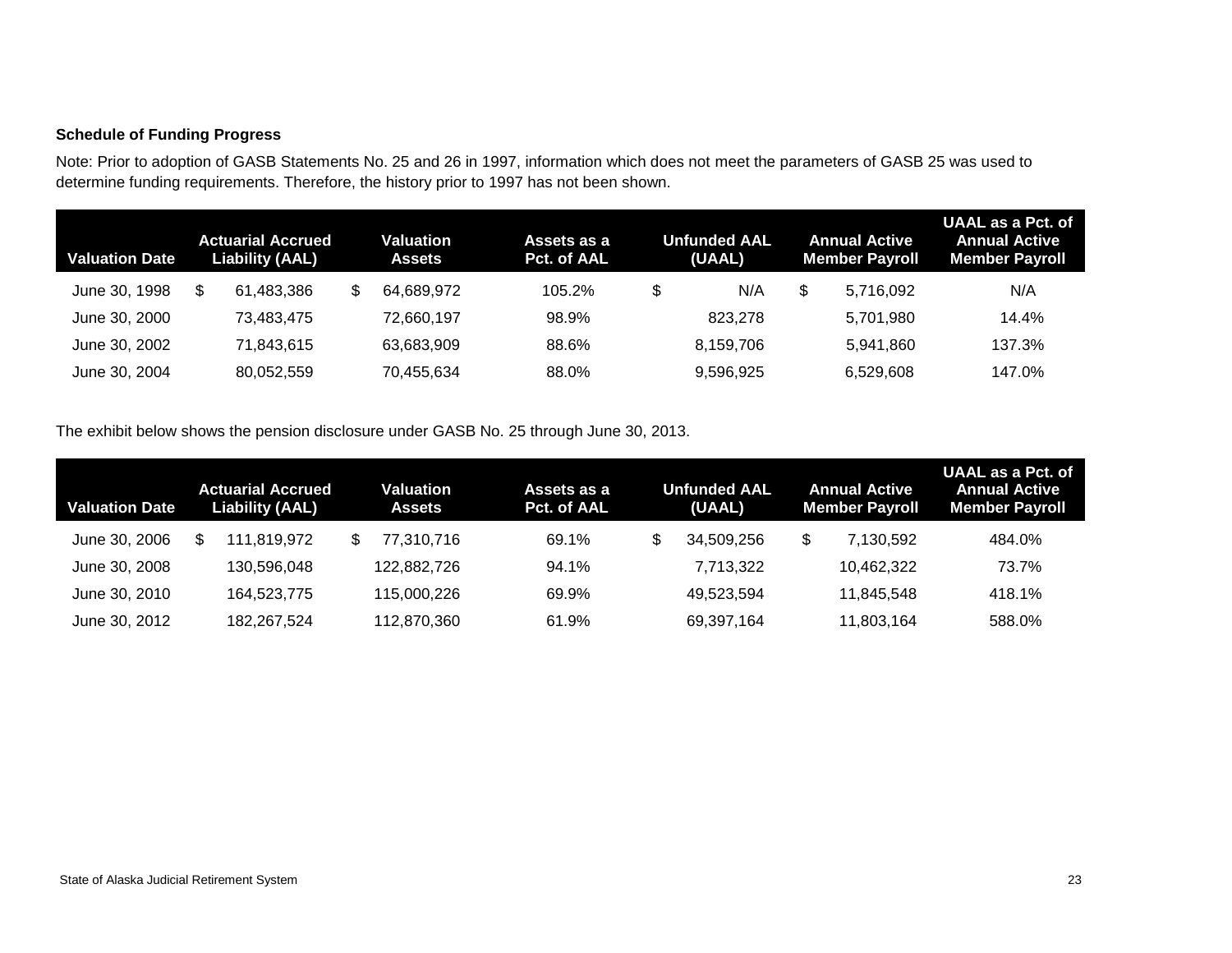#### Section 3.2: Postemployment Healthcare

The following shows healthcare disclosure without regard to Medicare Part D subsidy under GASB No. 43 for fiscal year ending 2006 and later.

| <b>Fiscal Year Ending</b> | <b>Annual Required</b><br><b>Contribution</b> | <b>Percentage of ARC</b><br><b>Contributed</b> |
|---------------------------|-----------------------------------------------|------------------------------------------------|
| June 30, 2006             | \$<br>262,631                                 | 115.6%                                         |
| June 30, 2007             | 486,800                                       | 100.0%                                         |
| June 30, 2008             | 567,415                                       | 2,489.4%                                       |
| June 30, 2009             | 1,411,259                                     | 100.0%                                         |
| June 30, 2010             | 1,432,721                                     | 60.9%                                          |
| June 30, 2011             | 722,960                                       | 80.1%                                          |
| June 30, 2012             | 712,911                                       | 97.8%                                          |
| June 30, 2013             | 1,076,417                                     | 80.5%                                          |
| June 30, 2014             | 1,094,357                                     | 86.7%                                          |
| June 30, 2015             | 507,863                                       | 131.7%                                         |
| June 30, 2016*            | 503,854                                       | 119.3%                                         |

<span id="page-28-0"></span>\* Based on estimated FY16 covered payroll.

The exhibit below shows the postemployment healthcare disclosure without regard to Medicare Part D under GASB No. 43.

| <b>Valuation Date</b> | <b>Actuarial Accrued</b><br><b>Liability (AAL)</b> | Valuation<br><b>Assets</b> | Assets as a<br>Pct. of AAL | <b>Unfunded AAL</b><br>(UAAL) | <b>Annual Active</b><br><b>Member Payroll</b> | UAAL as a Pct. of<br><b>Annual Active</b><br><b>Member Payroll</b> |
|-----------------------|----------------------------------------------------|----------------------------|----------------------------|-------------------------------|-----------------------------------------------|--------------------------------------------------------------------|
| June 30, 2006         | \$<br>17,794,213                                   | \$<br>2,399,387            | 13.5%                      | \$<br>15,394,826              | \$<br>7.130.592                               | 215.9%                                                             |
| June 30, 2008         | 19.941.128                                         | 18,352,929                 | 92.0%                      | 588,199,ا                     | 10,462,322                                    | 15.2%                                                              |
| June 30, 2010         | 22,346,395                                         | 19,693,696                 | 88.1%                      | 2,652,462                     | 11.845.548                                    | 22.4%                                                              |
| June 30, 2012         | 18,236,104                                         | 20,835,671                 | 114.3%                     | (2,599,567)                   | 11,803,164                                    | $(22.0)\%$                                                         |
| June 30, 2014         | 18.641.877                                         | 24,074,313                 | 129.1%                     | (5,432,436)                   | 13,730,948                                    | $(39.6)\%$                                                         |
| June 30, 2016         | 17.111.224                                         | 28.454.747                 | 166.3%                     | (11,343,523)                  | 13,596,652                                    | $(83.4)\%$                                                         |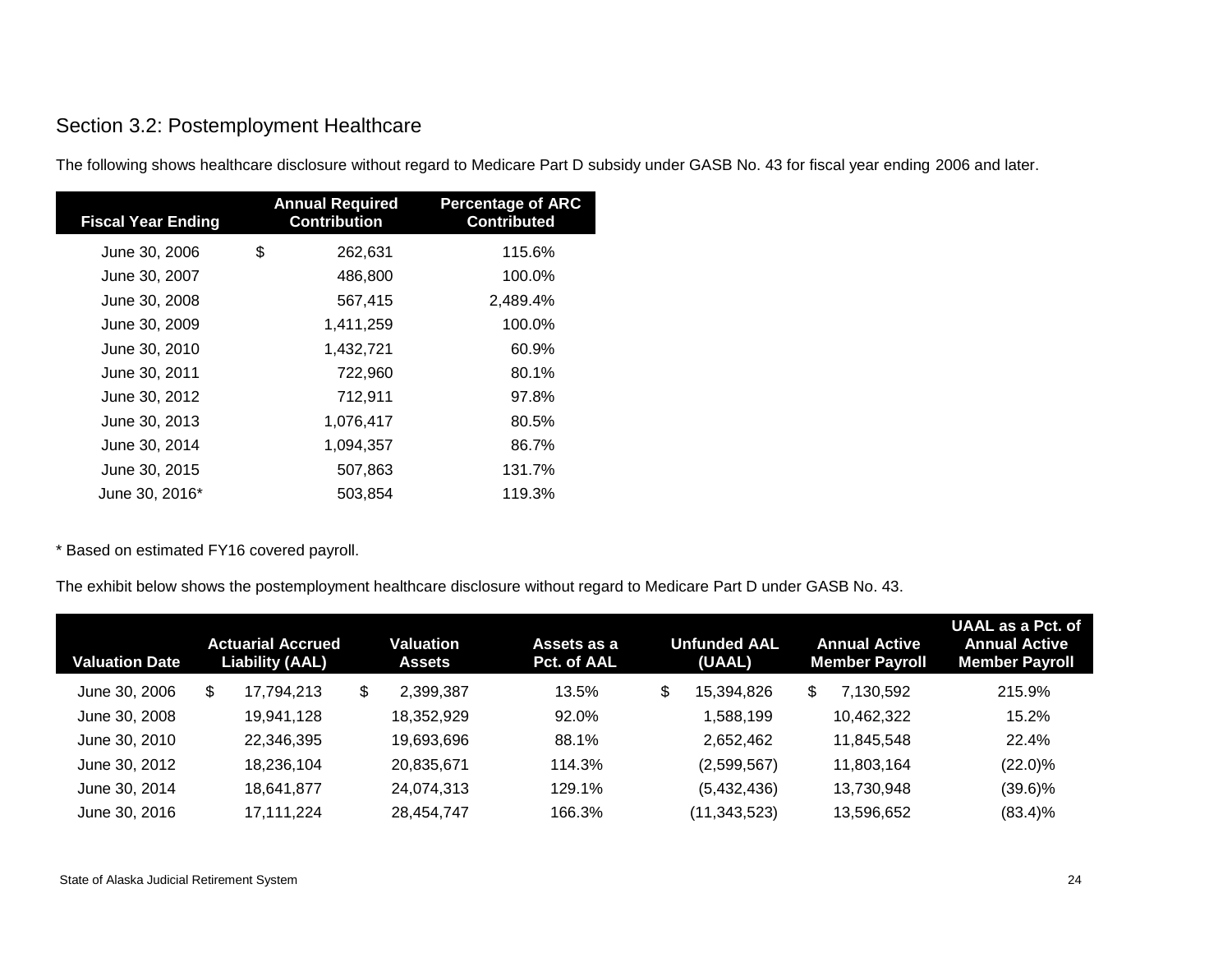## <span id="page-29-0"></span>**Section 4: Member Data**

## <span id="page-29-1"></span>Section 4.1: Summary of Members Included

| As of June 30 |                                      | 2010           | 2012          | 2014              | 2016          | 2018          |  |
|---------------|--------------------------------------|----------------|---------------|-------------------|---------------|---------------|--|
|               |                                      |                |               |                   |               |               |  |
|               | <b>Active Members</b>                |                |               |                   |               |               |  |
| 1.            | Number                               | 72             | 69            | 76                | 76            | 71            |  |
| 2.            | Average Age                          | 56.58          | 57.83         | 57.65             | 58.80         | 57.53         |  |
| 3.            | <b>Average Service</b>               | 9.20           | 9.04          | 8.70              | 9.39          | 9.45          |  |
| 4.            | Average Entry Age                    | 47.38          | 48.79         | 48.95             | 49.41         | 48.08         |  |
| 5.            | Average Annual Base Pay              | \$167,813      | \$<br>174,477 | \$177,723         | \$<br>185,377 | \$<br>188,632 |  |
| 6.            | <b>Number Vested</b>                 | 45             | 43            | 48                | 54            | 51            |  |
|               | <b>Vested Terminated Members</b>     |                |               |                   |               |               |  |
| 1.            | Number                               | $\overline{4}$ | 5             | 4                 | 3             | 3             |  |
| 2.            | Average Age                          | 57.53          | 52.28         | 53.53             | 57.35         | 59.05         |  |
| 3.            | <b>Average Service</b>               | 10.99          | 7.95          | 7.40              | 8.72          | 13.45         |  |
|               |                                      |                | \$            | \$                |               | \$            |  |
| 4.            | <b>Average Monthly Benefit</b>       | \$<br>6,823    | 5,937         | 5,704             | \$<br>7,107   | 7,623         |  |
|               | <b>Non-Vested Terminated Members</b> |                |               |                   |               |               |  |
| 1.            | Number                               | 1              | 0             | $\mathbf 0$       | $\mathbf 0$   | 0             |  |
| 2.            | Average Age                          | 56.95          | 0             | 0                 | 0             | 0             |  |
| 3.            | <b>Average Service</b>               | 1.5            | 0             | 0                 | 0             | 0             |  |
| 4.            | Average Account Balance              | \$<br>12,191   | \$<br>0       | \$<br>$\mathbf 0$ | \$<br>0       | \$<br>0       |  |
|               | <b>Benefit Recipients</b>            |                |               |                   |               |               |  |
| 1.            | Number                               | 99             | 108           | 108               | 109           | 125           |  |
| 2.            | Average Age                          | 71.42          | 70.95         | 72.09             | 73.34         | 73.71         |  |
| 3.            | <b>Average Monthly Benefit</b>       | \$<br>7,484    | \$<br>7,774   | \$<br>8,141       | \$<br>8,529   | \$<br>8,291   |  |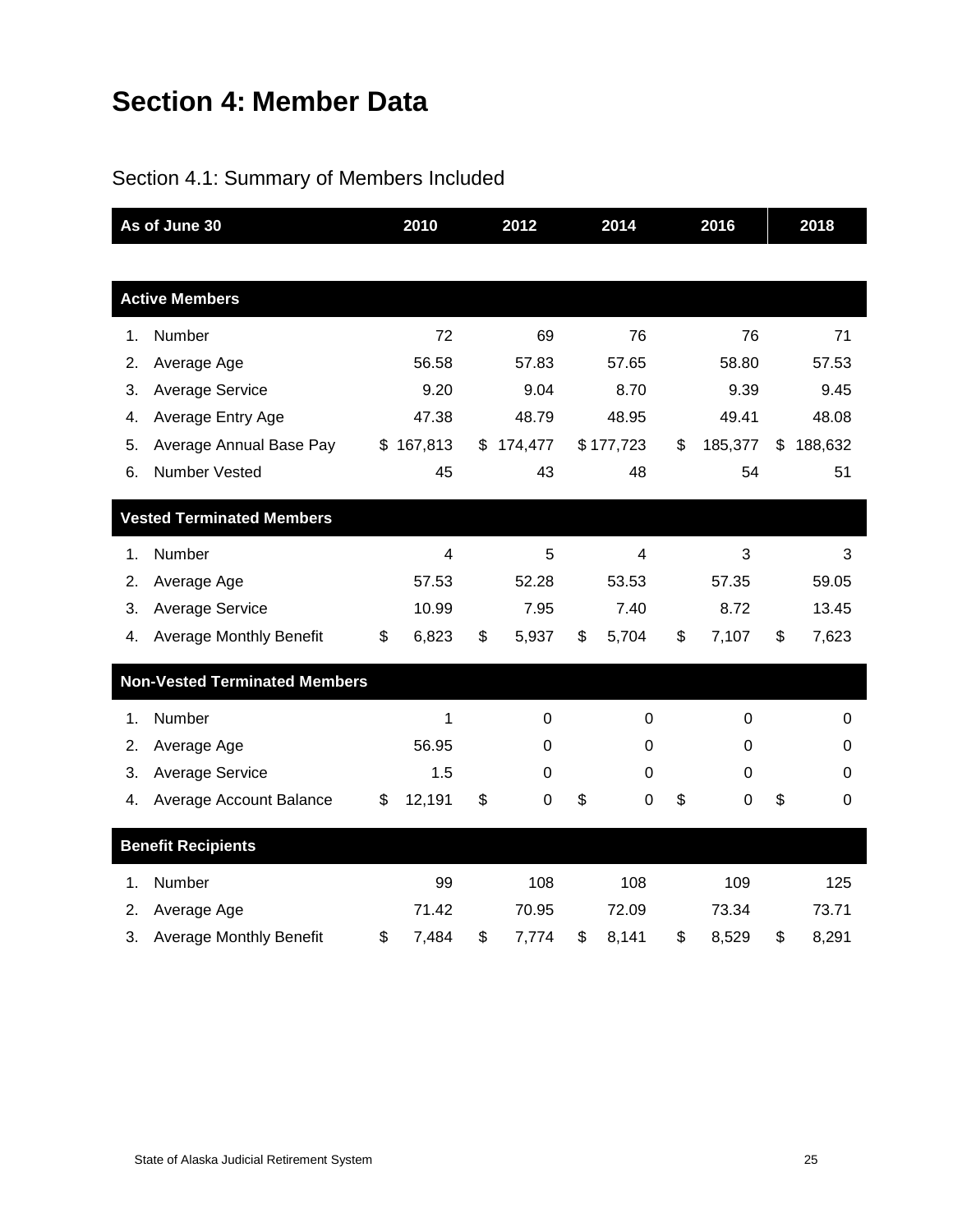<span id="page-30-0"></span>

| Section 4.2: Age and Service Distribution of Active Members |  |
|-------------------------------------------------------------|--|
|                                                             |  |

|           |               | <b>Annual Earnings by Age</b>          |                                                    | <b>Annual Earnings by Service</b> |               |                                        |                                      |  |
|-----------|---------------|----------------------------------------|----------------------------------------------------|-----------------------------------|---------------|----------------------------------------|--------------------------------------|--|
| Age       | <b>Number</b> | <b>Total Annual</b><br><b>Earnings</b> | <b>Average</b><br><b>Annual</b><br><b>Earnings</b> | <b>Years of</b><br><b>Service</b> | <b>Number</b> | <b>Total Annual</b><br><b>Earnings</b> | Average<br>Annual<br><b>Earnings</b> |  |
| $0 - 19$  | 0             | \$<br>0                                | \$<br>0                                            | 0                                 | 6             | \$<br>1,051,704                        | \$175,284                            |  |
| $20 - 24$ | 0             | 0                                      | 0                                                  |                                   | 5             | 923,844                                | 184,769                              |  |
| $25 - 29$ | 0             | 0                                      | 0                                                  | 2                                 | 3             | 584,616                                | 194,872                              |  |
| $30 - 34$ | 0             | 0                                      | 0                                                  | 3                                 | 3             | 569,160                                | 189,720                              |  |
| $35 - 39$ | 0             | 0                                      | 0                                                  | 4                                 | 3             | 511,425                                | 170,475                              |  |
| $40 - 44$ | 8             | 1,435,260                              | 179,408                                            | $0 - 4$                           | 20            | 3,640,749                              | 182,037                              |  |
| $45 - 49$ | 4             | 762,996                                | 190,749                                            | $5 - 9$                           | 22            | 3,991,308                              | 181,423                              |  |
| $50 - 54$ | 13            | 2,235,393                              | 171,953                                            | $10 - 14$                         | 18            | 3,273,240                              | 181,847                              |  |
| $55 - 59$ | 14            | 2,556,048                              | 182,575                                            | $15 - 19$                         | 6             | 1,080,576                              | 180,096                              |  |
| $60 - 64$ | 19            | 3,507,288                              | 184,594                                            | $20 - 24$                         |               | 205,176                                | 205,176                              |  |
| $65 - 69$ | 13            | 2,428,188                              | 186,784                                            | $25 - 29$                         | 2             | 354,684                                | 177,342                              |  |
| $70 - 74$ | 0             | 0                                      | 0                                                  | $30 - 34$                         |               | 189,720                                | 189,720                              |  |
| $75+$     | 0             | 0                                      | 0                                                  | $35 - 39$                         |               | 189,720                                | 189,720                              |  |
|           |               |                                        |                                                    | $40+$                             | 0             | 0                                      | 0                                    |  |
| Total     | 71            | \$12,925,173                           | \$182,045                                          | Total                             | 71            | 12,925,173<br>\$                       | \$182,045                            |  |

|           | <b>Years of Service by Age</b> |                |           |           |                         |           |           |           |       |              |  |  |  |
|-----------|--------------------------------|----------------|-----------|-----------|-------------------------|-----------|-----------|-----------|-------|--------------|--|--|--|
|           |                                |                |           |           | <b>Years of Service</b> |           |           |           |       |              |  |  |  |
| Age       | $0 - 4$                        | $5 - 9$        | $10 - 14$ | $15 - 19$ | $20 - 24$               | $25 - 29$ | $30 - 34$ | $35 - 39$ | $40+$ | <b>Total</b> |  |  |  |
| $0 - 19$  | 0                              | 0              | 0         | O         | $\Omega$                | $\Omega$  | 0         | 0         |       |              |  |  |  |
| $20 - 24$ | $\Omega$                       | 0              | O         |           | 0                       | O         | 0         | O         |       |              |  |  |  |
| $25 - 29$ | $\Omega$                       | 0              | O         |           | 0                       | 0         | 0         | 0         |       |              |  |  |  |
| $30 - 34$ | $\Omega$                       | 0              | 0         |           | 0                       |           | 0         |           |       |              |  |  |  |
| $35 - 39$ | 0                              | 0              | 0         |           | 0                       |           | 0         | Ω         |       |              |  |  |  |
| $40 - 44$ | 6                              | $\overline{2}$ | 0         |           | 0                       |           | 0         | 0         |       | 8            |  |  |  |
| $45 - 49$ | 3                              |                | 0         |           | 0                       | 0         | 0         | 0         |       |              |  |  |  |
| $50 - 54$ | 5                              | 4              | 3         |           | 0                       | O         | 0         | 0         |       | 13           |  |  |  |
| $55 - 59$ | 6                              | 3              | 3         |           | 0                       | O         | 0         | O         |       | 14           |  |  |  |
| $60 - 64$ | $\Omega$                       | 8              | 9         |           |                         |           | Ω         |           |       | 19           |  |  |  |
| $65 - 69$ | 0                              |                | 3         |           |                         |           |           |           |       | 13           |  |  |  |
| $70 - 74$ | 0                              | 0              | 0         |           | 0                       |           |           |           |       | 0            |  |  |  |
| $75+$     | 0                              | 0              | 0         | 0         | 0                       | 0         | 0         | 0         | 0     | 0            |  |  |  |
|           |                                |                |           |           |                         |           |           |           |       |              |  |  |  |
| Total     | 20                             | 22             | 18        | 6         |                         | 2         |           |           | O     | 71           |  |  |  |

Total annual earnings are the annualized earnings for the fiscal year ending on the valuation date.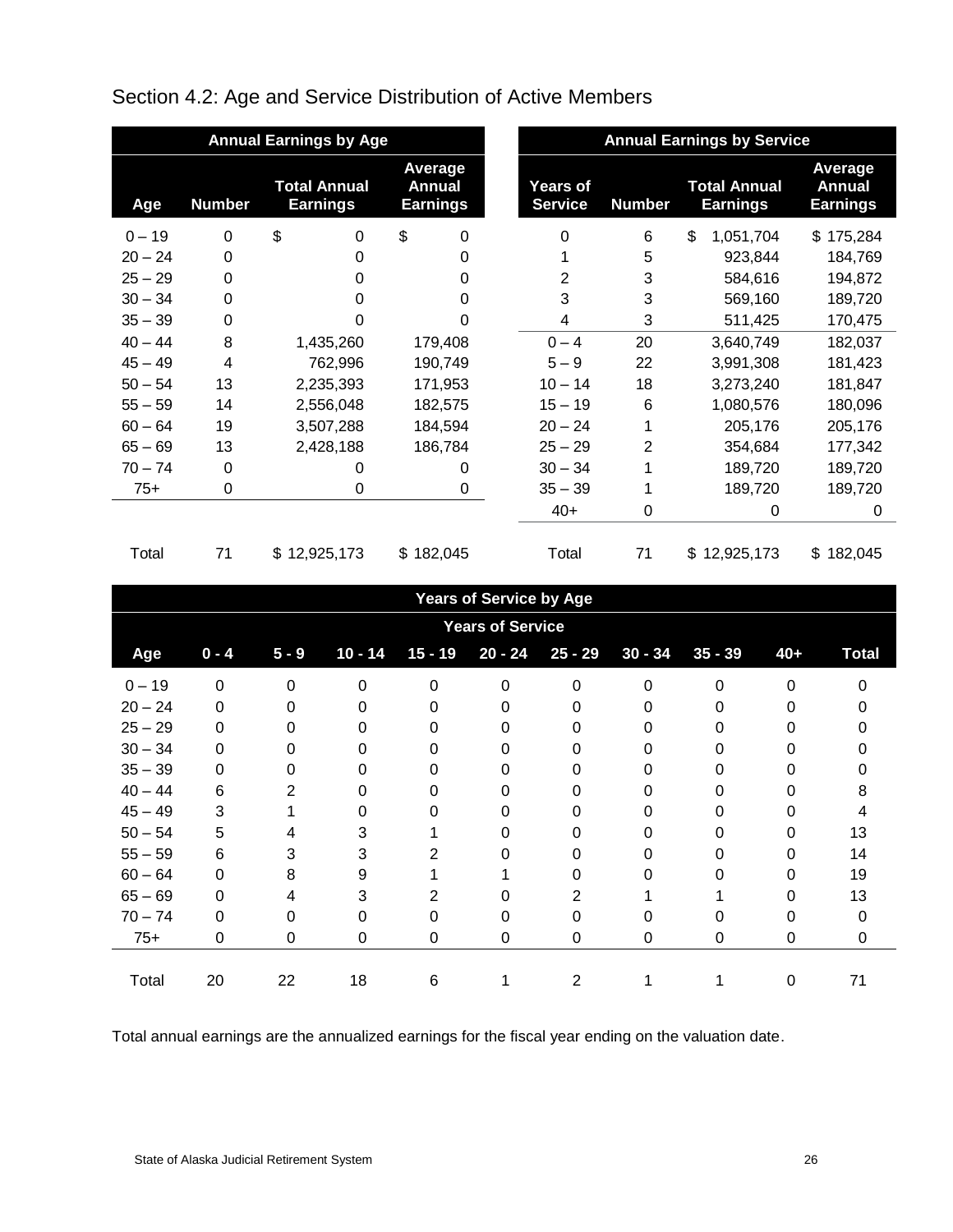### <span id="page-31-0"></span>Section 4.3: Member Data Reconciliation

|                                | <b>Active</b><br><b>Members</b> | <b>Non-Vested</b><br><b>Members</b> | <b>Vested</b><br><b>Members</b> | <b>Benefit</b><br><b>Recipients</b> | <b>Total</b> |
|--------------------------------|---------------------------------|-------------------------------------|---------------------------------|-------------------------------------|--------------|
| As of June 30, 2016            | 76                              | 0                                   | 3                               | 109                                 | 188          |
| <b>New Entrants</b>            | 12                              | O                                   | 0                               | 0                                   | 12           |
| Rehires                        | 0                               | 0                                   | 0                               | Ω                                   | 0            |
| <b>Vested Terminations</b>     | (1)                             | O                                   |                                 |                                     |              |
| <b>Non-Vested Terminations</b> | $\Omega$                        |                                     | 0                               |                                     |              |
| <b>Refund of Contributions</b> | $\Omega$                        |                                     | 0                               |                                     |              |
| Retirements                    | (15)                            | 0                                   | (1)                             | 16                                  | 0            |
| Deaths                         | (1)                             | 0                                   | 0                               | (6)                                 | (7)          |
| <b>New Survivors</b>           | 0                               | 0                                   | 0                               | 6                                   | 6            |
| New QDROs                      | 0                               | 0                                   | 0                               | 0                                   |              |
| As of June 30, 2018            | 71                              |                                     | 3                               | 125                                 | 199          |

#### **Healthcare**

|                                         | <b>Active</b><br><b>Members</b> | <b>Inactive</b><br><b>Individuals</b> | <b>Covered</b><br><b>Spouses</b> | <b>Covered</b><br><b>Children</b> | <b>Deferred</b> | <b>Total</b><br><b>Inactive</b> |
|-----------------------------------------|---------------------------------|---------------------------------------|----------------------------------|-----------------------------------|-----------------|---------------------------------|
| As of June 30, 2016                     | 54                              | 71                                    | 35                               | 4                                 | 3               | 113                             |
| <b>New Entrants</b>                     | 13                              | 0                                     | $\Omega$                         | 0                                 | 0               | 0                               |
| Rehires                                 | $\Omega$                        | 0                                     | 0                                | 0                                 | 0               | 0                               |
| <b>Vested Terminations</b>              | (1)                             | 0                                     | O                                | 0                                 |                 |                                 |
| <b>Non-Vested Terminations</b>          | $\Omega$                        | 0                                     | 0                                | $\Omega$                          | U               | 0                               |
| <b>Retirements</b>                      | (6)                             | 6                                     | 5                                |                                   | 0               | 12                              |
| <b>Retired from Deferred Status</b>     | $\Omega$                        |                                       | 0                                | 0                                 | (1)             | 0                               |
| <b>Deaths</b>                           | (1)                             | (3)                                   | (2)                              | 0                                 | 0               | (5)                             |
| <b>New Survivors</b>                    | 0                               | 4                                     | $\Omega$                         | 0                                 | 0               | 4                               |
| <b>Added Dependent Coverage</b>         | 0                               | 0                                     | 0                                | 0                                 | 0               | 0                               |
| <b>Dropped Dependent Coverage</b>       | O                               | 0                                     | Ω                                | 0                                 | 0               | 0                               |
| Added Retiree Medical Coverage          | 0                               | 0                                     | 2                                | 0                                 | 0               | 2                               |
| <b>Dropped Retiree Medical Coverage</b> | $\Omega$                        | (1)                                   | 0                                | 0                                 | 0               | (1)                             |
| <b>Transfers</b>                        | (3)                             | 0                                     | 0                                | 0                                 | O               | 0                               |
| As of June 30, 2018                     | 56                              | 78                                    | 40                               | 5                                 | 3               | 126                             |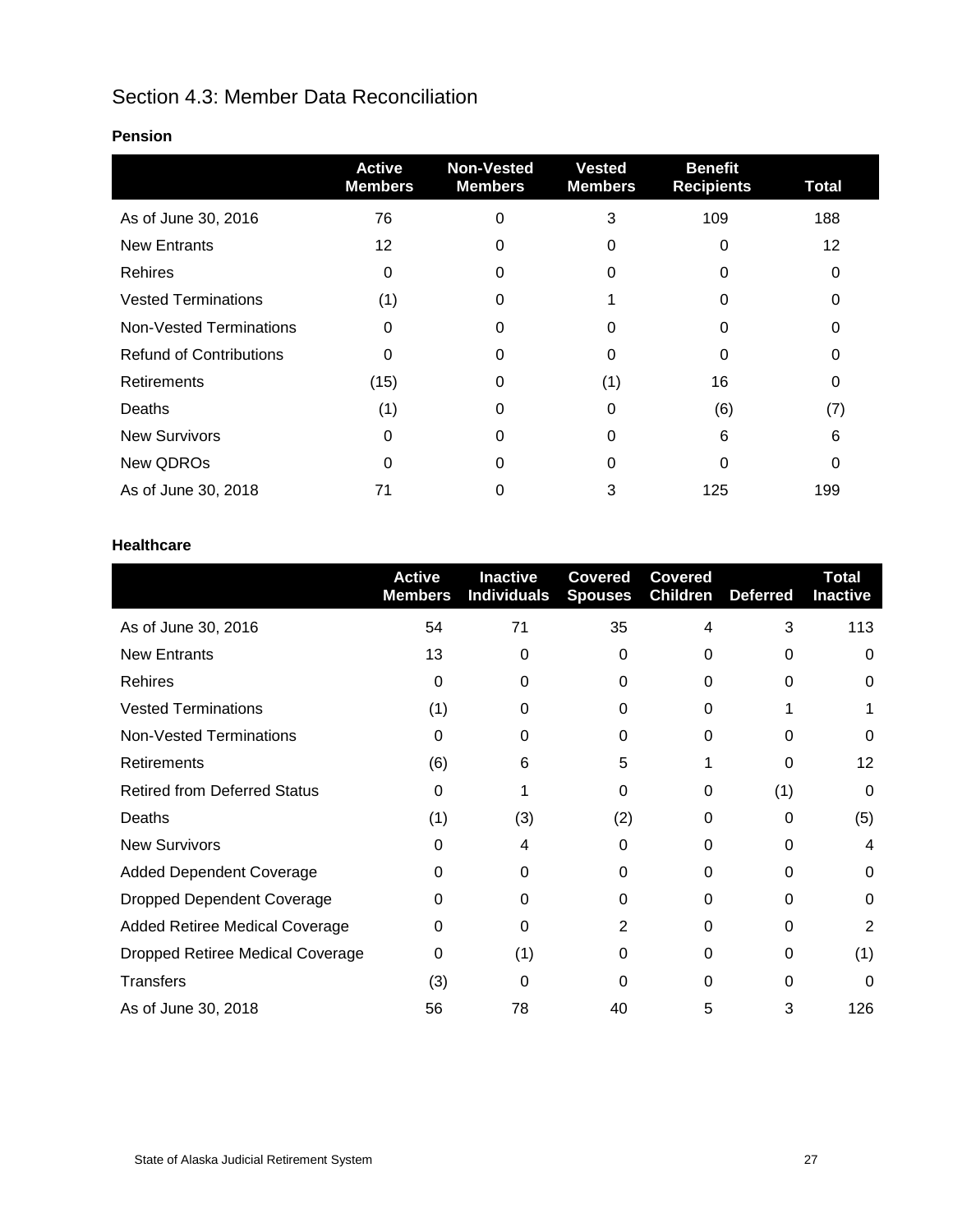## <span id="page-32-0"></span>**Section 5: Basis of the Actuarial Valuation**

#### <span id="page-32-1"></span>Section 5.1: Summary of Plan Provisions

#### **Effective Date**

May 4, 1963, with amendments through June 30, 2016.

#### **Administration of Plan**

The Commissioner of Administration is responsible for administering the Judicial Retirement System (JRS). The Alaska Retirement Management Board is responsible for managing and investing the fund (Ch 5, SLA 2005).

#### **Members Included**

JRS membership is mandatory for all Supreme Court justices and Superior, District and Appellate Court judges. The administrative director of the Court System may elect to participate in either the JRS or the Public Employees' Retirement System (PERS).

#### **Credited Service**

Members receive credit for each day of JRS employment. Earlier service as a magistrate or deputy magistrate before July 1, 1967 is covered under the JRS. JRS members become vested in the plan after reaching 5 years of credited service.

#### **Member Contributions**

Members hired after July 1, 1978, are required to contribute 7% of their base annual salaries. Contributions are required for a maximum of 15 years. Members hired before July 1, 1978 are not required to contribute.

**Interest Credited:** 4.5% compounded semiannually on June 30 and December 31.

**Refund of Contributions:** Non-vested members may receive a refund of their contributions and interest earned if they terminate employment. Refunded contributions, plus 7% indebtedness interest, must be repaid before appointment to retirement.

JRS contributions for terminated members may be attached to satisfy claims under Alaska Statute 09.38.065 or federal tax levies. Contributions that are attached to satisfy claims or tax levies may be reinstated at any time. The member is not required to return to JRS employment.

#### **Retirement Eligibility and Benefits**

**Normal Retirement:** Members are eligible for normal retirement at age 60 if they have at least five years of JRS service. Terminated, vested members may defer retirement and begin receiving normal retirement benefits when they reach age 60. Vesting is completion of at least five years of JRS service.

**Early Retirement:** Members are eligible for early retirement at any age if they have at least 20 years of service. Terminated, vested members may defer retirement and begin receiving early retirement benefits when they reach age 55. Under early retirement, members receive reduced benefits equal to the actuarial equivalent of their normal retirement benefits. Early benefits are based on the member's service and early retirement date.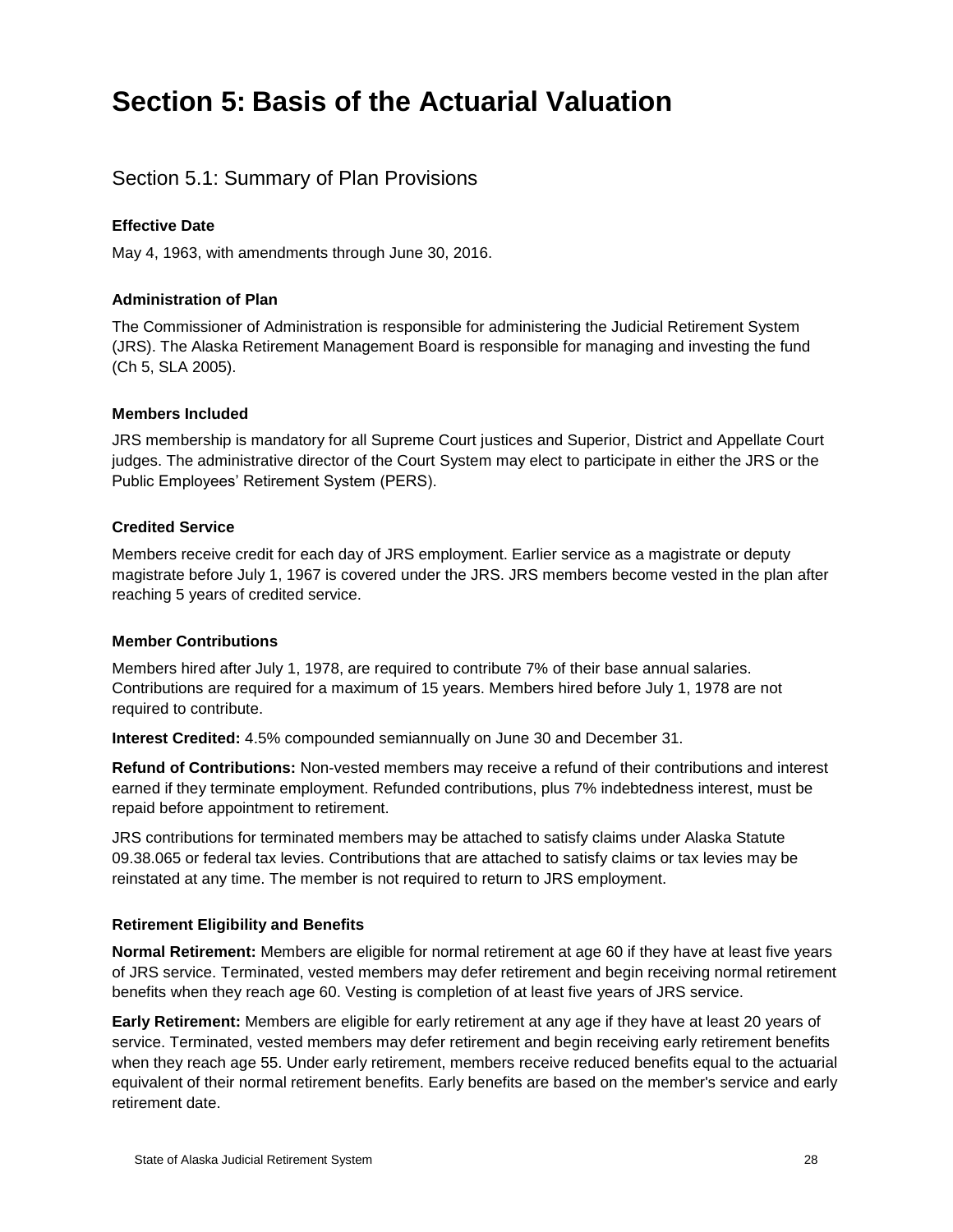**Type of Benefit:** Lifetime monthly benefits are paid to the member. Upon the member's death, a survivor's benefit (below) may be payable if the member has an eligible spouse or dependent children.

**Computation of Normal Retirement Benefit:** 5% of authorized monthly base salary for each year of JRS service up to a maximum of 15 years. JRS retirement benefit payments are recalculated when the salary for the office held by the member at the time of retirement changes. The maximum JRS benefit payable to a member is 75% of the authorized salary.

#### **Survivor's Benefits**

Survivor's benefits are payable to the spouse of a member if they have been married for at least one year immediately preceding the member's death and the member has at least two years of JRS service. The monthly survivor's benefit is equal to the greater of:

- a. one-half of the monthly benefit that the member would have received if retired at the time of death; or
- b. 30% of the authorized monthly base salary if the member was not eligible to retire, or was entitled to less than 60% of the authorized monthly base salary.

If there is no eligible surviving spouse, the member's dependent children receive, in equal shares, 50% of the benefit under (a) or (b) until age 19 or 23 and attending an accredited educational or technical institution on a full-time basis.

When there is both an eligible surviving spouse and dependent children residing in separate households, the spouse and children share equally the benefit under (a) or (b) while the children are under 19 or 23 and attending an accredited educational or technical institution on a full-time basis.

When there is no surviving spouse or dependent children, the members' contribution account balance, including interest earned, will be paid to the designated beneficiary.

#### **Disability Benefits**

Members are eligible to receive monthly disability benefits at any age if they become incapacitated and they have at least two years of JRS service. Disability benefits are calculated the same as normal retirement benefits.

#### **Medical Benefits**

Medical benefits are provided at no cost to JRS members, their spouses and dependents while monthly retirement, disability and survivor benefits are being paid.

#### **Changes in Benefit Provisions Valued Since the Prior Valuation**

The JRS medical benefit provisions were changed since the prior valuation to reflect the implementation of EGWP as of January 1, 2019.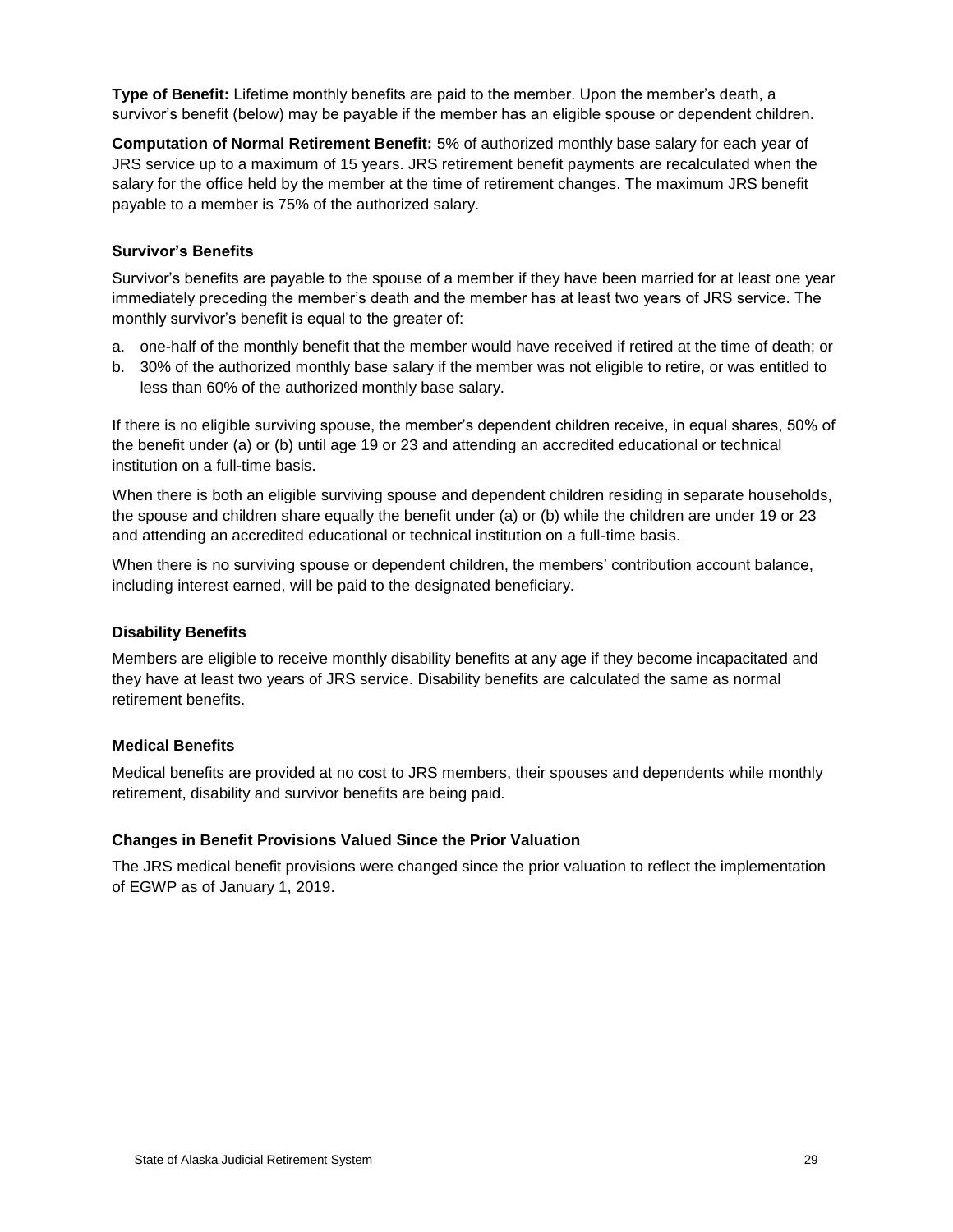#### <span id="page-34-0"></span>Section 5.2: Descriptions of Actuarial Methods and Valuation Procedures

The funding method used in this valuation was adopted by the Board in October 2006. Changes in methods were adopted by the Board in January 2019 based on the experience study for the period July 1, 2013 to June 30, 2017. The asset smoothing method used to determine valuation assets was changed effective June 30, 2014.

Benefits valued are those delineated in Alaska State statutes as of the valuation date. Changes in State statutes effective after the valuation date are not taken into consideration in setting the assumptions and methods.

#### **Actuarial Method**

#### Entry Age Actuarial Cost.

Liabilities and contributions shown in the report are computed using the Entry Age Normal Actuarial Cost Method. Any funding surplus or unfunded actuarial accrued liability is amortized over 25 years as a level percentage of expected payroll.

Projected pension and preretirement spouse's death benefits were determined for all active members. Cost factors designed to produce annual costs as a constant percentage of each member's expected compensation in each year from the assumed entry age to the last age with a future benefit were applied to the projected benefits to determine the normal cost (the portion of the total cost of the plan allocated to the current year under the method). The normal cost is determined by summing intermediate results for active members and determining an average normal cost rate which is then related to the total payroll of active members. The actuarial accrued liability for active members (the portion of the total cost of the plan allocated to prior years under the method) was determined as the excess of the actuarial present value of projected benefits over the actuarial present value of future normal costs.

The actuarial accrued liability for retired members and their beneficiaries currently receiving benefits, terminated vested members and disabled members not yet receiving benefits was determined as the actuarial present value of the benefits expected to be paid. No future normal costs are payable for these members.

The actuarial accrued liability under this method at any point in time is the theoretical amount of the fund that would have been accumulated had annual contributions equal to the normal cost been made in prior years (it does not represent the liability for benefits accrued to the valuation date). The unfunded actuarial accrued liability is the excess of the actuarial accrued liability over the actuarial value of plan assets measured on the valuation date.

Under this method, experience gains or losses, i.e., decreases or increases in accrued liabilities attributable to deviations in experience from the actuarial assumptions, adjust the unfunded actuarial accrued liability.

#### **Valuation of Assets**

Effective June 30, 2006, the asset valuation method recognizes 20% of the investment gain or loss in each of the current and preceding four years. This method will be phased in over five years. Assets are initialized at market value as of June 30, 2006. All assets are valued at market value. Assets are accounted for on an accrued basis and are taken directly from financial statements audited by KPMG LLP. Valuation assets are constrained to a range of 80% to 120% of the market value of assets.

#### **Changes in Methods Since the Prior Valuation**

The actuarial cost method for the retiree healthcare plan was changed from the Entry Age Level Dollar method to the Entry Age Level Percent of Pay method. There were no other changes in the asset or valuation methods since the prior valuation.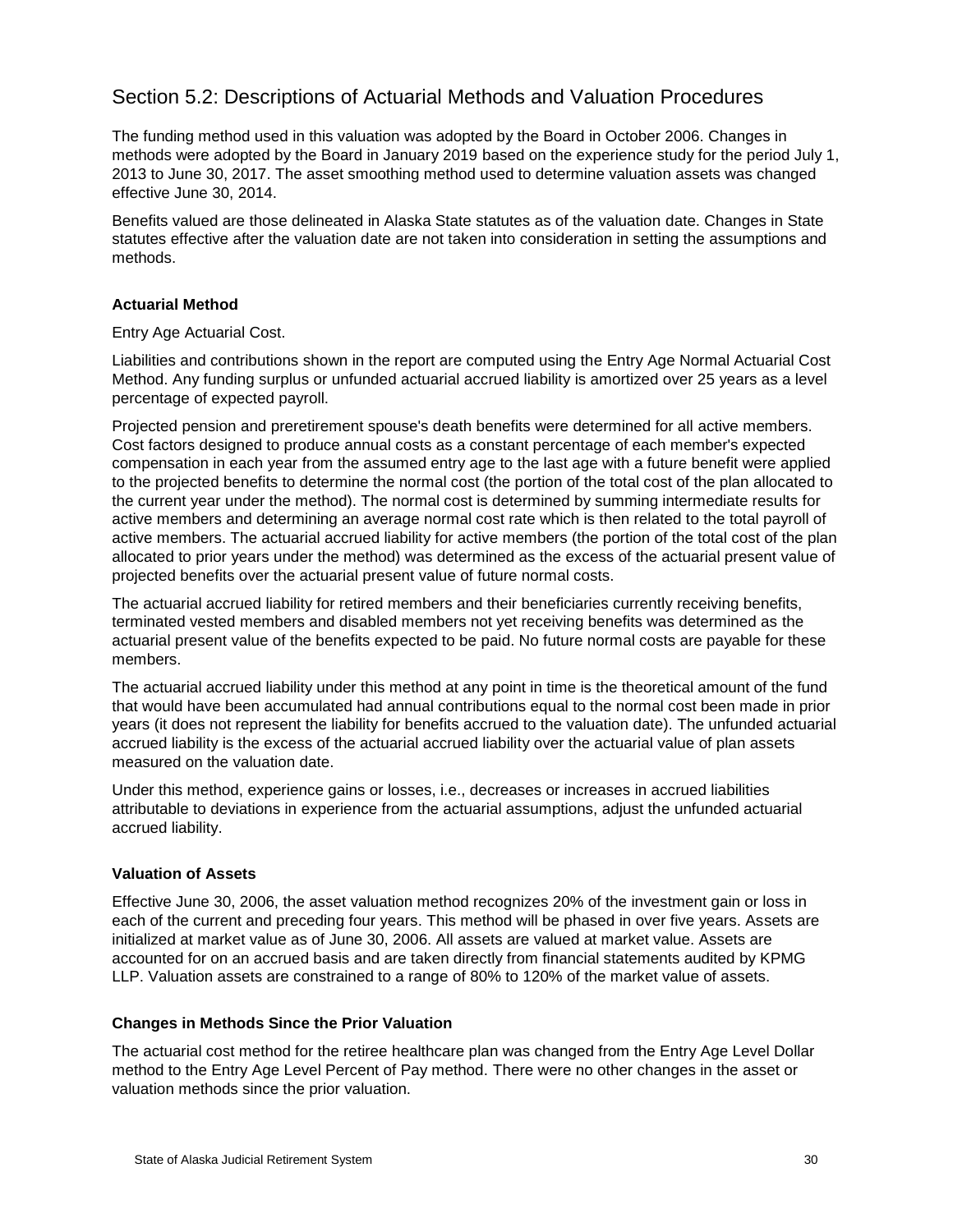#### **Valuation of Medical and Prescription Drug Benefits**

This section outlines the detailed methodology used to develop the initial per capita claims cost rates for the State of Alaska Judicial Retirement System postemployment healthcare plan. Note that methodology reflects the results of our annual experience rate update for the period July 1, 2017 to June 30, 2018. Healthcare cost trend and retiree contribution increase assumptions for the period after June 30, 2018 were updated since the prior valuation.

Base claims cost rates are incurred healthcare costs expressed as a rate per member per year. Ideally, claims cost rates should be derived for each significant component of cost that can be expected to require differing projection assumptions or methods (i.e., medical claims, prescription drug claims, administrative costs, etc). Separate analysis is limited by the availability and historical credibility of cost and enrollment data for each component of cost. This valuation reflects non-prescription claims separated by Medicare status, including eligibility for free Part A coverage. Prescription costs are analyzed separately as in prior valuations. Administrative costs are assumed in the final per capita claims cost rates used for valuation purposes, as described below. Analysis to date on Medicare Part A coverage is limited since Part A claim data is not available by individual, nor is this status incorporated into historical claim data.

#### **Benefits**

Medical, prescription drug, dental, vision and audio coverage is provided through the AlaskaCare Retiree Health Plan and is available to employees of the State and subdivisions who meet retirement criteria based on the retirement plan tier in effect at their date of hire. Health plan provisions do not vary by retirement tier or age, except for Medicare coordination for those Medicare-eligible. Dental, vision and audio claims (DVA) are excluded from data analyzed for this valuation because those are retiree-pay all benefits where rates are assumed to be self-supporting. Buck relies upon rates set by a third-party for the DVA benefits. Buck reviewed historical rate-setting information and views contribution rate adjustments made are not unreasonable.

#### Administration and Data Sources

The plan was administered by Wells Fargo Insurance Services (acquired by HealthSmart, in January 2012) from July 1, 2009 through December 31, 2013 and by Aetna effective January 1, 2014.

Claims incurred for the period from July 2016 through June 2018 (FY17 through FY18) were provided by the State of Alaska from reports extracted from their data warehouse, which separated claims by Medicare status. In reviewing the claims reports generated for this year's valuation, it was discovered that audio and vision claims were incorrectly included in the reports that were provided for the prior year valuation. These audio and vision claims accounted for approximately \$9.9M in claims during fiscal 2017 (which was less than 2% of the total gross claims for that fiscal year). The claims for fiscal 2017 used in this year's claims cost development exclude the audio and vision claims that were incorrectly included in last year's development. Monthly enrollment data for the same period was provided by Aetna.

Aetna also provided census information identifying Medicare Part B only participants. These participants are identified when hospital claims are denied by Medicare; Aetna then flags that participant as a Part B only participant. Buck added newly identified participants to our list of Medicare Part B only participants. Buck assumes that once identified as Part B only, that participant remains in that status until we are notified otherwise.

Aetna provided a snapshot file as of July 1, 2018 of retirees and dependents that included a coverage level indicator. The monthly enrollment data includes dual coverage participants. These are participants whereby both the retiree and spouse are retirees from the State and both are reflected with Couple coverage in the enrollment. In this case, such a couple would show up as four members in the monthly enrollment (each would be both a retiree and a spouse). As a result, the snapshot census file was used to adjust the total member counts in the monthly enrollment reports to estimate that number of unique participants enrolled in coverage. Based on the snapshot files from the last two valuations, the total member count in the monthly enrollment reports needs to be reduced by approximately 13% to account for the number of participants with dual coverage.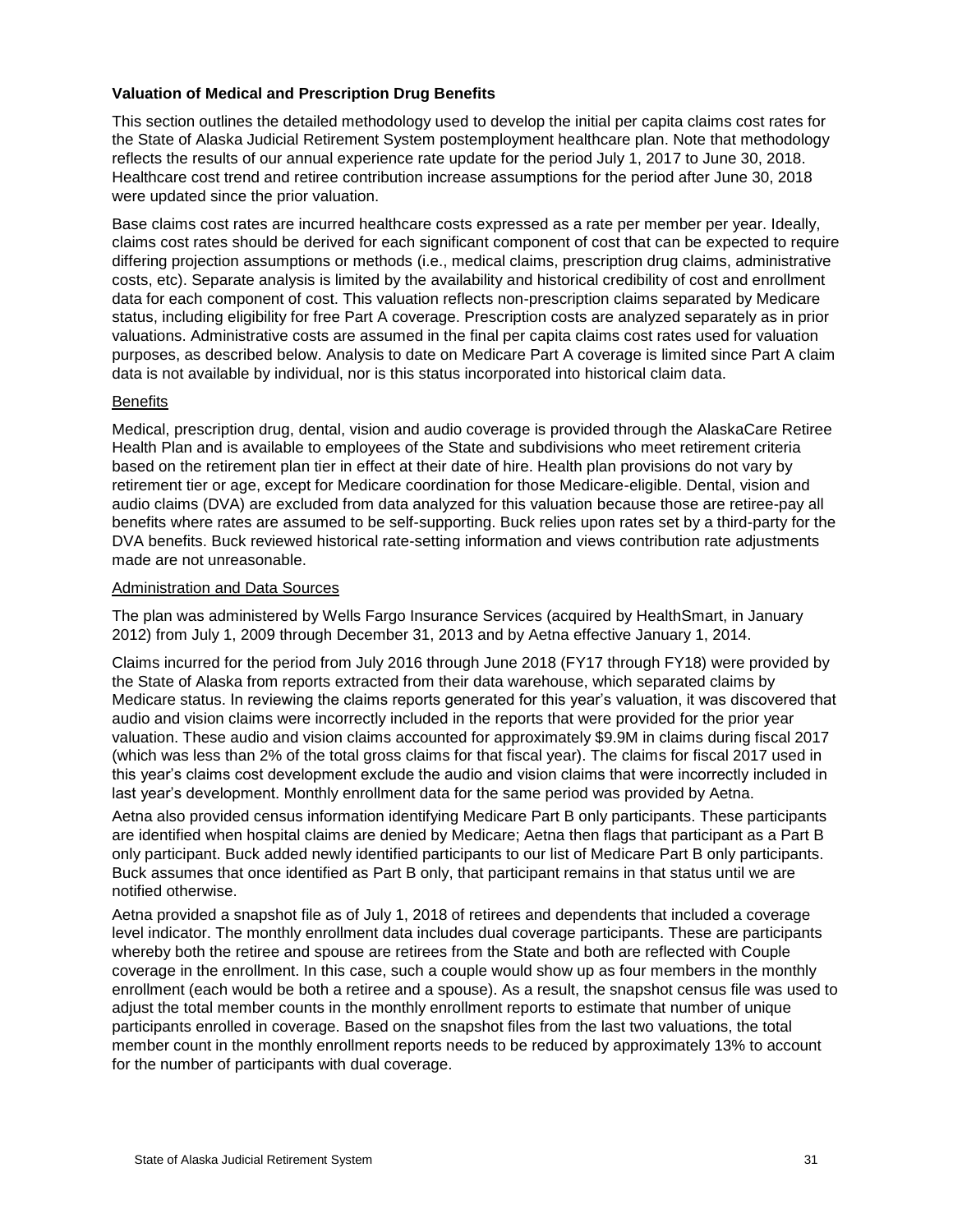Aetna does not provide separate experience by Medicare status in standard reporting so the special reports mentioned above from the data warehouse were used this year to obtain that information and incorporate it into the per capita rate development for each year of experience (with corresponding weights applied in the final per capita cost).

#### Methodology

Buck projected historical claim data to FY19 for retirees using the following summarized steps:

- 1. Develop historical annual incurred claim cost rates an analysis of medical costs was completed based on claims information and enrollment data provided by the State of Alaska and Aetna for each year in the experience period of FY17 through FY18.
	- Costs for medical services and prescriptions were analyzed separately, and separate trend rates were developed to project expected future medical and prescription costs for the upcoming year (e.g. from the experience period up through FY19).
	- Because the reports provided this year reflected incurred claims, no additional adjustment was needed to determine incurred claims to be used in the valuation.
	- An offset for costs expected to be reimbursed by Medicare was incorporated beginning at age 65. Alaska retirees who do not have 40 quarters of Medicare-covered compensation do not qualify for Medicare Part A coverage free of charge. This is a relatively small and closed group. Medicare was applied to State employment for all employees hired after March 31, 1986. For the "no-Part A" individuals who are required to enroll in Medicare Part B, the State is the primary payer for hospital bills and other Part A services. Claim experience is not available separately for participants with both Medicare Parts A and B and those with Part B only. For Medicare Part B only participants, a lower average claims cost was applied to retirees covered by both Medicare Part A and B vs. retirees covered only by Medicare Part B based upon manual rate models that estimate the Medicare covered proportion of medical costs. To the extent that no-Part A claims can be isolated and applied strictly to the appropriate closed group, actuarial accrued liability will be more accurate.
	- Based on census data received from Aetna, less than 1% of the current retiree population was identified as having coverage only under Medicare Part B. We assume that 5% of actives hired before 4/1/1986 and current retirees who are not yet Medicare eligible will not be eligible for Medicare Part A.
	- Based upon a reconciliation of valuation census data to the snapshot eligibility files provided by Aetna as of July 1, 2017 and July 1, 2018, Buck adjusted member counts used for duplicate records where participants have dual coverage; i.e. primary coverage as a retiree and secondary coverage as the covered spouse of another retiree. This is to reflect the total cost per distinct individual/member which is then applied to distinct members in the valuation census.
	- Buck understands that pharmacy claims reported do not reflect rebates. Based upon reported rebates in proportion to incurred claims for State of Alaska retiree plans, Buck reduced reported pharmacy incurred claims by 12% to estimate the rebates for the retiree population. These estimates were based upon reported rebates for retirees from Aetna.
- 2. Develop estimated Retiree Drug Subsidy reimbursement actual subsidy payments to the State were received for claims incurred during the 2019 through 2017 calendar years. Buck obtained this information based upon recorded and available information in the RDS Subsidy website and as provided by the State. The projected subsidy for FY19 was determined based on the historical ratio of subsidy received to claims incurred (adjusted for rebates), and then applied to the appropriate projection period. These amounts are applicable only to Medicare eligible participants.
- 3. Adjust for claim fluctuation, anomalous experience, etc. explicit adjustments are often made for anticipated large claims or other anomalous experience. Due to group size and demographics, we did not make any large claim adjustments. We do blend both Alaska plan-specific and national trend factors as described below. Buck compared data utilized to lag reports and quarterly plan experience presentations provided by the State and Aetna to assess accuracy and reasonableness of data.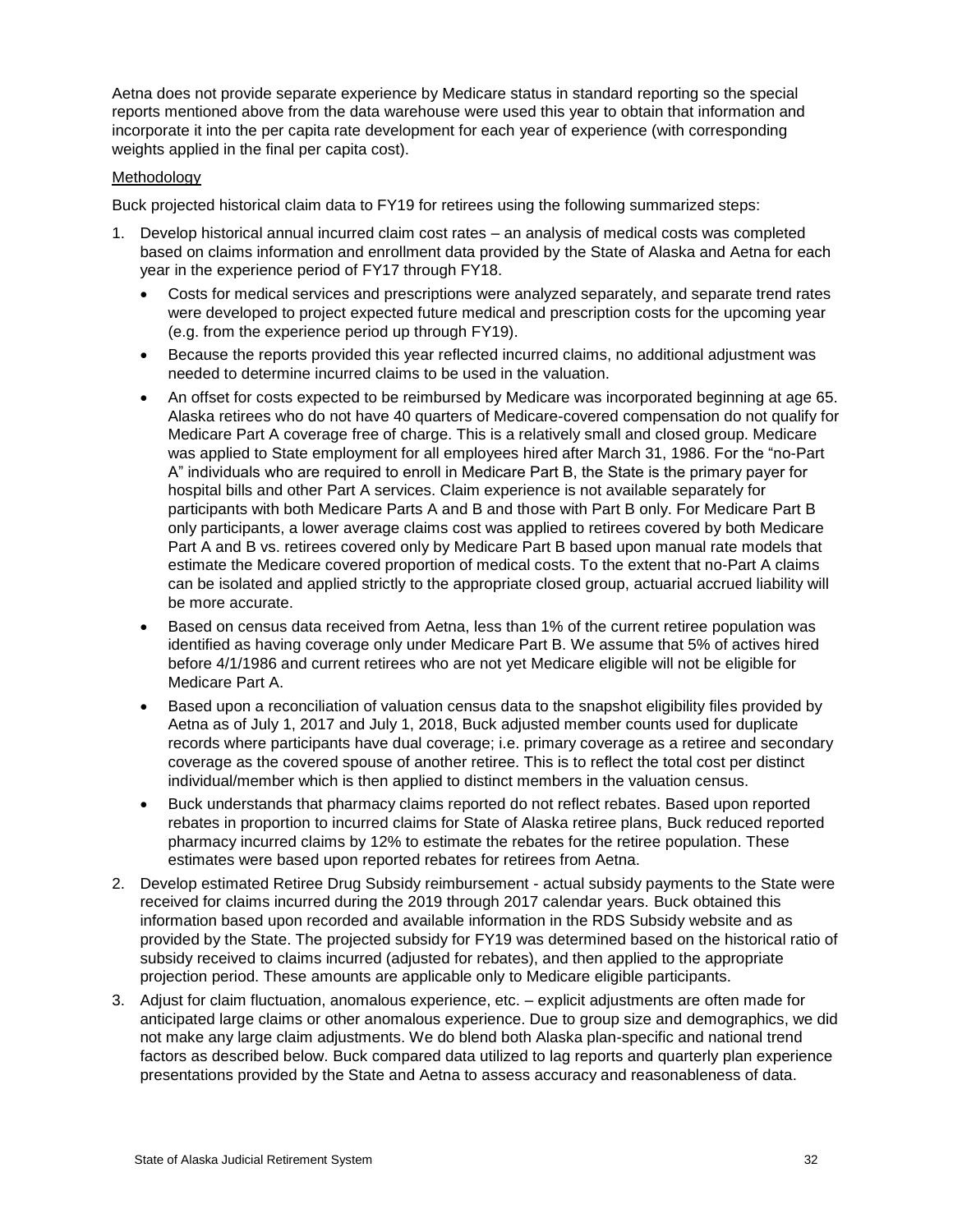- 4. Trend all data points to the projection period project prior years' experience forward to FY19 for retiree benefits on an incurred claim basis. Trend factors derived from historical Alaska-specific experience and national trend factors are shown in the table in item 5 below.
- 5. Apply credibility to prior experience adjust prior year's data by assigning weight to recent periods, as shown at the right of the table below. The Board approved a change in the weighting of experience periods beginning with the prior valuation as outlined below. Note also that we averaged projected plan costs using Alaska-specific trend factors and national trend factors, assigning 75% weight to Alaska-specific trends and 25% to national trends:

| Alaska-Specific and National Average Weighted Trend from<br><b>Experience Period to Valuation Year</b> |                                   |                     |                             |  |  |  |
|--------------------------------------------------------------------------------------------------------|-----------------------------------|---------------------|-----------------------------|--|--|--|
| <b>Experience</b><br><b>Period</b><br><b>Medical</b>                                                   |                                   | <b>Prescription</b> | Weighting<br><b>Factors</b> |  |  |  |
| FY17 to FY18                                                                                           | 7.0% Pre-Medicare / 4.5% Medicare | 6.2%                | .50%                        |  |  |  |
| FY18 to FY19                                                                                           | 6.2% Pre-Medicare / 4.0% Medicare | 8.0%                | 50%                         |  |  |  |

Trend assumptions used for rate development are assessed annually and as additional/improved reporting becomes available, we will incorporate into rate development as appropriate. Based upon recent experience trending up, particularly for prescription drugs, the Board has approved our recommendation to update the valuation healthcare cost trend assumption.

6. Develop separate administration costs – no adjustments were made for internal administrative costs. Third party retiree plan administration fees for FY19 are based upon total fees projected to 2019 by Segal based on actual FY18 fees. The annual per participant per year administrative cost rate for medical and prescription benefits is \$300.

#### **Healthcare Reform**

Healthcare Reform legislation passed on March 23, 2010 included several provisions with potential implications for the State of Alaska Retiree Health Plan liability. Buck evaluated the impact of the following provisions.

Because the State plan is retiree-only, and was in effect at the time the legislation was enacted, not all provisions of the health reform legislation apply to the State plan. Unlimited lifetime benefits and dependent coverage to age 26 are two of these provisions. We reviewed the impact of including these provisions, but there was no decision made to adopt them, and no requirement to do so.

Because Transitional Reinsurance fees are only in effect until 2016, we excluded these for valuation purposes.

The Plan will be subject to the high cost plan excise tax (Cadillac tax). Based upon guidance available at the valuation date, Buck estimated the tax based upon a blended test of pre and post-Medicare projected costs and enrollment projections.

- A blended test compares a weighted average per capita cost (based upon proportions of pre/post Medicare eligible enrollments) to the tax cost thresholds in each projection year. Projected enrollment was based upon the current enrollment data provided by Aetna, and valuation headcount projections for future years.
- We included administrative fees and applied Retiree Drug Subsidy / EGWP reimbursements to the Medicare rates.

We assumed claim costs would increase according to valuation trend assumptions from the June 30, 2018 valuation, and that the tax cost thresholds would increase at 2.25% (the CPI assumption of 2.50% less 0.25% to estimate the impact of using the chained CPI as required by the Tax Cut and Jobs Act passed in December 2017). The first year increased at 3.25% to reflect the additional 1% over inflation assumption.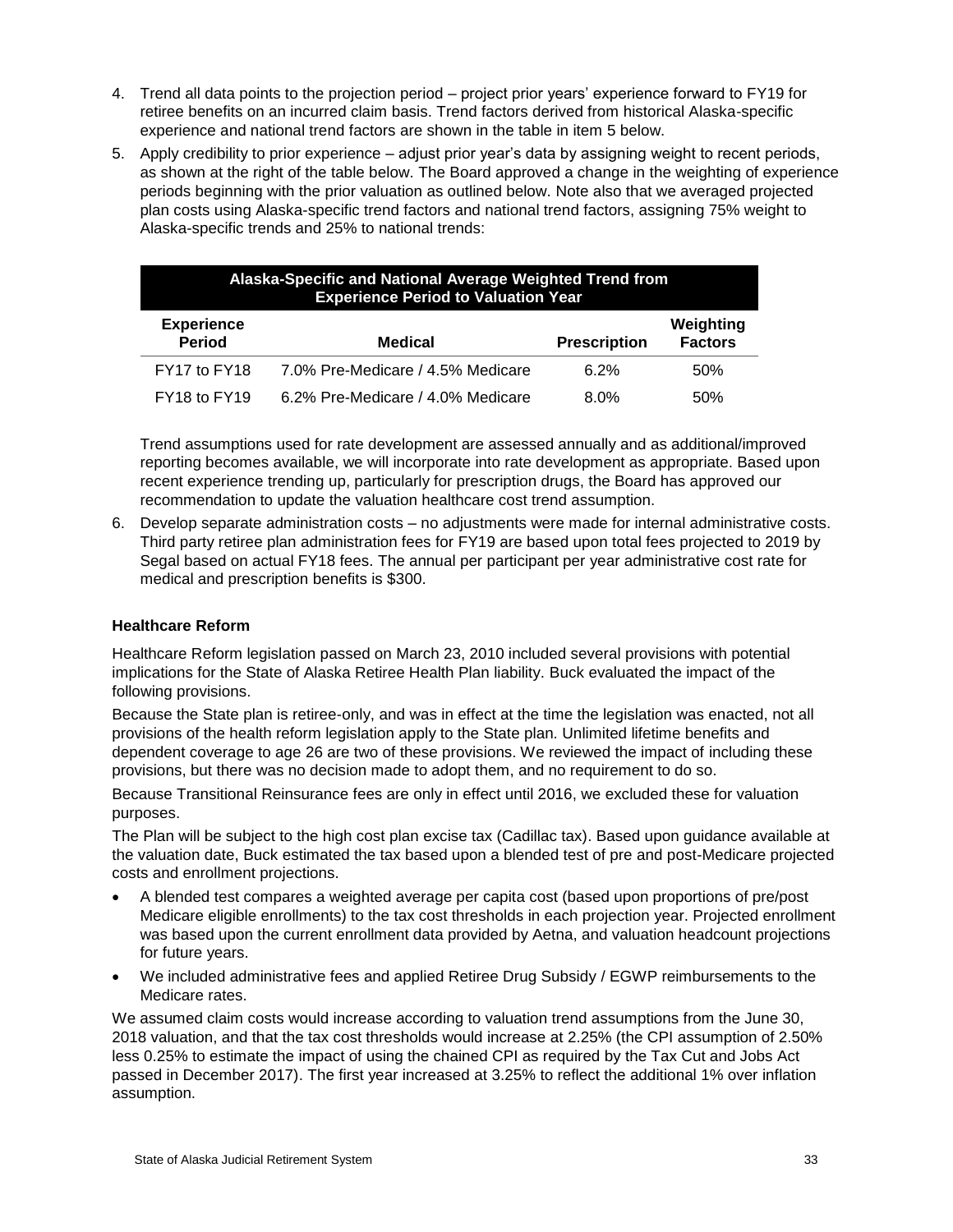We determined the impact to be \$160,093 of the projected June 30, 2018 healthcare actuarial accrued liability for the defined benefit plans.

The Tax Cuts and Jobs Act passed in December 2017 included the elimination of the individual mandate penalty and changed the inflation measure for purposes of determining the limits for the High Cost Excise Tax to use chained CPI. It is our understanding the law does not directly impact other provisions of the ACA. While the nullification of the ACA's individual mandate penalty does not directly impact employer group health plans, it could contribute to the destabilization of the individual market and increase the number of uninsured. Such destabilization could translate to increased costs for employers. We have considered this when setting our healthcare cost trend assumptions and will continue to monitor this issue.

We have not identified any other specific provisions of healthcare reform or its potential repeal that would be expected to have a significant impact on the measured obligation. We will continue to monitor any potential impacts.

#### **Data**

In accordance with actuarial standards, we note the following specific data sources and steps taken to value retiree medical benefits:

The Division of Retirement and Benefits provided pension valuation census data, which for people currently in receipt of healthcare benefits was supplemented by coverage data from the healthcare claims administrator (Aetna)

Certain adjustments and assumptions were made to prepare the data for valuation:

- Some records provided on the Aetna data were associated with a participant social security number not listed on the RIN-to-SSN translation file. We reconciled those participants with the pension valuation data as either a surviving spouse or a retiree in the appropriate plan based on account structure information in the Aetna data.
- All records provided with retiree medical coverage on the Aetna data were included in this valuation and we relied on the Aetna data as the source of medical coverage for current retirees and their dependents.
- Some records in the Aetna data were duplicates due to the dual coverage (i.e. coverage as a retiree and as a spouse of another retiree) allowed under the plan. Records were adjusted for these members so that each member was only valued once. Any additional value of the dual coverage (due to coordination of benefits) is small and reflected in the per capita costs.
- Covered children included in the Aetna data were valued until age 23, unless disabled. We assumed that those dependents over 23 were only eligible and valued due to being disabled.
- For individuals included in the pension data expecting a future pension, we valued health benefits starting at the same point that the pension benefit is assumed to start.

We are not aware of any other data issues that would be expected to have a material impact on the results and there are no unresolved matters related to the data.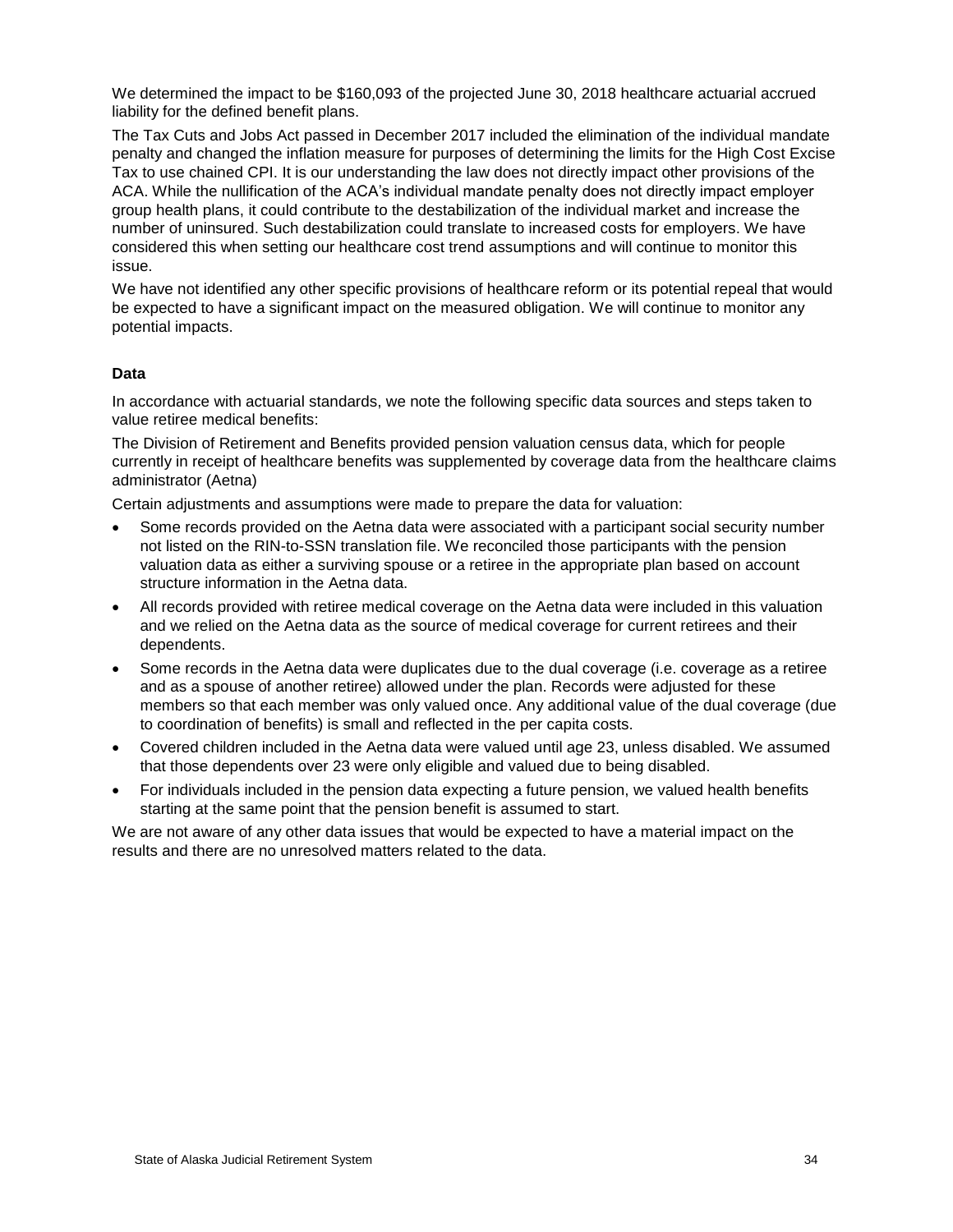The chart below shows the basis of setting the per capita claims cost assumption, which includes PERS, TRS, and JRS.

| <b>Medical</b><br><b>Pre-Medicare</b><br><b>Pre-Medicare</b><br><b>Medicare</b><br><b>Medicare</b><br>A. Fiscal 2017<br>1. Incurred Claims<br>\$<br>66,265,130<br>64,442,324<br>\$160,756,912<br>\$230,671,216<br>\$<br>2. Adjustments for Rx Rebates<br>(7,733,079)<br><u>0</u><br>0<br>\$230,671,216<br>66,265,130<br>56,709,245<br>3. Net incurred claims<br>\$<br>\$<br>\$141,466,082<br>23,342<br>4. Average Enrollment<br>23,342<br>38,502<br>5. Claim Cost Rate (3) / (4)<br>9,882<br>1,721<br>2,430<br>6. Trend to Fiscal 2019<br>1.147<br>1.136<br>1.087<br>\$<br>11,230<br>7. Fiscal 2019 Incurred Cost Rate (5) x (6)<br>- \$<br>1,870<br>\$<br>2,787<br>\$ |  |  | <b>Prescription Drugs (Rx)</b> |  |  |                     |
|------------------------------------------------------------------------------------------------------------------------------------------------------------------------------------------------------------------------------------------------------------------------------------------------------------------------------------------------------------------------------------------------------------------------------------------------------------------------------------------------------------------------------------------------------------------------------------------------------------------------------------------------------------------------|--|--|--------------------------------|--|--|---------------------|
|                                                                                                                                                                                                                                                                                                                                                                                                                                                                                                                                                                                                                                                                        |  |  |                                |  |  |                     |
|                                                                                                                                                                                                                                                                                                                                                                                                                                                                                                                                                                                                                                                                        |  |  |                                |  |  |                     |
|                                                                                                                                                                                                                                                                                                                                                                                                                                                                                                                                                                                                                                                                        |  |  |                                |  |  |                     |
|                                                                                                                                                                                                                                                                                                                                                                                                                                                                                                                                                                                                                                                                        |  |  |                                |  |  | (19, 290, 829)      |
|                                                                                                                                                                                                                                                                                                                                                                                                                                                                                                                                                                                                                                                                        |  |  |                                |  |  |                     |
|                                                                                                                                                                                                                                                                                                                                                                                                                                                                                                                                                                                                                                                                        |  |  |                                |  |  | 38,502              |
|                                                                                                                                                                                                                                                                                                                                                                                                                                                                                                                                                                                                                                                                        |  |  |                                |  |  | 3,674               |
|                                                                                                                                                                                                                                                                                                                                                                                                                                                                                                                                                                                                                                                                        |  |  |                                |  |  | 1.147               |
|                                                                                                                                                                                                                                                                                                                                                                                                                                                                                                                                                                                                                                                                        |  |  |                                |  |  | 4,214               |
| <b>B. Fiscal 2018</b>                                                                                                                                                                                                                                                                                                                                                                                                                                                                                                                                                                                                                                                  |  |  |                                |  |  |                     |
| 1. Incurred Claims<br>\$228,572,782<br>72,875,570<br>65,406,973<br>\$178,763,430<br>\$<br>S.                                                                                                                                                                                                                                                                                                                                                                                                                                                                                                                                                                           |  |  |                                |  |  |                     |
| 2. Adjustments for Rx Rebates<br>(7,848,837)<br>$\overline{0}$<br>$\overline{0}$                                                                                                                                                                                                                                                                                                                                                                                                                                                                                                                                                                                       |  |  |                                |  |  | <u>(21,451,612)</u> |
| 72,875,570<br>3. Net incurred claims<br>\$228,572,782<br>\$<br>\$57,558,136<br>\$157,311,819                                                                                                                                                                                                                                                                                                                                                                                                                                                                                                                                                                           |  |  |                                |  |  |                     |
| 4. Average Enrollment<br>21,920<br>40,560<br>21,920                                                                                                                                                                                                                                                                                                                                                                                                                                                                                                                                                                                                                    |  |  |                                |  |  | 40,560              |
| 5. Claim Cost Rate (3) / (4)<br>10,428<br>1,797<br>2,626                                                                                                                                                                                                                                                                                                                                                                                                                                                                                                                                                                                                               |  |  |                                |  |  | 3,878               |
| 6. Trend to Fiscal 2019<br>1.062<br>1.080<br>1.040                                                                                                                                                                                                                                                                                                                                                                                                                                                                                                                                                                                                                     |  |  |                                |  |  | 1.080               |
| 7. Fiscal 2019 Incurred Cost Rate (5) x (6)<br>\$<br>11,074 \$<br>1,869<br>- \$<br>2,836<br>\$                                                                                                                                                                                                                                                                                                                                                                                                                                                                                                                                                                         |  |  |                                |  |  | 4,189               |
| <b>Medical</b><br><b>Prescription Drugs (Rx)</b>                                                                                                                                                                                                                                                                                                                                                                                                                                                                                                                                                                                                                       |  |  |                                |  |  |                     |
| <b>Pre-Medicare</b><br><b>Pre-Medicare</b><br><b>Medicare</b><br><b>Medicare</b>                                                                                                                                                                                                                                                                                                                                                                                                                                                                                                                                                                                       |  |  |                                |  |  |                     |
| C. Incurred Cost Rate by Fiscal Year                                                                                                                                                                                                                                                                                                                                                                                                                                                                                                                                                                                                                                   |  |  |                                |  |  |                     |
| 11,230<br>1. Fiscal 2017 A.(7)<br>1,870<br>2,787                                                                                                                                                                                                                                                                                                                                                                                                                                                                                                                                                                                                                       |  |  |                                |  |  | 4,214               |
| 2. Fiscal 2018 B.(7)<br>11,074<br>1,869<br>2,836                                                                                                                                                                                                                                                                                                                                                                                                                                                                                                                                                                                                                       |  |  |                                |  |  | 4,189               |
| D. Weighting by Fiscal Year                                                                                                                                                                                                                                                                                                                                                                                                                                                                                                                                                                                                                                            |  |  |                                |  |  |                     |
| 1. Fiscal 2017<br>50%<br>50%<br>50%                                                                                                                                                                                                                                                                                                                                                                                                                                                                                                                                                                                                                                    |  |  |                                |  |  | 50%                 |
| 50%<br>50%<br>50%<br>2. Fiscal 2018                                                                                                                                                                                                                                                                                                                                                                                                                                                                                                                                                                                                                                    |  |  |                                |  |  | 50%                 |
| E. Fiscal 2019 Incurred Cost Rate                                                                                                                                                                                                                                                                                                                                                                                                                                                                                                                                                                                                                                      |  |  |                                |  |  |                     |
| 1. Rate at Average Age C x D<br>\$<br>11,152<br>\$<br>1,870<br>2,811<br>\$<br>4,201<br>\$                                                                                                                                                                                                                                                                                                                                                                                                                                                                                                                                                                              |  |  |                                |  |  |                     |
| 1.251<br>2. Average Aging Factor<br>0.824<br>0.837                                                                                                                                                                                                                                                                                                                                                                                                                                                                                                                                                                                                                     |  |  |                                |  |  | 1.116               |
| \$<br>3. Rate at Age 65 (1) / (2)<br>13,535<br>\$<br>1,494<br>\$<br>\$<br>3,360                                                                                                                                                                                                                                                                                                                                                                                                                                                                                                                                                                                        |  |  |                                |  |  | 3,764               |
| F. Development of Part A&B and Part B                                                                                                                                                                                                                                                                                                                                                                                                                                                                                                                                                                                                                                  |  |  |                                |  |  |                     |
| Only Cost from Pooled Rate Above                                                                                                                                                                                                                                                                                                                                                                                                                                                                                                                                                                                                                                       |  |  |                                |  |  |                     |
| 1. Part A&B Average Enrollment<br>40,223                                                                                                                                                                                                                                                                                                                                                                                                                                                                                                                                                                                                                               |  |  |                                |  |  |                     |
| 2. Part B Only Average Enrollment<br>338                                                                                                                                                                                                                                                                                                                                                                                                                                                                                                                                                                                                                               |  |  |                                |  |  |                     |
| 3. Total Medicare Average Enrollment B(4)<br>40,560                                                                                                                                                                                                                                                                                                                                                                                                                                                                                                                                                                                                                    |  |  |                                |  |  |                     |
| 4. Cost ratio for those with Part B only to<br>those with Parts A&B<br>3.180                                                                                                                                                                                                                                                                                                                                                                                                                                                                                                                                                                                           |  |  |                                |  |  |                     |
| 5. Factor to determine cost for those with<br>Parts A&B<br>1.018                                                                                                                                                                                                                                                                                                                                                                                                                                                                                                                                                                                                       |  |  |                                |  |  |                     |
| $(2) / (3)$ x (4) + (1) / (3) x 1.00                                                                                                                                                                                                                                                                                                                                                                                                                                                                                                                                                                                                                                   |  |  |                                |  |  |                     |
| 6. Medicare per capita cost for all                                                                                                                                                                                                                                                                                                                                                                                                                                                                                                                                                                                                                                    |  |  |                                |  |  |                     |
| participants: E(3)<br>\$<br>1,494                                                                                                                                                                                                                                                                                                                                                                                                                                                                                                                                                                                                                                      |  |  |                                |  |  |                     |
| \$<br>7. Cost for those eligible for Parts A&B: (6) / (5)<br>1,468<br>\$<br>8. Cost for those eligible for Part B only: (7) x (4)<br>4,667                                                                                                                                                                                                                                                                                                                                                                                                                                                                                                                             |  |  |                                |  |  |                     |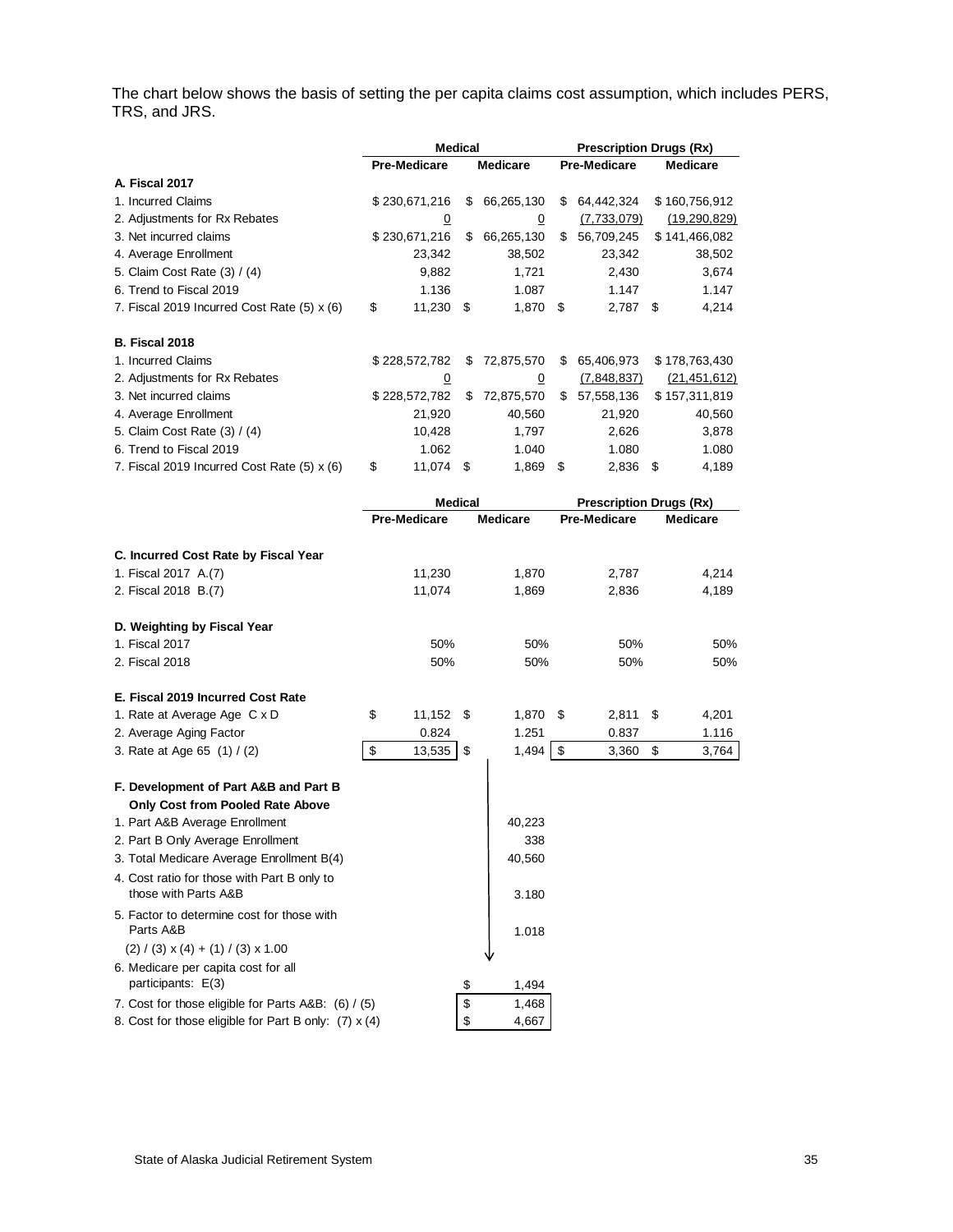Following the development of total projected costs, a distribution of per capita claims cost was developed. This was accomplished by allocating total projected costs to the population census used in the valuation. The allocation was done separately for each of prescription drugs and medical costs for the Medicare eligible and pre-Medicare populations. The allocation weights were developed using participant counts by age and assumed morbidity and aging factors. Results were tested for reasonableness based on historical trend and external benchmarks for costs paid by Medicare.

Below are the results of this analysis:

| Distribution of Per Capita Claims Cost by Age     |
|---------------------------------------------------|
| for the Period July 1, 2018 through June 30, 2019 |

| <b>Age</b> | <b>Medical and</b><br><b>Medicare</b><br>Parts A & B | <b>Medical and</b><br><b>Medicare</b><br>Part B Only | <b>Prescription</b><br><b>Drug</b> | <b>Medicare</b><br><b>Retiree Drug</b><br><b>Subsidy</b> | <b>Medicare</b><br><b>EGWP</b><br><b>Subsidy</b> |
|------------|------------------------------------------------------|------------------------------------------------------|------------------------------------|----------------------------------------------------------|--------------------------------------------------|
| 45         | \$<br>8,260                                          | \$<br>8,260                                          | \$<br>2,053                        | \$<br>0                                                  | \$<br>0                                          |
| 50         | 9,346                                                | 9,346                                                | 2,438                              | 0                                                        | 0                                                |
| 55         | 10,574                                               | 10,574                                               | 2,896                              | 0                                                        | 0                                                |
| 60         | 11,963                                               | 11,963                                               | 3,119                              | $\Omega$                                                 | 0                                                |
| 65         | 1,468                                                | 4,667                                                | 3.764                              | 527                                                      | 1.039                                            |
| 70         | 1,701                                                | 5.410                                                | 4.155                              | 582                                                      | 1,147                                            |
| 75         | 1,972                                                | 6,272                                                | 4,588                              | 642                                                      | 1,266                                            |
| 80         | 2,178                                                | 6,925                                                | 4.474                              | 626                                                      | 1.235                                            |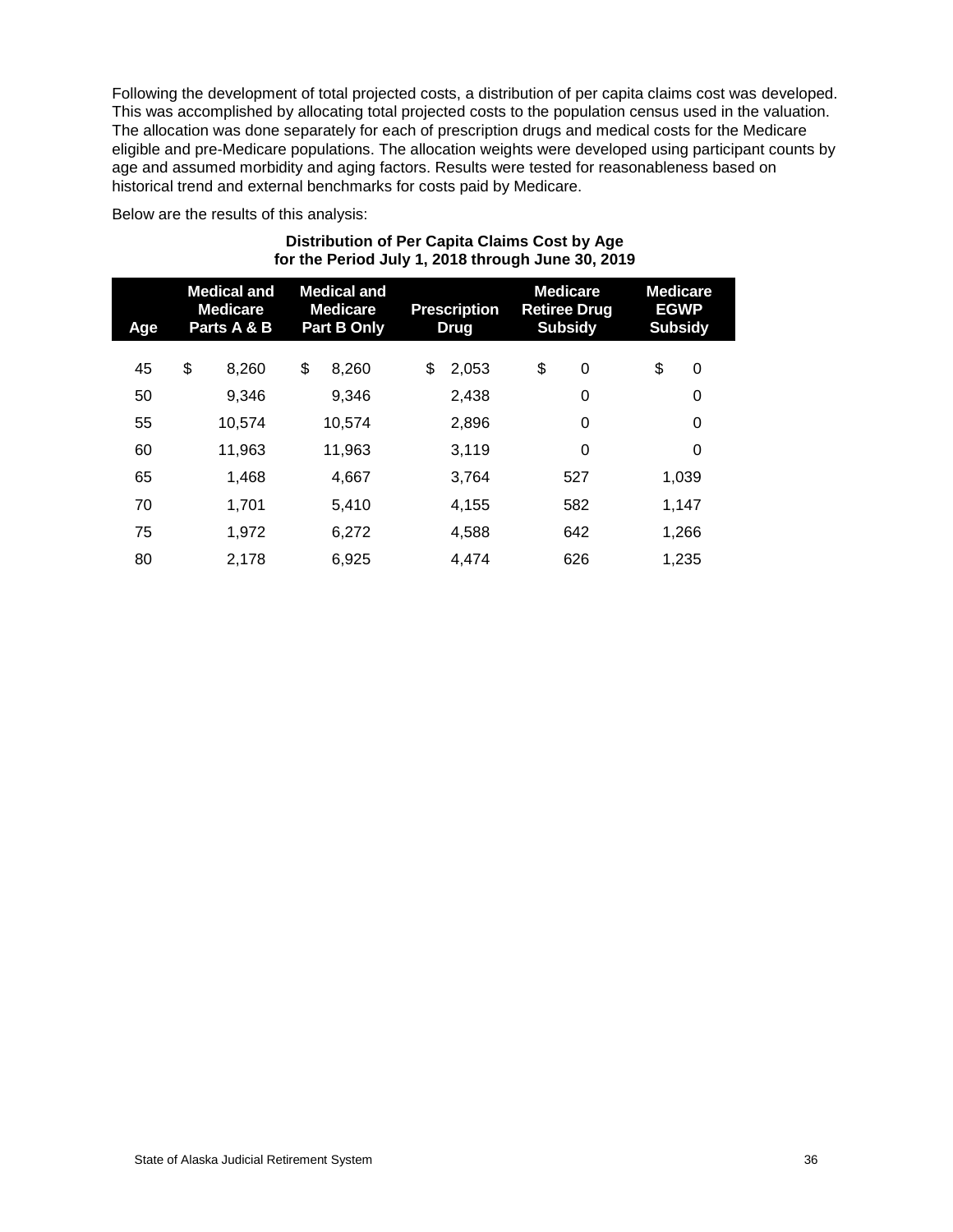#### <span id="page-41-0"></span>Section 5.3: Summary of Actuarial Assumptions

The demographic and economic assumptions used in the June 30, 2018 valuation are described below. Unless noted otherwise, these assumptions were adopted by the Board in January 2019 based on the experience study for the period July 1, 2013 to June 30, 2017.

#### **Investment Return**

7.38% per year, net of investment expenses.

#### **Salary Scale**

3.62% per year.

#### **Payroll Growth**

2.75% per year.

#### **Total Inflation**

Total inflation as measured by the Consumer Price Index for urban and clerical workers for Anchorage is assumed to increase 2.50% annually.

#### **Compensation and Benefit Limit Increases**

Compensation is limited to the IRC 401(a)(17) amount, which was \$275,000 for 2018. This limit is assumed to increase 2.50% each year thereafter.

Benefits are limited to the IRC 415 amount, which was \$220,000 for 2018. This limit is assumed to increase 2.50% each year thereafter.

#### **Benefit Payment Increases**

Benefits for retired members are assumed to increase 3.62% per year.

#### **Mortality (Pre-Termination)**

Mortality rates based upon the 2013-2017 actual experience.

RP-2014 white-collar employee table projected with MP-2017 generational improvement.

#### **Mortality (Post-Termination)**

Mortality rates based upon the 2013-2017 actual experience.

93% of male and 90% of female rates of RP-2014 white-collar healthy annuitant table projected with MP-2017 generational improvement.

#### **Turnover**

3% if service is less than 10 years, 1% otherwise.

#### **Disability**

Incidence rates in accordance with Table 1.

Post-disability mortality in accordance with the RP-2014 disabled table projected with MP-2017 generational improvement.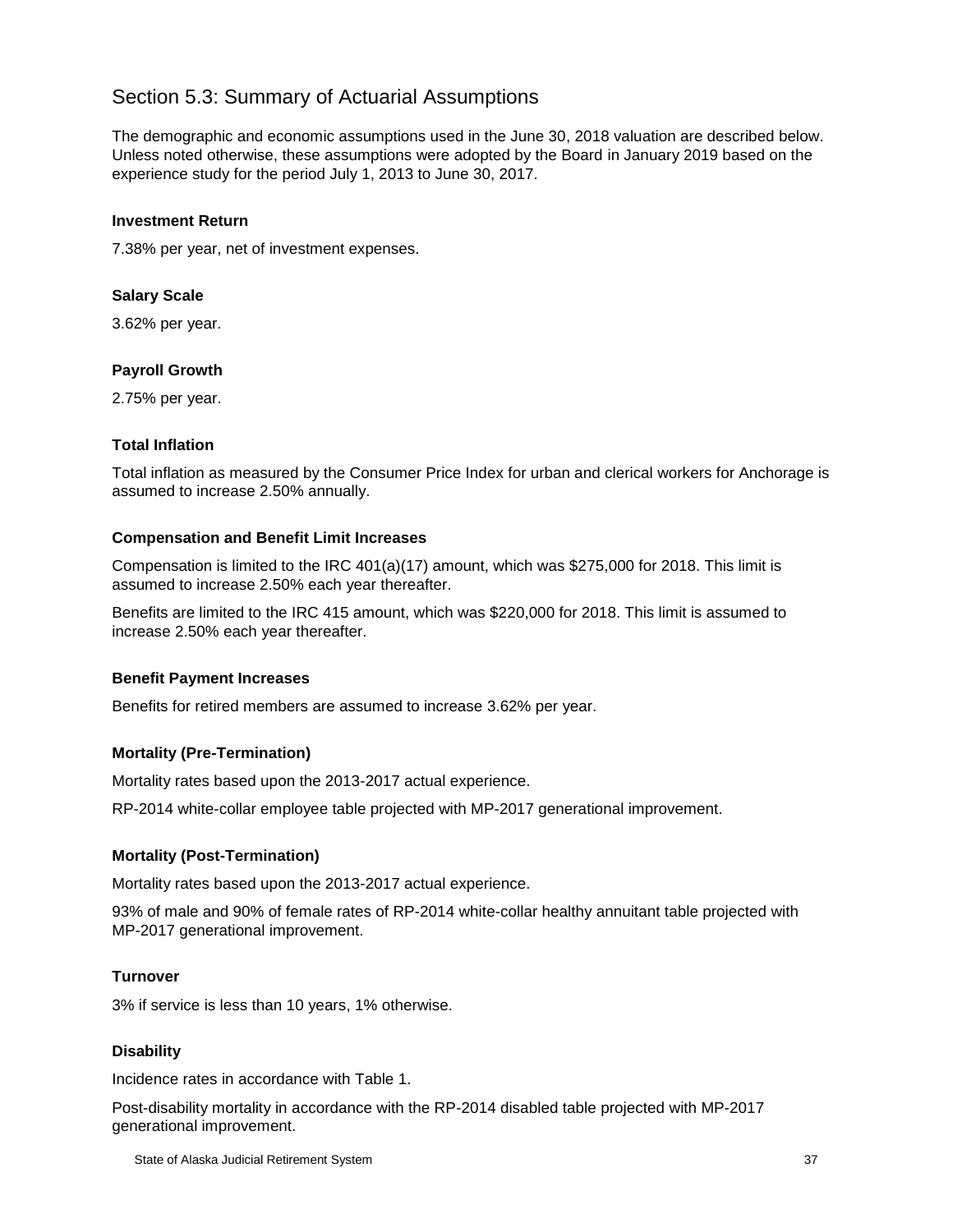#### **Retirement**

Retirement rates based upon the 2010-2013 experience (see Table 2).

Deferred vested members are assumed to retire at age 60.

#### **Form of Payment**

Married members are assumed to choose the 50% Joint and Survivor benefit option. Single members are assumed to choose the Modified Cash Refund Annuity.

#### **Refund of Contributions**

0% of terminating members with vested benefits are assumed to have their contributions refunded. 100% of those with non-vested benefits are assumed to have their contributions refunded.

#### **Spouse Age Difference**

Males are assumed to be four years older than their wives. Females are assumed to be four years younger than husbands.

#### **Percent Married for Pension**

90% of male members and 70% female members are assumed to be married at termination from active service.

#### **Dependent Spouse Medical Coverage Election**

Applies to members who do not have dual medical coverage. 90% of male members and 70% female members are assumed to be married and cover a dependent spouse.

#### **Dependent Children**

Benefits for dependent children have been valued only for members currently covering their dependent children. These benefits are only valued through the dependent children's age 23 (unless the child is disabled).

#### **Imputed Data**

Data changes from the prior year which are deemed to have an immaterial impact on liabilities and contribution rates are assumed to be correct in the current year's client data. Non-vested terminations with appropriate refund dates are assumed to have received a full refund of contributions. Active members with missing salary and service are assumed to be terminated with status based on their vesting percentage.

#### **Expenses**

The investment return assumption is net of investment expenses. The Normal Cost as of June 30, 2018 was increased by the following amounts for administrative expenses:

- Pension: \$71,050
- Healthcare: \$19,250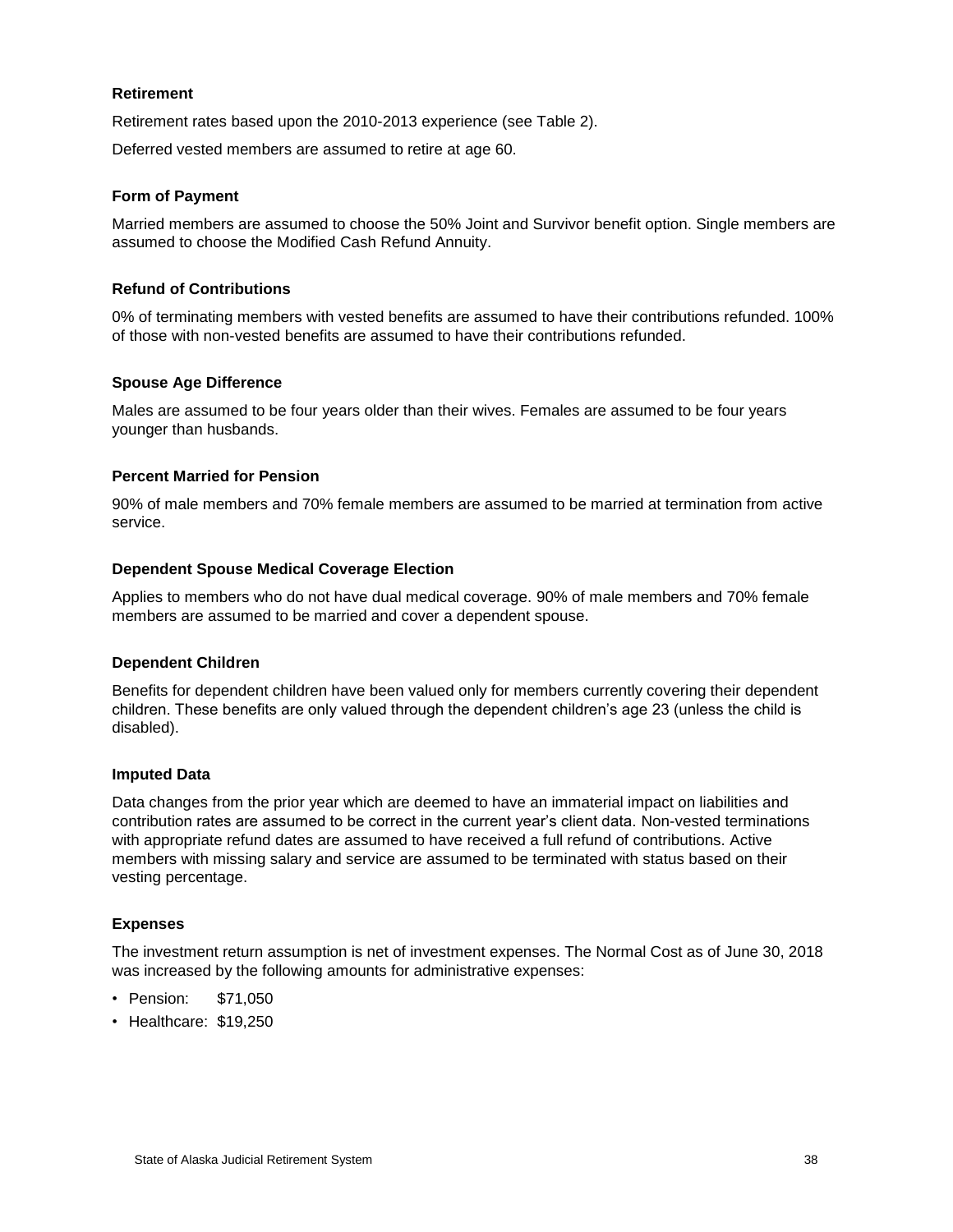#### **Per Capita Claims Cost**

Sample claims cost rates adjusted to age 65 for FY19 medical and prescription drugs are shown below:

|                        | <b>Medical</b> |        | <b>Prescription Drugs</b> |       |
|------------------------|----------------|--------|---------------------------|-------|
| Pre-Medicare           | S              | 13,535 | \$                        | 3,360 |
| Medicare Parts A & B   | S              | 1.468  | S                         | 3.764 |
| Medicare Part B Only   | S              | 4.667  | S                         | 3.764 |
| Medicare Part D - RDS  |                | N/A    | S                         | 527   |
| Medicare Part D - EGWP |                | N/A    | S                         | 1.039 |

Members are assumed to attain Medicare eligibility at age 65. The EGWP cost shown above is for calendar year 2019. All other costs are for the 2019 fiscal year (July 1, 2018 – June 30, 2019).

The EGWP subsidy is assumed to increase in future years by the trend rates shown on the following pages. No future legislative changes or other events are anticipated to impact the EGWP subsidy. If any legislative or other changes occur in the future that impact the EGWP subsidy (which could either increase or decrease the plan's Actuarial Accrued Liability), those changes will be evaluated and quantified when they occur.

#### **Third Party Administrator Fees**

\$300 per person per year; assumed to increase at 4.5% per year.

#### **Medicare Part B Only**

We assume that 5% of actives hired before 4/1/1986 and current retirees who are not yet Medicare eligible will not be eligible for Medicare Part A.

#### **Healthcare Cost Trend**

The table below shows the rates used to project the cost from the shown fiscal year to the next fiscal year. For example, 7.5% is applied to the FY19 pre-Medicare medical claims costs to get the FY20 medical claims costs.

| <b>Fiscal Year</b> | <b>Medical</b><br><b>Pre-65</b> | <b>Medical</b><br><b>Post-65</b> | <b>Prescription</b><br>Drugs / EGWP | <b>RDS</b> |
|--------------------|---------------------------------|----------------------------------|-------------------------------------|------------|
| <b>FY19</b>        | 7.5%                            | 5.5%                             | 8.5%                                | 4.7%       |
| <b>FY20</b>        | 7.0%                            | 5.4%                             | 8.0%                                | 4.7%       |
| <b>FY21</b>        | 6.5%                            | 5.4%                             | 7.5%                                | 4.6%       |
| <b>FY22</b>        | 6.3%                            | 5.4%                             | 7.1%                                | 4.6%       |
| <b>FY23</b>        | 6.1%                            | 5.4%                             | 6.8%                                | 4.6%       |
| <b>FY24</b>        | 5.9%                            | 5.4%                             | 6.4%                                | 4.6%       |
| <b>FY25</b>        | 5.8%                            | 5.4%                             | 6.1%                                | 4.6%       |
| <b>FY26</b>        | 5.6%                            | 5.4%                             | 5.7%                                | 4.6%       |
| FY27-FY40          | 5.4%                            | 5.4%                             | 5.4%                                | 4.5%       |
| FY41               | 5.3%                            | 5.3%                             | 5.3%                                | 4.5%       |
| FY42               | 5.2%                            | 5.2%                             | 5.2%                                | 4.5%       |
| FY43               | 5.1%                            | 5.1%                             | 5.1%                                | 4.5%       |
| <b>FY44</b>        | 5.1%                            | 5.1%                             | 5.1%                                | 4.5%       |
| <b>FY45</b>        | 5.0%                            | 5.0%                             | 5.0%                                | 4.5%       |
| FY46               | 4.9%                            | 4.9%                             | 4.9%                                | 4.5%       |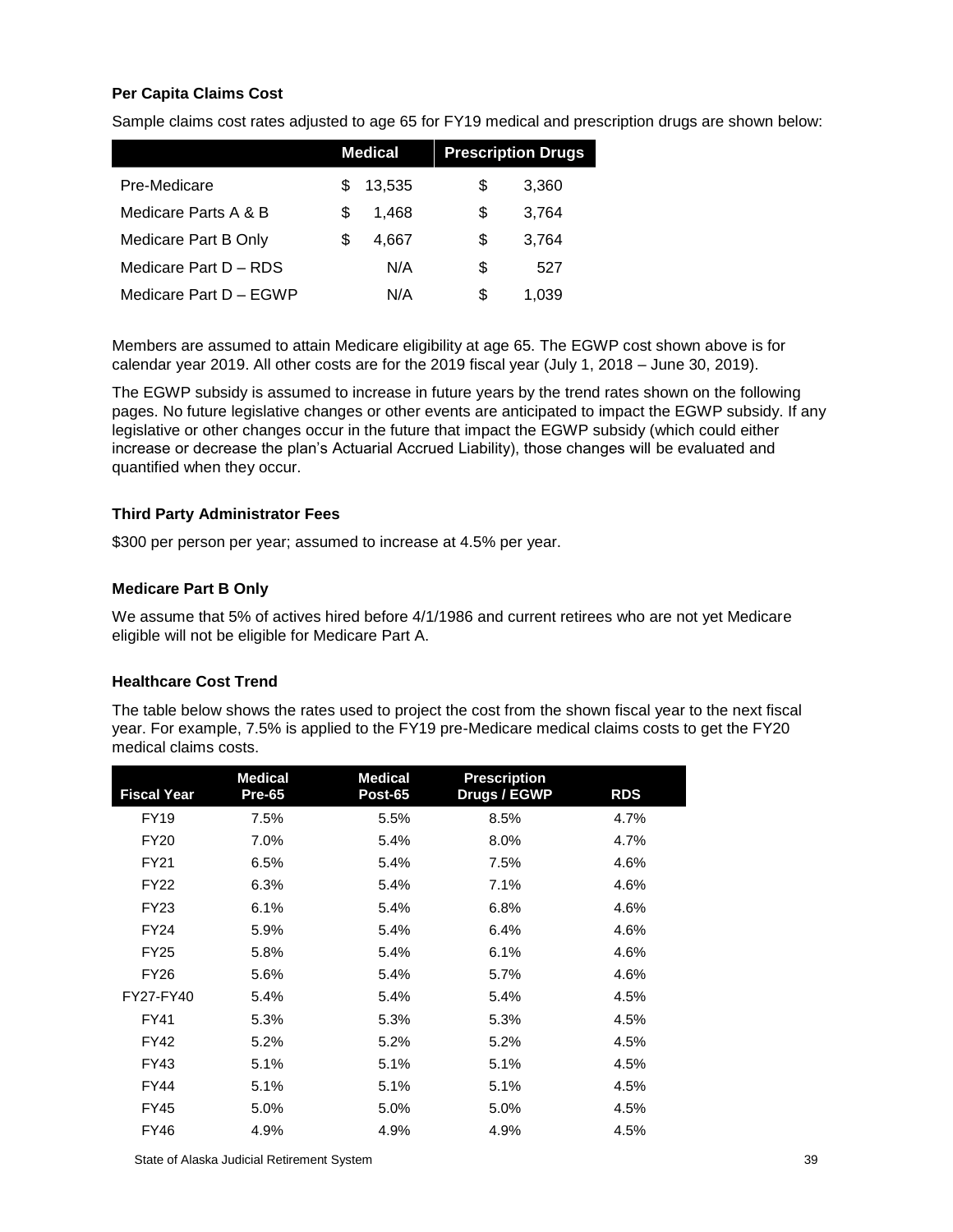| <b>Fiscal Year</b> | Medical<br><b>Pre-65</b> | Medical<br>Post-65 | <b>Prescription</b><br>Drugs / EGWP | <b>RDS</b> |
|--------------------|--------------------------|--------------------|-------------------------------------|------------|
| <b>FY47</b>        | 4.8%                     | 4.8%               | 4.8%                                | 4.5%       |
| <b>FY48</b>        | 4.7%                     | 4.7%               | 4.7%                                | 4.5%       |
| <b>FY49</b>        | 4.6%                     | 4.6%               | 4.6%                                | 4.5%       |
| $FY50+$            | 4.5%                     | 4.5%               | 4.5%                                | 4.5%       |

For the June 30, 2014 valuation and later, the updated Society of Actuaries' Healthcare Cost Trend Model is used to project medical and prescription drug costs. This model estimates trend amounts that are projected out for 80 years. The model has been populated with assumptions that are specific to the State of Alaska. The model was updated this year to use the newest version and incorporate recent trend survey information, which generated the updated trend rates shown above.

The table below shows the amount each trend rate shown on the previous page was increased by to account for the Cadillac Tax:

| <b>Fiscal Year</b> | <b>Pre-65</b> | <b>Post-65</b> | <b>Fiscal Year</b> | <b>Pre-65</b> | Post-65 |
|--------------------|---------------|----------------|--------------------|---------------|---------|
| FY18-FY30          | 0.00%         | 0.00%          | <b>FY70</b>        | 0.21%         | 0.46%   |
| FY31               | 0.00%         | 0.15%          | FY71               | 0.21%         | 0.45%   |
| FY32               | 0.00%         | 0.34%          | <b>FY72</b>        | 0.20%         | 0.44%   |
| FY33               | 0.00%         | 0.30%          | <b>FY73</b>        | 0.20%         | 0.43%   |
| <b>FY34</b>        | 0.00%         | 0.28%          | <b>FY74</b>        | 0.20%         | 0.42%   |
| <b>FY35</b>        | 0.00%         | 0.26%          | <b>FY75</b>        | 0.19%         | 0.41%   |
| <b>FY36</b>        | 0.00%         | 0.26%          | <b>FY76</b>        | 0.19%         | 0.40%   |
| <b>FY37</b>        | 0.00%         | 0.21%          | <b>FY77</b>        | 0.18%         | 0.39%   |
| <b>FY38</b>        | 0.10%         | 0.22%          | <b>FY78</b>        | 0.18%         | 0.38%   |
| FY39               | 0.09%         | 0.20%          | <b>FY79</b>        | 0.17%         | 0.37%   |
| <b>FY40</b>        | 0.08%         | 0.16%          | <b>FY80</b>        | 0.17%         | 0.36%   |
| FY41               | 0.07%         | 0.14%          | <b>FY81</b>        | 0.17%         | 0.35%   |
| <b>FY42</b>        | 0.06%         | 0.12%          | <b>FY82</b>        | 0.16%         | 0.34%   |
| <b>FY43</b>        | 0.04%         | 0.06%          | <b>FY83</b>        | 0.16%         | 0.33%   |
| <b>FY44</b>        | 0.04%         | 0.07%          | <b>FY84</b>        | 0.15%         | 0.32%   |
| FY45               | 0.04%         | 0.06%          | <b>FY85</b>        | 0.15%         | 0.31%   |
| <b>FY46</b>        | 0.03%         | 0.05%          | <b>FY86</b>        | 0.15%         | 0.31%   |
| <b>FY47</b>        | 0.04%         | 0.10%          | <b>FY87</b>        | 0.14%         | 0.30%   |
| <b>FY48</b>        | 0.04%         | 0.43%          | <b>FY88</b>        | 0.14%         | 0.29%   |
| <b>FY49</b>        | 0.05%         | 0.57%          | <b>FY89</b>        | 0.14%         | 0.29%   |
| <b>FY50</b>        | 0.05%         | 0.52%          | <b>FY90</b>        | 0.13%         | 0.28%   |
| <b>FY51</b>        | 0.06%         | 0.60%          | FY91               | 0.13%         | 0.27%   |
| <b>FY52</b>        | 0.06%         | 0.63%          | FY92               | 0.13%         | 0.27%   |
| <b>FY53</b>        | 0.07%         | 0.69%          | FY93               | 0.13%         | 0.26%   |
| <b>FY54</b>        | 0.10%         | 0.69%          | <b>FY94</b>        | 0.12%         | 0.25%   |
| <b>FY55</b>        | 0.30%         | 0.68%          | <b>FY95</b>        | 0.12%         | 0.25%   |
| <b>FY56</b>        | 0.30%         | 0.67%          | <b>FY96</b>        | 0.12%         | 0.24%   |
| <b>FY57</b>        | 0.29%         | 0.66%          | <b>FY97</b>        | 0.11%         | 0.24%   |
| <b>FY58</b>        | 0.29%         | 0.64%          | <b>FY98</b>        | 0.11%         | 0.23%   |
| <b>FY59</b>        | 0.28%         | 0.62%          | <b>FY99</b>        | 0.11%         | 0.22%   |
| FY60               | 0.27%         | 0.60%          | <b>FY00</b>        | 0.11%         | 0.22%   |
| FY61               | 0.27%         | 0.58%          | <b>FY01</b>        | 0.10%         | 0.21%   |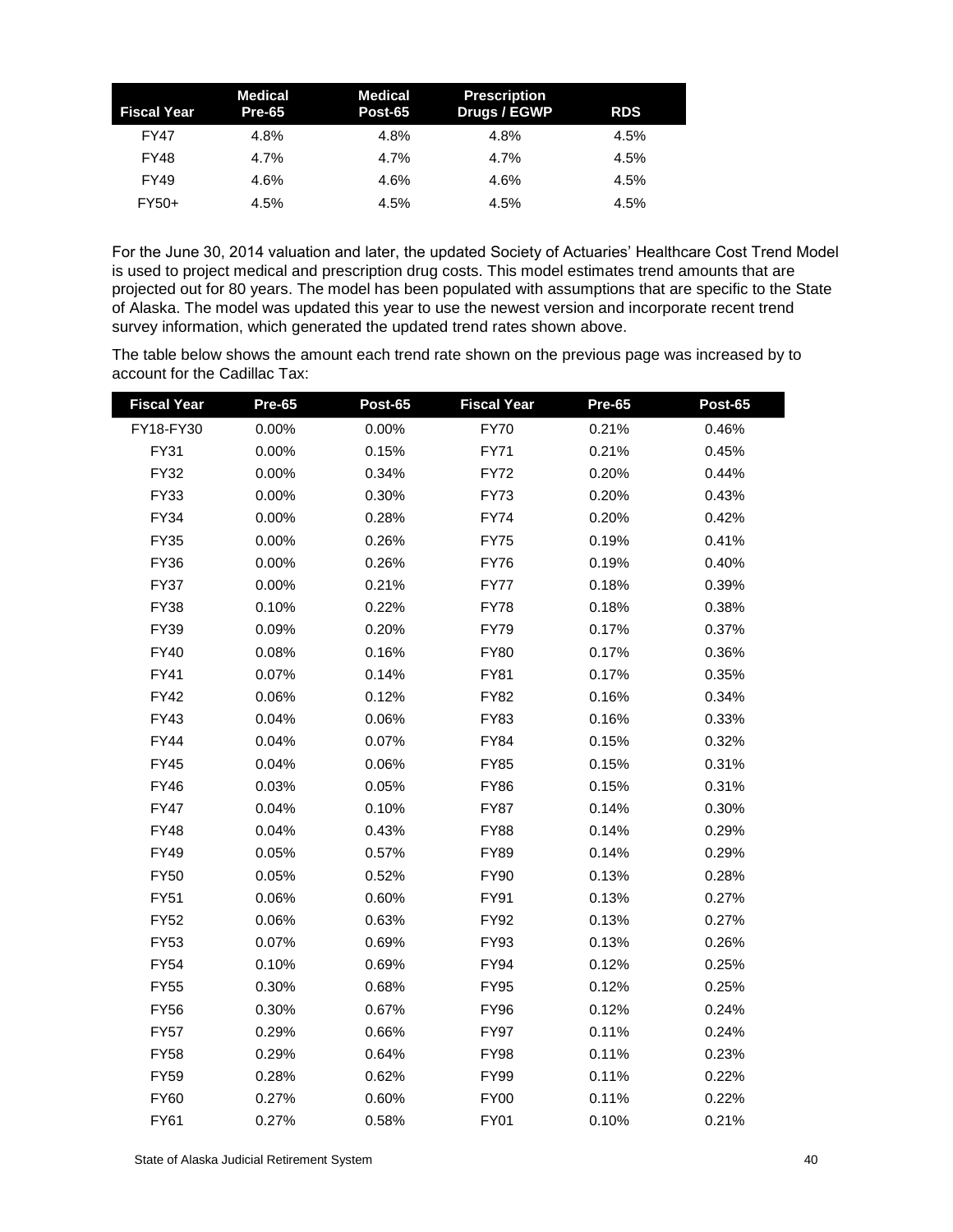| <b>Fiscal Year</b> | <b>Pre-65</b> | Post-65 | <b>Fiscal Year</b> | <b>Pre-65</b> | Post-65 |
|--------------------|---------------|---------|--------------------|---------------|---------|
| FY62               | 0.26%         | 0.57%   | <b>FY02</b>        | 0.10%         | 0.21%   |
| FY63               | 0.25%         | 0.56%   | <b>FY03</b>        | 0.10%         | 0.20%   |
| <b>FY64</b>        | 0.25%         | 0.54%   | <b>FY04</b>        | 0.10%         | 0.20%   |
| FY65               | 0.24%         | 0.53%   | <b>FY05</b>        | 0.10%         | 0.19%   |
| <b>FY66</b>        | 0.24%         | 0.51%   | <b>FY06</b>        | 0.09%         | 0.19%   |
| <b>FY67</b>        | 0.23%         | 0.50%   | <b>FY07</b>        | 0.09%         | 0.19%   |
| <b>FY68</b>        | 0.23%         | 0.49%   | <b>FY08</b>        | 0.09%         | 0.18%   |
| <b>FY69</b>        | 0.22%         | 0.47%   | <b>FY09</b>        | 0.09%         | 0.18%   |

#### Aging Factors

| Age       | <b>Medical</b> | <b>Prescription</b><br><b>Drugs</b> |
|-----------|----------------|-------------------------------------|
| $0 - 44$  | 2.0%           | 4.5%                                |
| 45 - 54   | 2.5%           | 3.5%                                |
| $55 - 64$ | 2.5%           | 1.5%                                |
| 65 - 74   | 3.0%           | 2.0%                                |
| 75 - 84   | 2.0%           | $-0.5%$                             |
| $85 - 94$ | 0.3%           | $-2.5%$                             |
| 95+       | $0.0\%$        | 0.0%                                |

#### **Healthcare Participation**

100% system paid of members and their spouses are assumed to elect the healthcare benefits as soon as they are eligible.

#### **Changes in Assumptions Since the Prior Valuation**

Effective for the June 30, 2018 valuation, the Board adopted changes to the demographic and economic assumptions recommended by the actuary, based on the results of an experience study performed on the population experience from July 1, 2013 to June 30, 2017. The changes in assumptions were adopted at the January 2019 Board meeting.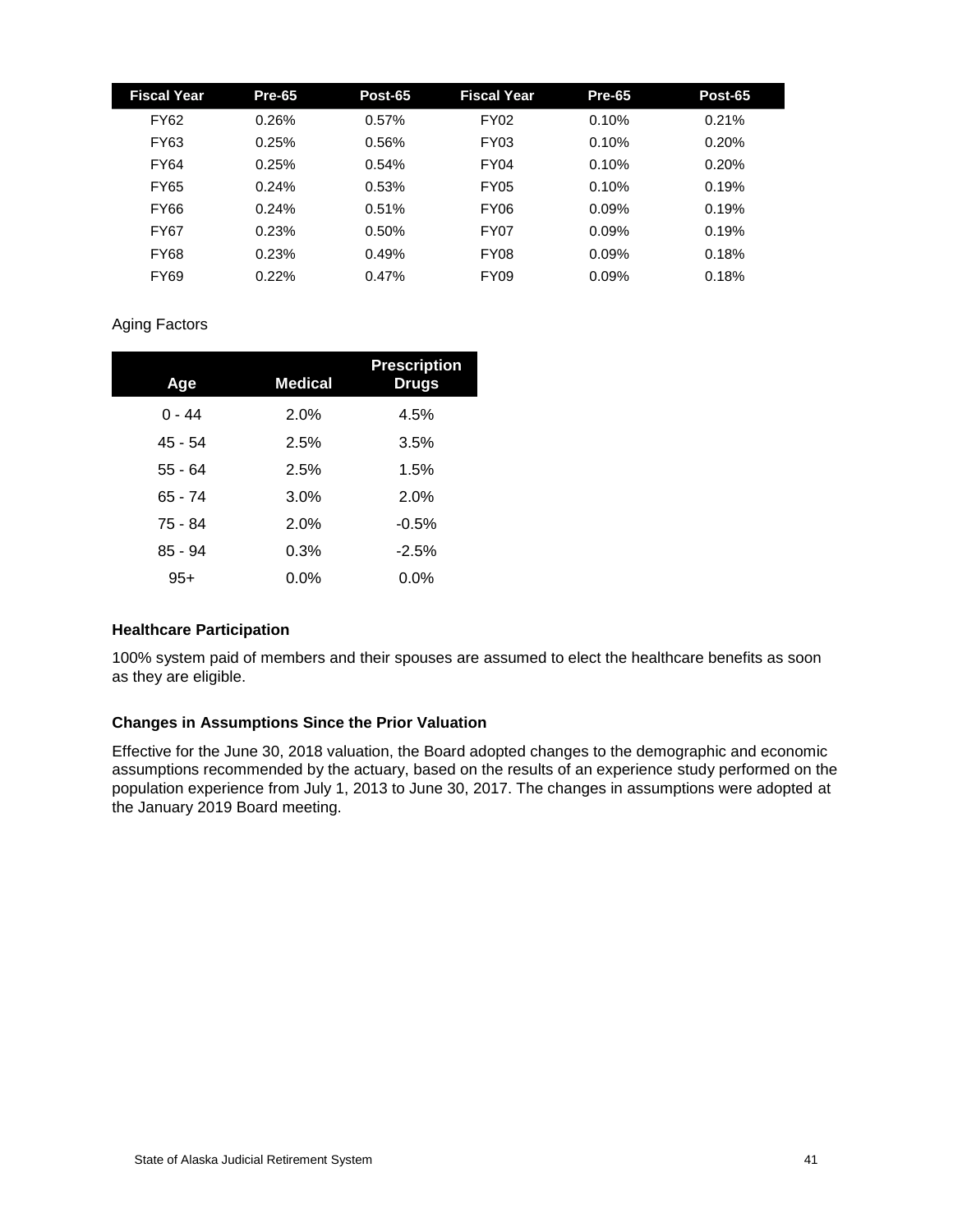| Age | Rate   | Age   | Rate   |
|-----|--------|-------|--------|
| 20  | 0.017% | 40    | 0.029% |
| 21  | 0.017  | 41    | 0.030  |
| 22  | 0.018  | 42    | 0.032  |
| 23  | 0.018  | 43    | 0.034  |
| 24  | 0.008  | 44    | 0.037  |
| 25  | 0.019  | 45    | 0.041  |
| 26  | 0.009  | 46    | 0.044  |
| 27  | 0.019  | 47    | 0.048  |
| 28  | 0.020  | 48    | 0.052  |
| 29  | 0.020  | 49    | 0.056  |
| 30  | 0.021  | 50    | 0.060  |
| 31  | 0.021  | 51    | 0.065  |
| 32  | 0.022  | 52    | 0.072  |
| 33  | 0.022  | 53    | 0.080  |
| 34  | 0.023  | 54    | 0.089  |
| 35  | 0.024  | 55    | 0.100  |
| 36  | 0.025  | 56    | 0.115  |
| 37  | 0.026  | 57    | 0.134  |
| 38  | 0.027  | 58    | 0.153  |
| 39  | 0.028  | 59    | 0.180  |
|     |        | $60+$ | 0.000  |

#### **Table 1: Disability Rates**

#### **Table 2: Retirement Rates**

| Age  | Rate |  |
|------|------|--|
| < 59 | 3%   |  |
| 59   | 10   |  |
| 60   | 20   |  |
| 61   | 20   |  |
| 62   | 10   |  |
| 63   | 10   |  |
| 64   | 10   |  |
| 65   | 20   |  |
| 66   | 20   |  |
| 67   | 10   |  |
| 68   | 10   |  |
| 69   | 10   |  |
| 70+  | 100  |  |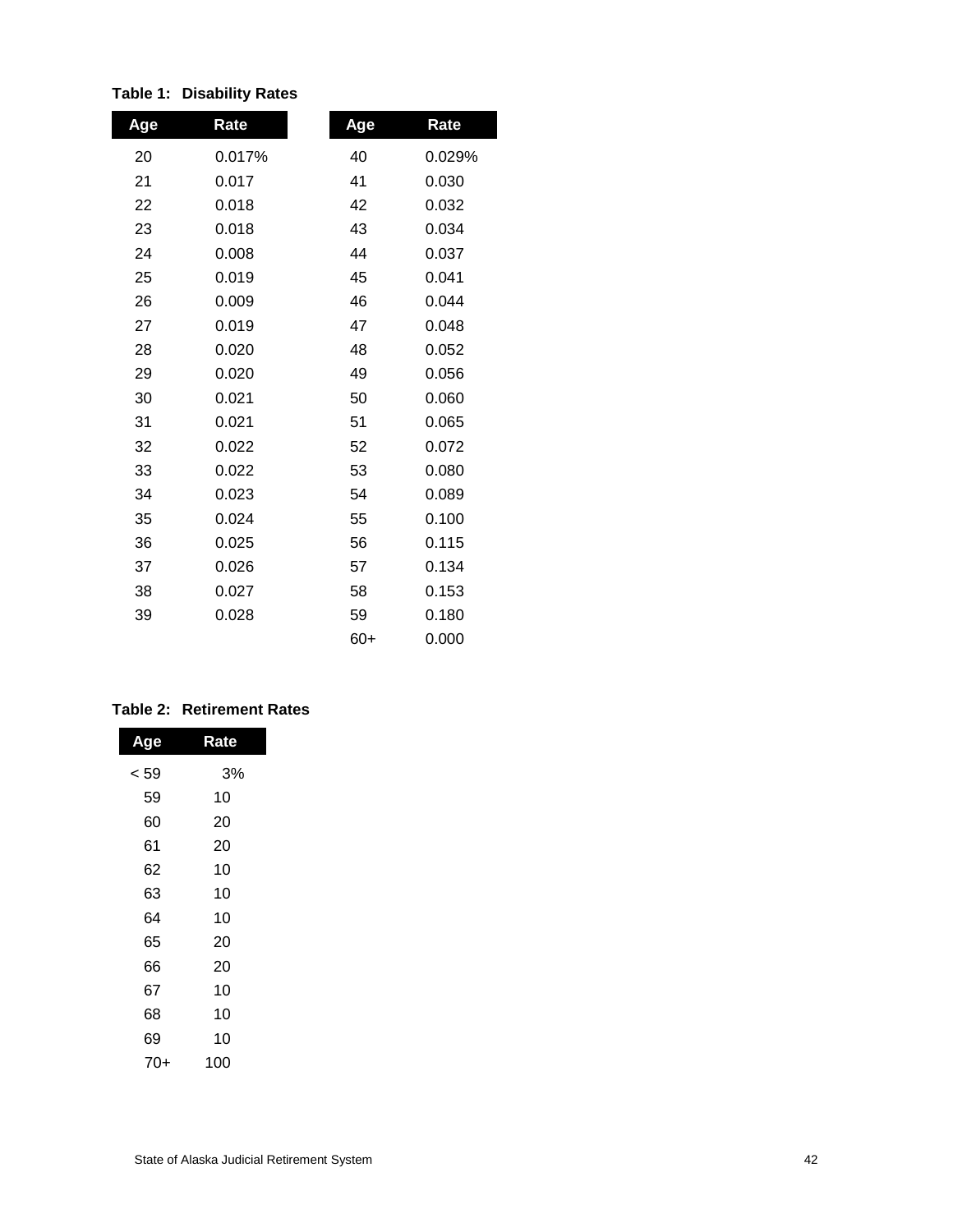## <span id="page-47-0"></span>**Glossary of Terms**

#### **Actuarial Accrued Liability**

Total accumulated cost to fund pension or postemployment benefits arising from service in all prior years.

#### **Actuarial Cost Method**

Technique used to assign or allocate, in a systematic and consistent manner, the expected cost of a pension or postemployment plan for a group of plan members to the years of service that give rise to that cost.

#### **Actuarial Present Value of Projected Benefits**

Amount which, together with future interest, is expected to be sufficient to pay all future benefits.

#### **Actuarial Valuation**

Study of probable amounts of future pension or postemployment benefits and the necessary amount of contributions to fund those benefits.

#### **Actuary**

Person who performs mathematical calculations pertaining to pension and insurance benefits based on specific procedures and assumptions.

#### **Annual Required Contribution (ARC)**

Disclosure measure of annual pension or postretirement benefit cost under GASB 25, 27, 43 and 45.

#### **GASB 25 and 27**

Governmental Accounting Standards Board Statement Number 25, which specifies how the ARC was to have been calculated, and Number 27, which specifies Employer reporting of Pension Cost.

#### **GASB 43 and 45**

Governmental Accounting Standards Board Statement Number 43, which specifies how the ARC is to be calculated, and Number 45, which specifies Employer reporting of Other Postemployment Benefit (OPEB) Cost.

#### **GASB 67 and 68**

Governmental Accounting Standards Board Statement Number 67 amends Number 25 effective for the fiscal year beginning after June 15, 2013, and defines new financial reporting requirements for public pension plans. Governmental Accounting Standards Board Statement Number 68 amends Number 27 effective for fiscal years beginning after June 15, 2014 and defines new accounting and financial reporting requirements for employers sponsoring public pension plans.